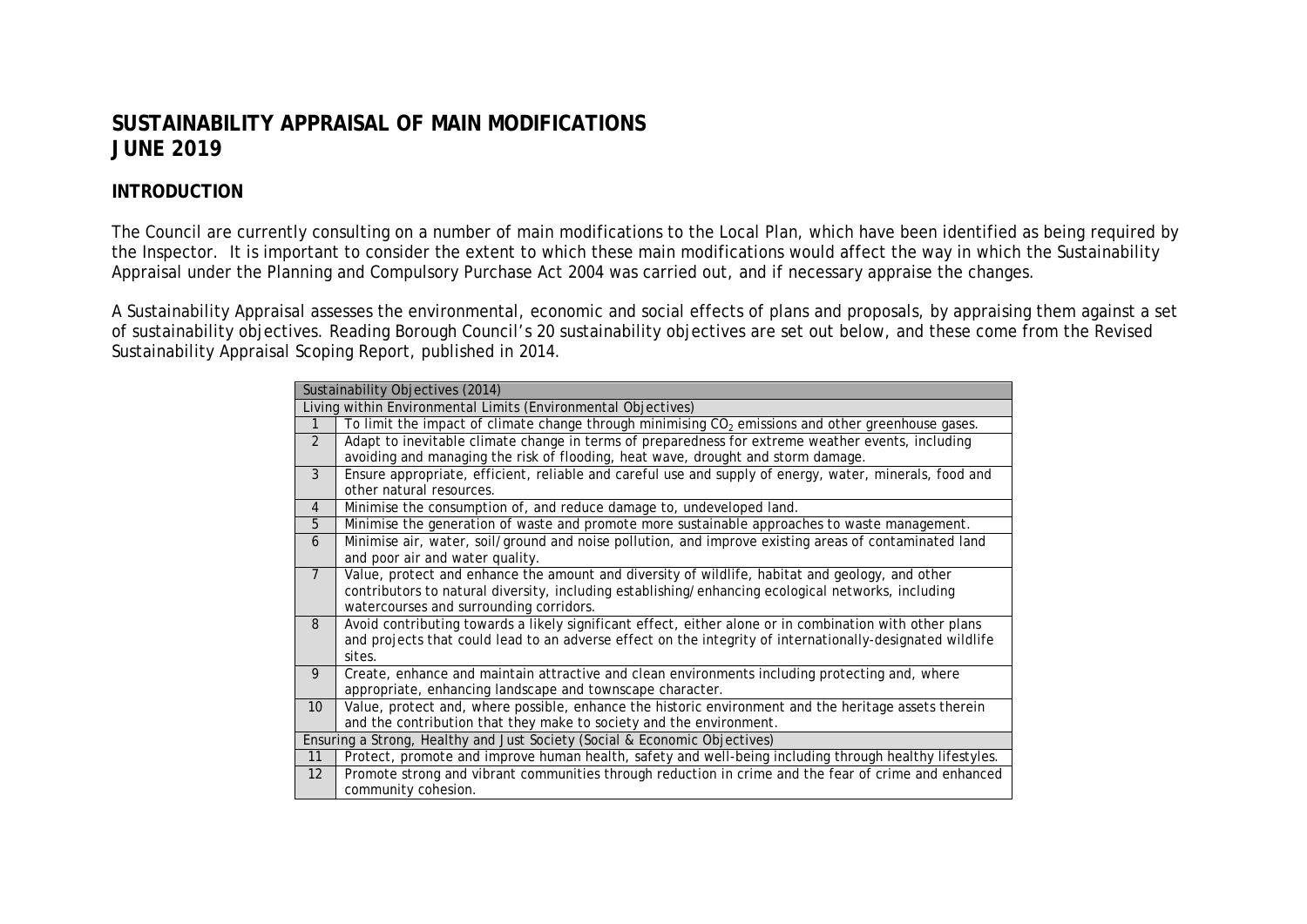| 13              | Ensure high quality housing of a type and cost appropriate to the needs of the area.                        |
|-----------------|-------------------------------------------------------------------------------------------------------------|
| 14              | Reduce the need for travel and transport particularly by car or lorry and facilitate sustainable travel     |
|                 | choices.                                                                                                    |
| 15              | Ensure good physical access for all to essential services and facilities, including healthcare.             |
| 16              | Avoid significant negative effects on groups or individuals with regard to race, disability, gender         |
|                 | reassignment, pregnancy and maternity, race, religion or belief, sex or sexual orientation.                 |
| 17 <sup>7</sup> | Value, protect and enhance opportunities for all to engage in culture, leisure and physical and             |
|                 | recreational activity, particularly in areas of open space and waterspace.                                  |
| 18              | Facilitate sustainable economic growth and regeneration that provides employment opportunities for all      |
|                 | and supports a successful, competitive and balanced local economy that meets the needs of the area.         |
| 19              | Reduce deprivation and inequality within and between communities.                                           |
| 20              | Maximise access for all to the necessary education, skills and knowledge to play a full role in society and |
|                 | support the sustainable growth of the local economy.                                                        |

The last full Sustainability Appraisal of the Local Plan was the appraisal of the Pre-Submission Draft in November 2017. This document therefore considers each change in turn and asks whether the main modification would affect the way in which that policy or proposal was appraised. If so, the revised appraisal is shown in tracked changes format.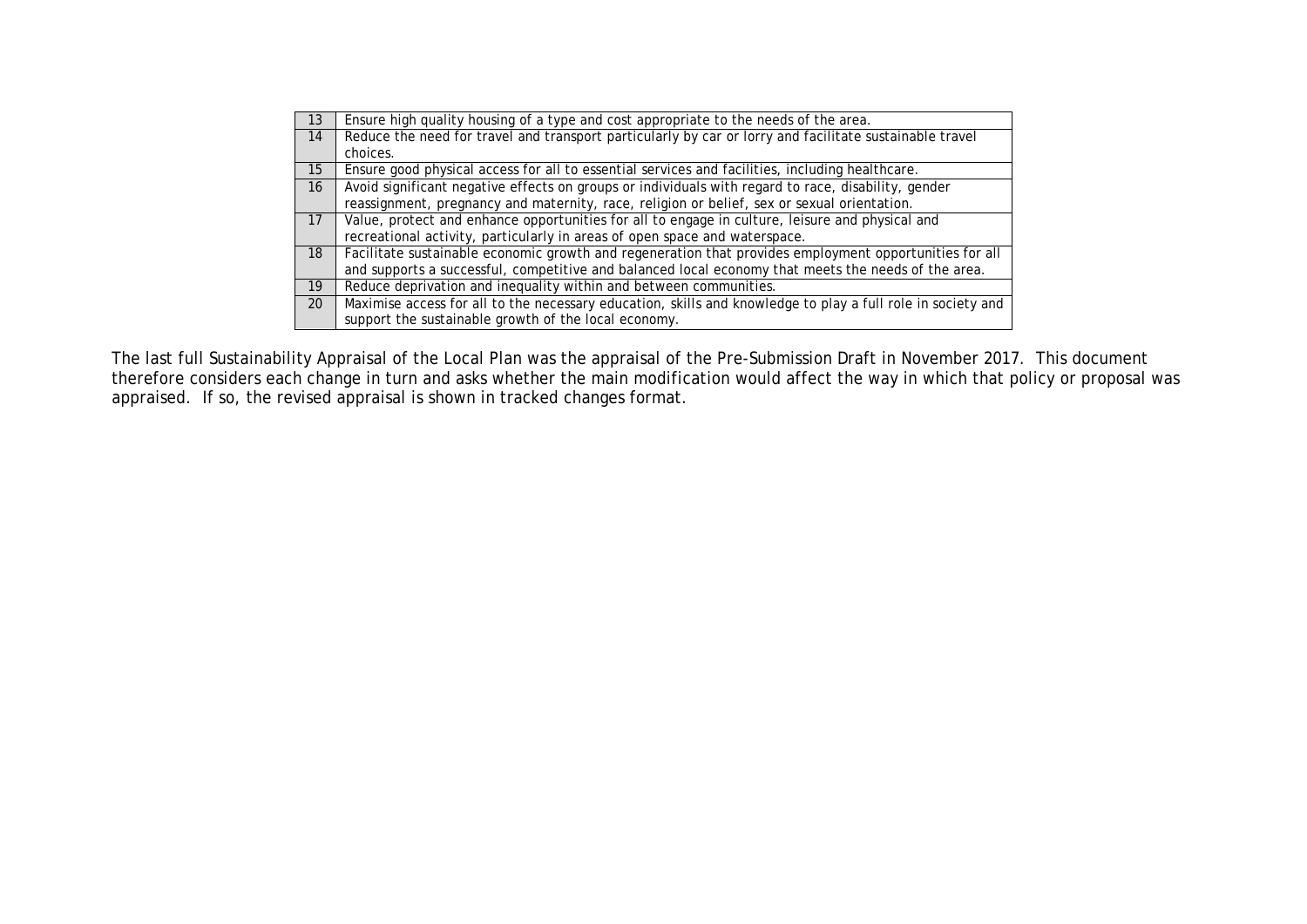# **NEED FOR SUSTAINABILITY APPRAISAL OF MAIN MODIFICATIONS**

# **MM1: Wording changes to CC1: Presumption in Favour of Sustainable Development**

This change is intended to take account of the 2018 National Planning Policy Framework, and, whilst the wording is different to reflect the 2018 NPPF, the changes do not change how the policy would operate. As such, there is no change from the assessment in the Sustainability Appraisal of the Pre-Submission Draft Local Plan.

# **MM2: Wording changes to Paragraph 4.1.5**

This change refers to a forthcoming SPD. Because the SPD will not establish new policy, but simply provide further detail for implementation, it does not change how the policy would operate. As such, there is no change from the assessment in the Sustainability Appraisal of the Pre-submission Draft Local Plan.

# **MM3: Wording changes to CC3 and Paragraph 4.1.6**

This change refers to a forthcoming SPD, and slightly amend the wording to ensure flexibility. Because the SPD will not establish new policy, but simply provide further detail for implementation and ensure sufficient flexibility, it does not change how the policy would operate. As such, there is no change from the assessment in the Sustainability Appraisal of the Pre-submission Draft Local Plan.

# **MM4: Deletion of reference to Combined Heat and Power in CC4: Decentralised Energy, as well as in supporting text 4.1.12 - 4.1.18**

This change removes specific reference to Combined Heat and Power (CHP). Because CHP represents just one form of decentralised energy provision, removal of this reference will not change the way in which the policy operates. As such, there is no change from the assessment in the Sustainability Appraisal of the Pre-submission Draft Local Plan.

# **MM5: Changes to CC9 and 4.1.50**

A change is required, as follow: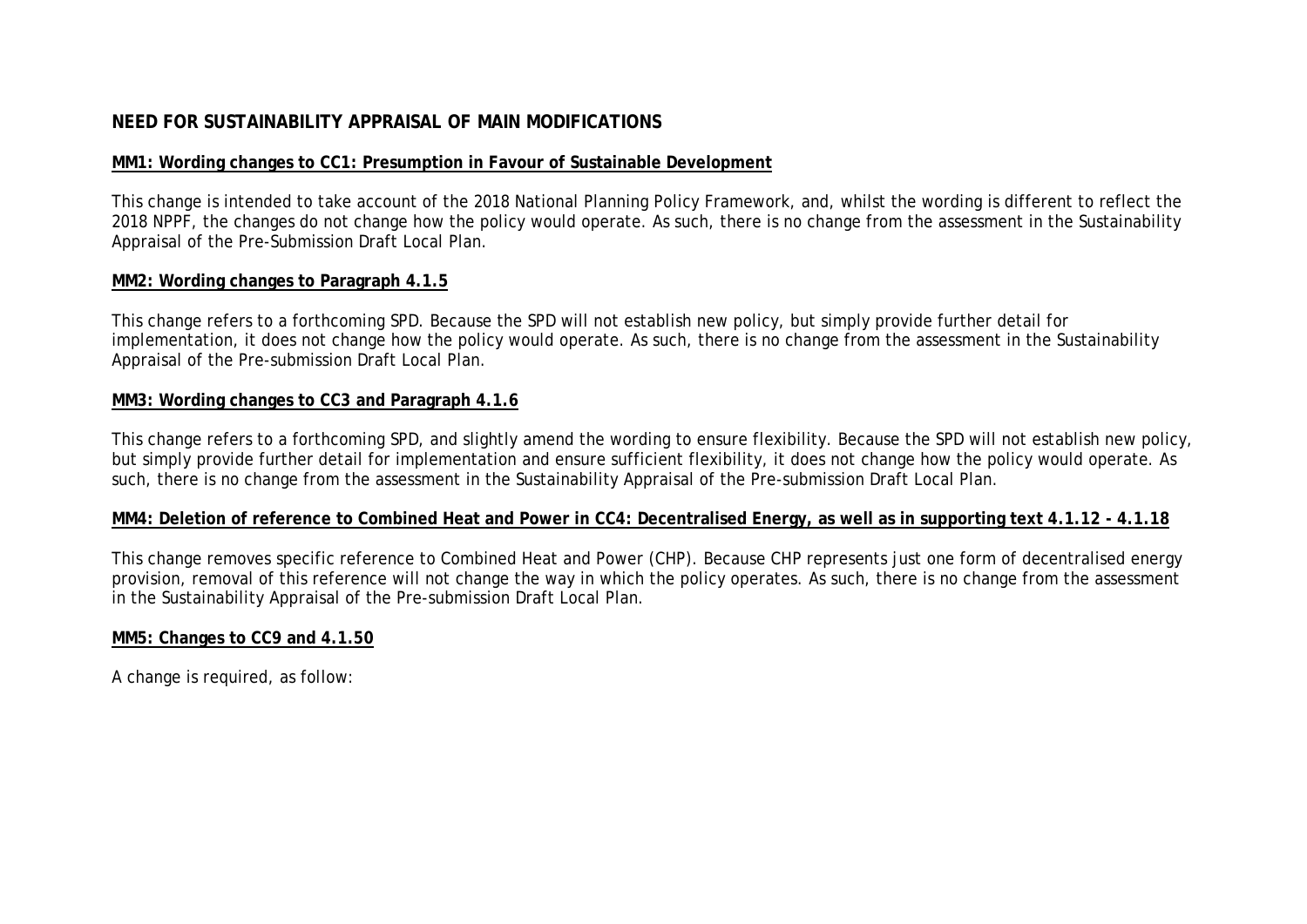|                                    |                                                                                                                                                                |                          |                 |                  |                |                 |                         |                         |                          |    |                 |          |                  | <b>Sustainability Objectives &amp; Effect</b> |                          |                         |                |               |              |                         |              |
|------------------------------------|----------------------------------------------------------------------------------------------------------------------------------------------------------------|--------------------------|-----------------|------------------|----------------|-----------------|-------------------------|-------------------------|--------------------------|----|-----------------|----------|------------------|-----------------------------------------------|--------------------------|-------------------------|----------------|---------------|--------------|-------------------------|--------------|
| Option<br>No.                      | Option                                                                                                                                                         | 1                        | $\overline{2}$  | $\overline{3}$   | $\overline{4}$ | 5               | 6                       | $\overline{7}$          | 8                        | 9  | 10              | 11       | 12               | 13                                            | 14                       | 15                      | 16             | 17            | 18           | 19                      | 20           |
| CC9(i)<br>∗                        | No policy                                                                                                                                                      | $\boldsymbol{X}$         | $\mathbf 0$     | $\boldsymbol{X}$ | X              | 0               | X                       | X                       | 0                        | X  | $\mathbf 0$     | X        | $\boldsymbol{X}$ | XX                                            | $\boldsymbol{X}$         | X                       | $\mathbf{0}$   | X             | XX           | $\mathbf 0$             | $\mathsf{X}$ |
| CC9(ii)                            | Continue with<br>existing<br>infrastructure<br>priorities<br>(SDPD DM3,<br>Core Strategy<br>CS9, CS13,<br>CS32)                                                | $\checkmark$             | 0               | $\checkmark$     | $\checkmark$   | 0               | ✓                       | $\checkmark$            | 0                        | ✓  | $\mathbf 0$     | ✔        | $\checkmark$     | $\checkmark$                                  | $\checkmark$             | $\checkmark$            | 0              | $\checkmark$  | $\checkmark$ | $\mathbf 0$             |              |
| <b>CC9 (iii)</b>                   | Continue with<br>existing<br>infrastructure<br>approach, but<br>do not require<br>employment<br>development<br>to contribute<br>to affordable<br>housing needs | $\overline{\mathcal{L}}$ | $\underline{0}$ | ⊻                | $\checkmark$   | $\underline{0}$ | $\overline{\mathbf{Y}}$ | $\overline{\mathbf{Y}}$ | $\underline{\mathbf{0}}$ | ✔  | $\underline{0}$ | $\angle$ | $\vee$           | XX                                            | $\underline{\checkmark}$ | $\overline{\mathbf{Y}}$ | $\overline{o}$ | $\angle$      | $\sqrt{X}$   | $\overline{\mathbf{0}}$ | ✔            |
| CC <sub>9</sub><br>(i <u>v</u> ii) | New policy<br>with additional<br>priorities                                                                                                                    | $2\checkmark$            | 0               | ?√               | $2\checkmark$  | $\mathbf 0$     | ?                       | ?                       | $\mathbf 0$              | ?√ | $\mathbf 0$     | 2X       | $? \checkmark$   | 2X                                            | 2X                       | 2X                      | 0              | $2\checkmark$ | 2X           | $\pmb{0}$               | ?X           |
| <b>COMMENTS:</b>                   |                                                                                                                                                                |                          |                 |                  |                |                 |                         |                         |                          |    |                 |          |                  |                                               |                          |                         |                |               |              |                         |              |

# **CC9: SECURING INFRASTRUCTURE**

**CC9(i): No policy**

The omission of an infrastructure policy would fail to deliver the infrastructure needed to support growth throughout the plan period. Without a policy, there will be negative effects with regard to most sustainability objectives, including CO<sub>2</sub> emissions (1), natural resource use (3), use of undeveloped land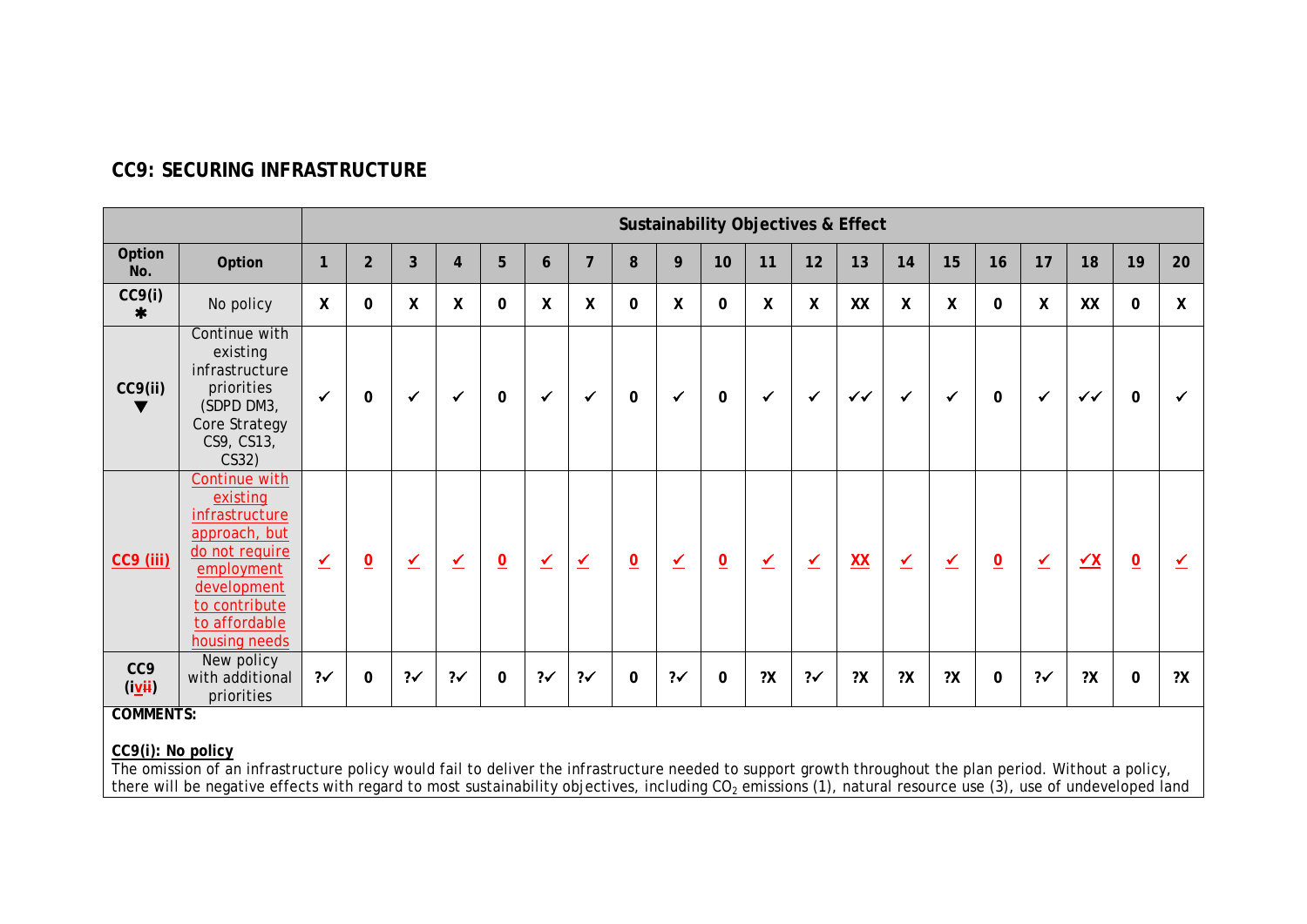|               |        |  |  |  |  | Sustainability Objectives & Effect |        |                 |           |    |                      |    |    |    |    |
|---------------|--------|--|--|--|--|------------------------------------|--------|-----------------|-----------|----|----------------------|----|----|----|----|
| Option<br>No. | Option |  |  |  |  | 10                                 | $\sim$ | 10<br><u>12</u> | 10<br>ک ا | 14 | $\sim$ $\sim$<br>ט ו | -- | 18 | 19 | 20 |

(4), pollution (6), the natural environment (7), landscape/townscape character (9), health (11), community cohesion (12), sustainable transport (14), facility access (15), recreation/leisure/culture (17) and education (20). The most significant effects would occur with regard to housing provision (13) and economic growth (18) as strategic infrastructure is critical to achieving both objectives.

#### **CC9(ii): Continue with existing infrastructure priorities (SDPD DM3, Core Strategy CS9, CS13, CS32)**

This option aims to deliver needed infrastructure within a range of limited priorities. Each infrastructure category is assigned a priority level, with the highest priority given to those infrastructure types that are critical to delivering economic and residential growth, such as transport and education. Prioritising the most critical infrastructure needs helps to ensure that the most needed areas are not neglected. Existing priority for transport would bring positive effects with regard to  $CO<sub>2</sub>$  emissions (1), natural resource use (3), pollution (6) and sustainable transport (14) by encouraging sustainable modes and providing capacity near new development. Landscape and townscape character (9) would also improve by prioritising green space, public realm enhancements and street care. The most significant positive effects would occur with regard to housing provision (13) and economic growth (18). Providing the needed infrastructure would support new residential building by connecting residents to facilities and encourage business in Reading by strengthening transport links, employment skills initiatives and quality of life.

**CC9(iii): Continue with existing infrastructure approach, but do not require employment development to contribute to affordable housing needs** This option has similar effects to that of option (ii), but, without any contributions to affordable housing, may bring negative effects with regard to housing (13) and the economy (18) as employment development will not be required to mitigate the effects of new employment development within the town and workers may struggle to find suitable accommodation. In the case of housing provision, the effects could well be **significantly negative.** although employment development may be able to mitigate its impacts through other routes.

#### **CC9(ivii): New policy with additional priorities**

This option expands the range of infrastructure priorities. This may broaden the type of infrastructure provided and would ensure some provision, but it would likely lead to neglect of highest priority projects in a context of limited resources. A wider range of priorities would result in greater competition for limited funding which may reduce the level of provision achieved, e.g. affordable housing or education provision. A tendency toward negative effects would occur in relation to the highest priority infrastructure categories: health access (11), housing provision (13), sustainable transport (14), facility access (15), economic growth (18) and education (20). Other priorities would still see a tendency towards positive sustainability effects:  $CO<sub>2</sub>$  emission (1), natural resource use (3), undeveloped land (4), pollution (6), wildlife and the natural environment (7), landscape/townscape character (9), community cohesion (12) and recreation/leisure/culture (17).

#### **Conclusion**

Option (ii), as included in the Submission Draft, is the preferred option because it brings particularly positive effects, but option (iii) as amended through the main modifications also brings a range of positive effects.

#### **Habitat Regulations issues**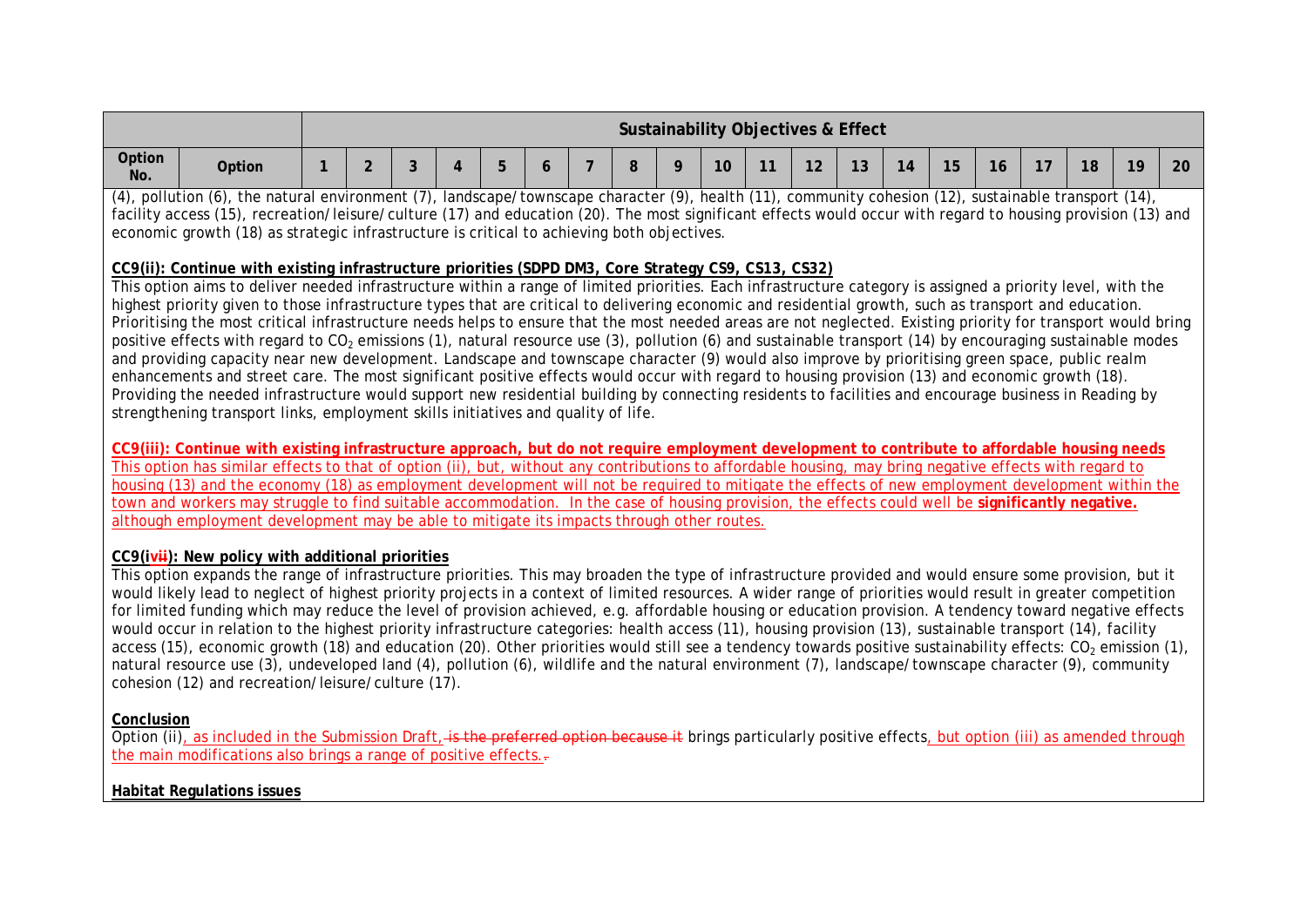|                        |                                                                                                                                                       |  |  |   |   |   |                 |    | Sustainability Objectives & Effect |    |    |    |    |    |    |    |
|------------------------|-------------------------------------------------------------------------------------------------------------------------------------------------------|--|--|---|---|---|-----------------|----|------------------------------------|----|----|----|----|----|----|----|
| Option<br>No.          | Option                                                                                                                                                |  |  | b | 8 | 9 | 10 <sup>°</sup> | 11 | 12                                 | 13 | 14 | 15 | 16 | 18 | 19 | 20 |
|                        | There are not expected to be any differential effects on internationally-designated wildlife sites from any of the policy options.                    |  |  |   |   |   |                 |    |                                    |    |    |    |    |    |    |    |
| <b>Equality issues</b> | There are not expected to be any differential effects on individuals or different groups from any of the policy options.                              |  |  |   |   |   |                 |    |                                    |    |    |    |    |    |    |    |
|                        | MITIGATION: The proposed option has identified negative impacts in terms of housing and the economy as a result of not providing affordable housing.  |  |  |   |   |   |                 |    |                                    |    |    |    |    |    |    |    |
|                        | This can be mitigated to some extent by provision of additional housing, potentially on-site, as set out in policy EM1. No negative effects requiring |  |  |   |   |   |                 |    |                                    |    |    |    |    |    |    |    |
|                        | mitigation have been identified with the preferred option.                                                                                            |  |  |   |   |   |                 |    |                                    |    |    |    |    |    |    |    |

## **MM6: Additional wording added to EN1: Protection and enhancement of the historic environment**

This change provides further detail to closely align the policy with guidance from Historic England. It does not change the meaning of the policy in that the existing policy would have been expected to conserve the significance of listed buildings and historic parks and gardens, but will make it clearer for decision-makers. As such, there is no change from the assessment of the Sustainability Appraisal of the Pre-Submission Draft.

#### **MM7: Additional wording added to EN2: Areas of archaeological significance**

This change provides further detail to closely align the policy with guidance from Historic England. It does not change the meaning of the policy, but will make it clearer for decision-makers. As such, there is no change from the assessment of the Sustainability Appraisal of the Pre-Submission Draft.

#### **MM8: Additional wording added to Paragraph 4.2.25**

This change provides further clarity to describe how the policy is supposed to operate in terms of the distinction between Public Open Space and Local Green Space. It does not change the meaning of the policy, but will make it clearer for decision-makers. As such, there is no change from the assessment of the Sustainability Appraisal of the Pre-Submission Draft.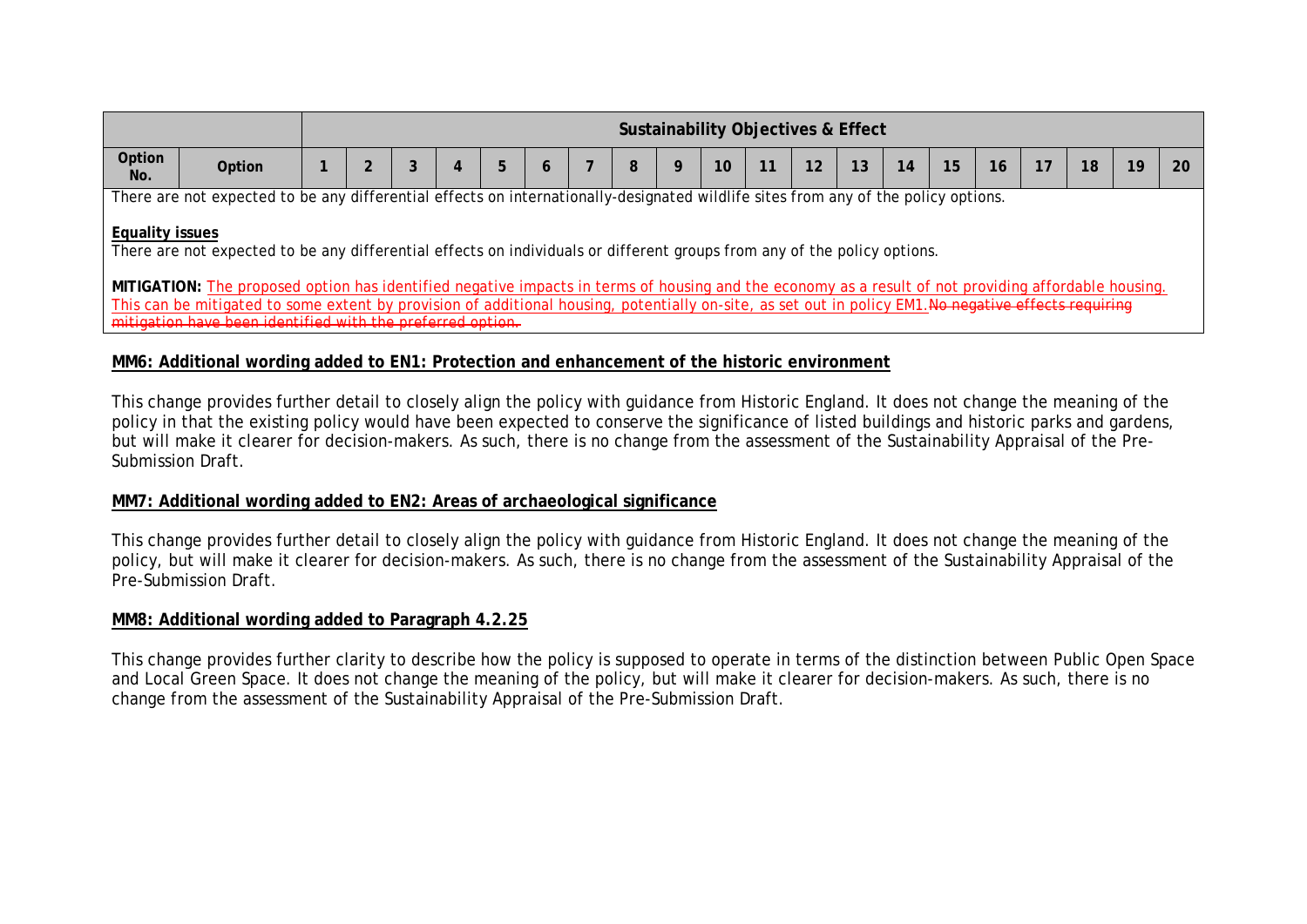# **MM9: Additional wording added to EN12: Biodiversity and the Green Network**

This change clarifies that only negative effects (not any effects, or positive effects) would provide a reason for refusal. This does not change the meaning of the policy, but more clearly reflects its original intent. Therefore, there is no change from the assessment in the Sustainability Appraisal of the Pre-Submission Draft.

#### **MM10: Additional wording added to Paragraph 4.2.65**

This change clarifies that Landscape and Visual Impact Assessments (LVIAs) should only apply to Areas of Natural Beauty (AONBs). This does not change the meaning of the policy, but more clearly reflects its original intent. Therefore, there is no change from the assessment in the Sustainability Appraisal of the Pre-Submission Draft.

#### **MM11: Additional wording added to Paragraph 4.2.67 – 4.2.68**

This change simply clarifies the importance of Ancient Woodland and veteran trees, and more clearly describes the circumstances in which off-site tree planting may be acceptable. This does not change the meaning of the policy. Therefore, there is no change from the assessment in the Sustainability Appraisal of the Pre-Submission Draft.

#### **MM12: Additional wording added to Paragraphs 4.2.79 – 4.2.82**

This change to the supporting text does not change the operation of the policy, but makes it clear that air quality may be an issue both within and outside the AQMA. It provides further clarity for applicants on where and when an Air Quality Assessment will be required. As such, there is no change in the Sustainability Appraisal of the Pre-Submission Draft.

#### **MM13: Correction of error in EN17: Noise-generating equipment**

This change remedies a minor wording error. It does not change the meaning of the policy and as such, there is no change in the Sustainability Appraisal of the Pre-Submission Draft.

#### **MM14: Insertion of new paragraph following Paragraph 4.2.99**

This change further clarifies the identification of functional floodplain. It does not change the policy. As such, there is no change in the Sustainability Appraisal of the Pre-Submission Draft.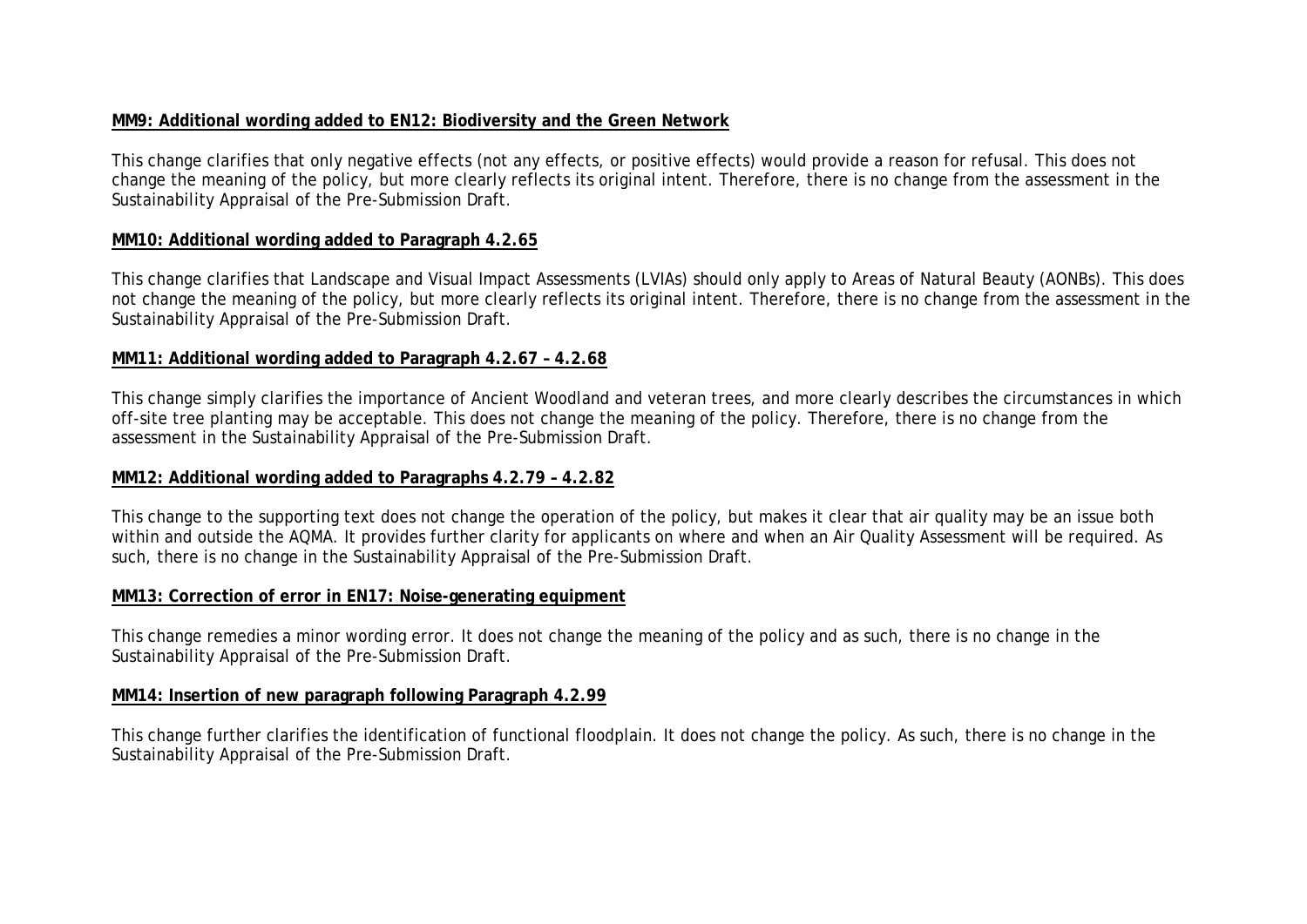# **MM15: Additional wording added to EM3: Loss of employment land, 4.3.6 and 4.3.7**

A change is required, as follow:

# **EM1: PROVISION OF EMPLOYMENT DEVELOPMENT**

|                                                       |                                                                                                                                           |              |                |                |                         |              |                    |                |                    |                   |             |              |             | <b>Sustainability Objectives &amp; Effect</b> |             |             |             |             |                                                                                          |             |             |
|-------------------------------------------------------|-------------------------------------------------------------------------------------------------------------------------------------------|--------------|----------------|----------------|-------------------------|--------------|--------------------|----------------|--------------------|-------------------|-------------|--------------|-------------|-----------------------------------------------|-------------|-------------|-------------|-------------|------------------------------------------------------------------------------------------|-------------|-------------|
| Option<br>No.                                         | Option                                                                                                                                    | $\mathbf{1}$ | $\overline{2}$ | $\overline{3}$ | $\overline{\mathbf{4}}$ | 5            | 6                  | $\overline{7}$ | 8                  | 9                 | 10          | 11           | 12          | 13                                            | 14          | 15          | 16          | 17          | 18                                                                                       | 19          | 20          |
| EM1(i)<br>$\ast$                                      | No policy                                                                                                                                 | 0            | 0              | 0              | 2X                      | $\mathbf 0$  | $\pmb{\mathsf{X}}$ | $\mathbf 0$    | $\mathsf{X}% _{0}$ | 2X                | $\mathbf 0$ | $\Omega$     | $\pmb{0}$   | 2X                                            | $\mathbf 0$ | $\mathbf 0$ | $\mathbf 0$ | $\mathbf 0$ | XX                                                                                       | $\mathbf 0$ | 0           |
| EM1(ii)                                               | Provision<br>based on<br>Scenario 1:<br>Labour<br>Demand                                                                                  | $\mathbf{0}$ | 0              | 0              | $2\checkmark$           | 0            | 0                  | $\mathbf 0$    | $\mathbf 0$        | $? \checkmark$    | $\mathbf 0$ | 0            | $\pmb{0}$   | $2\checkmark$                                 | $\mathbf 0$ | 0           | 0           | $\mathbf 0$ | $2\checkmark$                                                                            | 0           | 0           |
| EM1(iii)                                              | Provision<br>based on<br>Scenario 2:<br>Past<br>Completion<br>Rates                                                                       | $\mathbf 0$  | 0              | 0              | $\pmb{0}$               | $\mathbf 0$  | $\mathbf 0$        | $\mathbf 0$    | $\mathbf 0$        | $\mathbf 0$       | $\mathbf 0$ | 0            | $\pmb{0}$   | $2\checkmark$                                 | $\mathbf 0$ | $\mathbf 0$ | $\mathbf 0$ | $\mathbf 0$ | X                                                                                        | 0           | 0           |
| EM1(iv)                                               | Provision<br>based on<br>Scenario 3:<br>Labour Supply<br>+ safety<br>margin, no<br>reference to<br>affordable<br>housing<br>contributions | $\mathbf 0$  | 0              | $\mathbf 0$    | $2\checkmark$           | $\mathbf{0}$ | 0                  | $\mathbf 0$    | $\mathbf 0$        | $2\checkmark$     | 0           | $\mathbf{0}$ | $\mathbf 0$ | $2 \times$ XX                                 | $\mathbf 0$ | 0           | 0           | $\mathbf 0$ | $\sqrt{X}$                                                                               | 0           | $\mathbf 0$ |
| <b>COMMENTS:</b><br>EM1(i): No policy<br>$\mathbf{A}$ | and the contract and the contract of<br>$\alpha$ , and all $\alpha$ and all $\alpha$ and $\alpha$ and $\alpha$                            |              |                |                |                         |              |                    |                |                    | $\pm$ (4.0) $\pm$ |             |              |             |                                               |             |             |             |             | $\mathcal{C}\mathcal{C}$ and the dependence of the set $\mathcal{A}$ $\Lambda$ . The set |             |             |

A 'no policy' option would fail to plan for economic growth and employment (18), bringing significant negative effects. Undeveloped land (4), landscape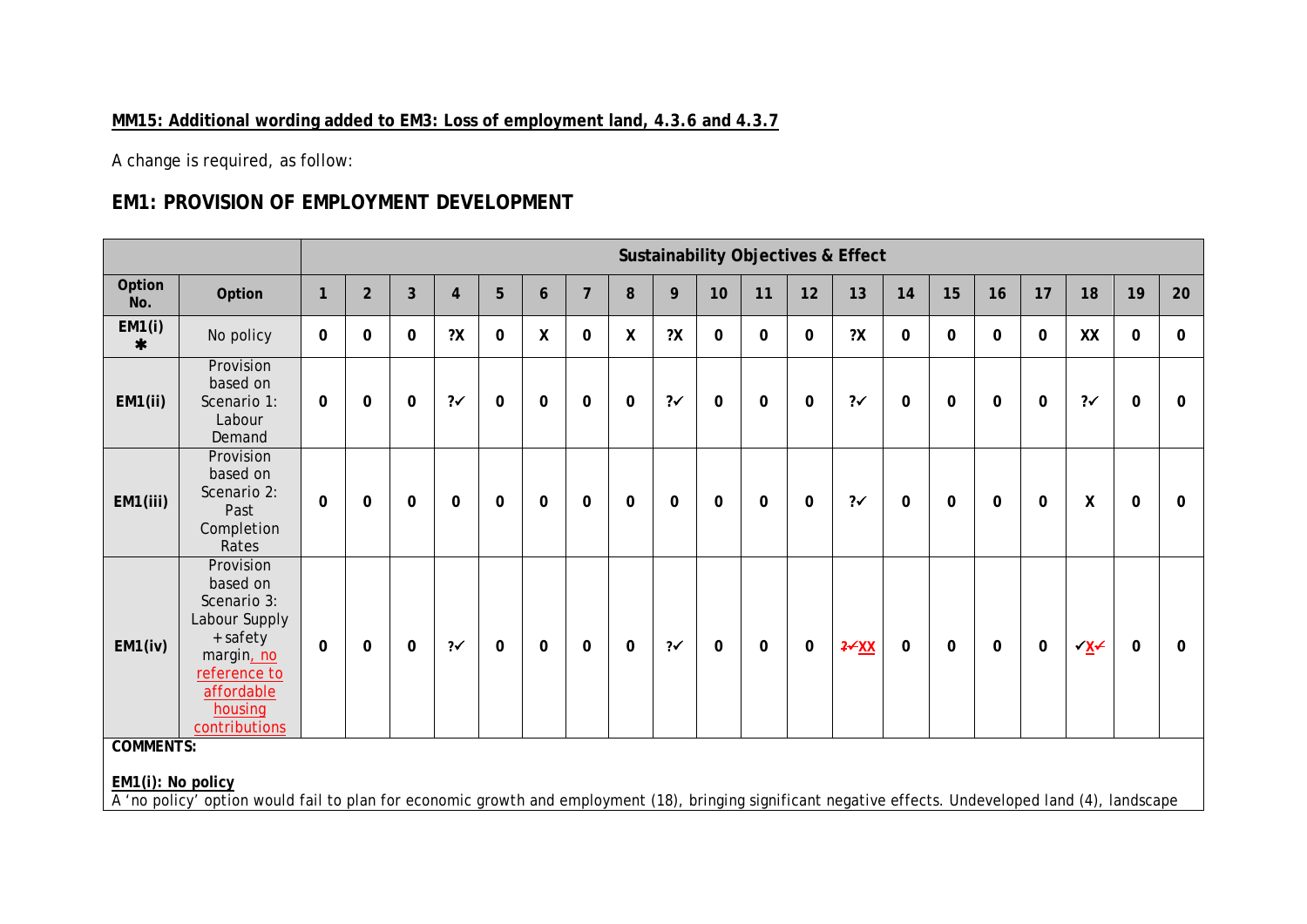|               |        |   |   |   |  |  |    |        |          | Sustainability Objectives & Effect |     |                     |    |        |    |    |    |
|---------------|--------|---|---|---|--|--|----|--------|----------|------------------------------------|-----|---------------------|----|--------|----|----|----|
| Option<br>No. | Option | ⌒ | ◠ | ∽ |  |  | 10 | $-111$ | 10<br>▎∠ | 13                                 | 14. | $\sim$ $\sim$<br>15 | 16 | $\sim$ | 18 | 19 | 20 |

and townscape character (9) and housing provision (13) would see a tendency towards negative effects. Without a plan to allocate specific levels and types of employment space, undeveloped land could be improperly used, much needed housing land could be used for employment development or landscape and townscape character (9) could be negatively impacted by improperly sited employment uses. Failing to provide for a balance between employment and housing could lead to very high levels of employment development and increased travel by car. This could have significant effects on those sites closest to major routes to Reading, in terms of noise, disturbance and vibration as well as air pollution and quality (6, 8).

#### **EM1(ii): Provision based on Scenario 1: Labour Demand**

This option represents the first of three scenarios considered for planning employment space. This option would plan provision according to employment projections. This would result in less net employment space planned over the plan period. It fails to take into account changes as a result of the need for housing. Planning according to this scenario would fail to provide the necessary amount of space, but would still plan for a significant net increase. This would bring a tendency towards positive effects with regard to undeveloped land (4), landscape and townscape character (9), housing provision (13) and economic growth and employment (18).

#### **EM1(iii): Provision based on Scenario 2: Past Completion Rates**

This option would plan employment space according to past completion rates for the past 10 years. This is merely a reflection of previous ten years change and may be a result of policy issues or other unknown constraints. It does not provide an accurate picture of future need. Thus, this option would bring negative benefits with regard to economic growth and employment (18) by failing to provide the needed floorspace.

#### **EM1(iv): Provision based on Scenario 3: Labour Supply + safety margin**

This option plans employment floorspace according to labour supply, the most robust scenario which takes housing need into account. This would bring significant positive effects with regard to employment and economic growth (18). This would bring a tendency towards positive effects with regard to undeveloped land (4), landscape and townscape character (9) and housing provision (13) by seeking to strike a balance between land allocation for housing and allocation for economic growth. As developers will not be required to make affordable housing contributions, there may be negative effects with regard to housing (13) and the economy (18) if affordable housing supply does not meet the needs created by new employers. In the case of housing provision, the effects could well be **significantly negative**. although employment development may be able to mitigate its impacts through other routes.

#### **Conclusion**

 $\overline{q}$  Option (iv) is the preferred option because it brings particularly positive effects. Although there are potential negative effects with regard to housing (13) and employment (18), the policy allows for other forms of mitigation.

#### **Habitat Regulations issues**

There are not expected to be any differential effects on internationally-designated wildlife sites from any of the policy options.

#### **Equality issues**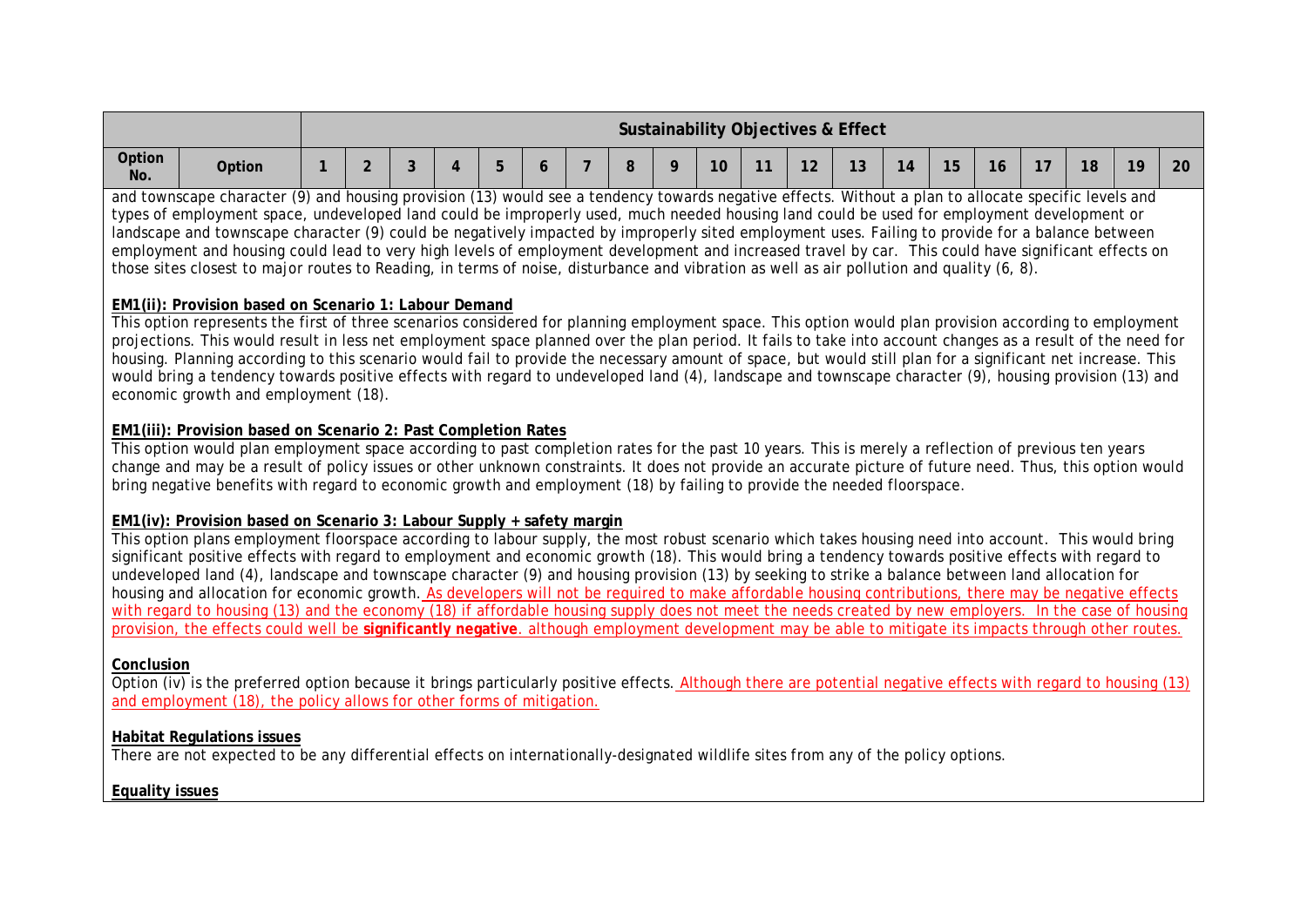|               |                                                                                                                                                                                                                                                                                                                                                                                                                                                                              |  |  |  |  |    |  | <b>Sustainability Objectives &amp; Effect</b> |                 |  |  |  |
|---------------|------------------------------------------------------------------------------------------------------------------------------------------------------------------------------------------------------------------------------------------------------------------------------------------------------------------------------------------------------------------------------------------------------------------------------------------------------------------------------|--|--|--|--|----|--|-----------------------------------------------|-----------------|--|--|--|
| Option<br>No. | <b>Option</b>                                                                                                                                                                                                                                                                                                                                                                                                                                                                |  |  |  |  | 10 |  |                                               | 15 <sub>1</sub> |  |  |  |
|               | There are not expected to be any differential effects on individuals or different groups from any of the policy options.<br>MITIGATION: The proposed option has identified negative impacts in terms of housing and the economy as a result of not providing affordable housing.<br>This can be mitigated to some extent by provision of additional housing, potentially on-site, as set out in policy EM1.No negative effects requiring<br>mitigation have been identified. |  |  |  |  |    |  |                                               |                 |  |  |  |

# **MM16: Edits to wording of EM3: Loss of employment land and 4.3.13**

These changes mean that reference to the five year period is now in the supporting text, and offer some further clarification, but do not change how the policy would operate. As such, there is no change from the assessment in the Sustainability Appraisal of the Pre-Submission Draft Local Plan.

## **MM17: New housing provision figures**

A wholly new set of housing figures requires this additional option to be appraised, as follows:

# **H1: PROVISION OF HOUSING**

|                 |                                       |              |    |               |              |              |   |   |                   |    | <b>Sustainability Objectives &amp; Effect</b> |    |    |               |    |    |    |               |    |    |
|-----------------|---------------------------------------|--------------|----|---------------|--------------|--------------|---|---|-------------------|----|-----------------------------------------------|----|----|---------------|----|----|----|---------------|----|----|
| Option<br>No.   | Option                                | ٠            |    |               | b            | Ю            |   | 8 | Q                 | 10 | 11                                            | 12 | 13 | 14            | 15 | 16 | 17 | 18            | 19 | 20 |
| H1(i)<br>$\ast$ | No policy                             | 0            |    | ◠             |              |              |   | υ | $\checkmark$<br>Λ | 0  |                                               | 0  | XX | χ             | 0  |    |    |               | υ  |    |
| H1(ii)          | Provide 671<br>dwellings per<br>annum | $\checkmark$ | ✔Χ | $2\checkmark$ | $\checkmark$ | $\checkmark$ | ◠ | v | $\sqrt{2}$        | ◠  |                                               | 0  | ✓✓ | $2\checkmark$ | ?Χ | 0  |    | $2\checkmark$ | 0  | ?Χ |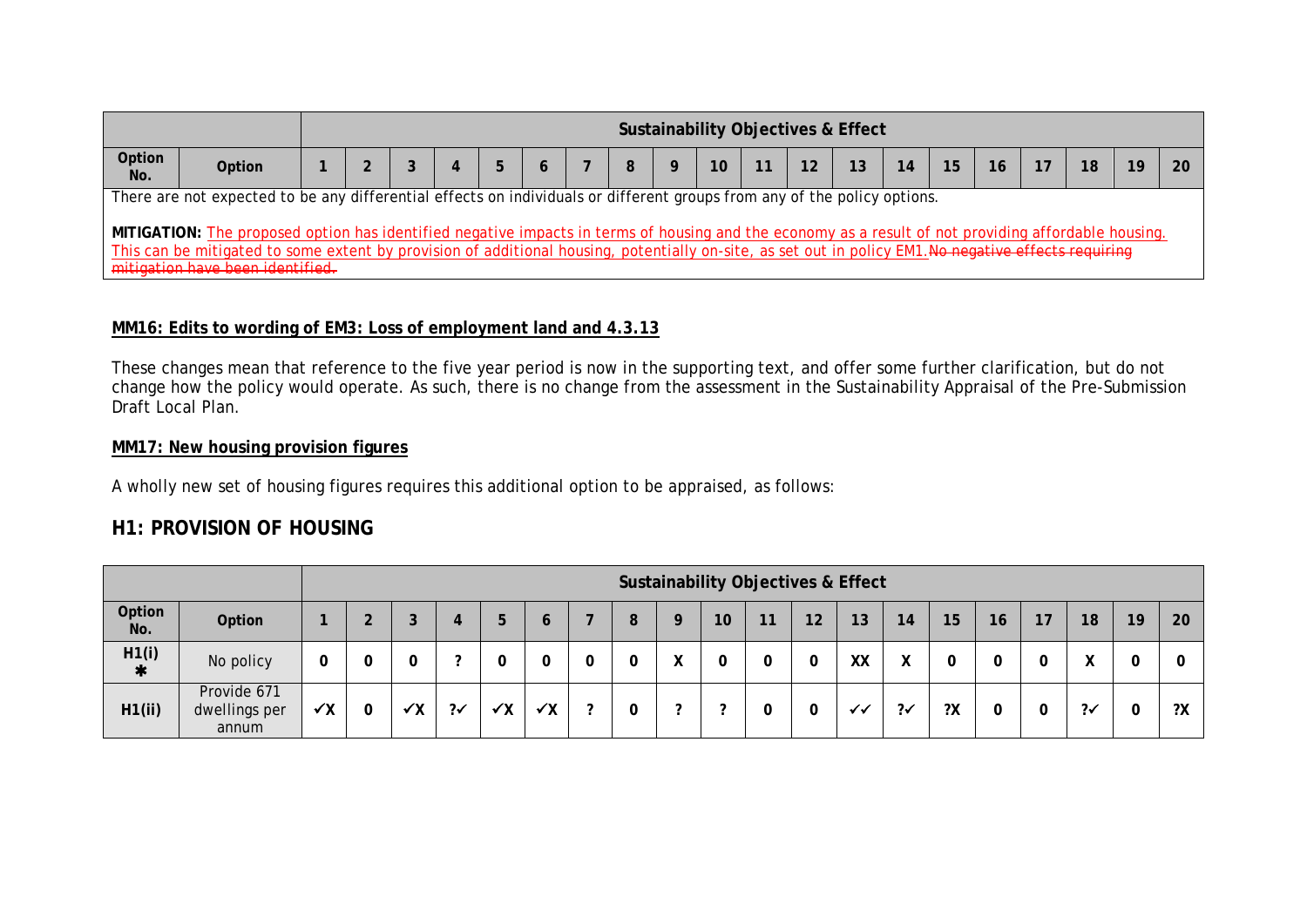|               |                                                                                                                                                                                        |              |                 |                |                          |              |              |                |                 |                |                | <b>Sustainability Objectives &amp; Effect</b> |                |              |                |                           |                |                |                     |                 |    |
|---------------|----------------------------------------------------------------------------------------------------------------------------------------------------------------------------------------|--------------|-----------------|----------------|--------------------------|--------------|--------------|----------------|-----------------|----------------|----------------|-----------------------------------------------|----------------|--------------|----------------|---------------------------|----------------|----------------|---------------------|-----------------|----|
| Option<br>No. | Option                                                                                                                                                                                 | $\mathbf{1}$ | $\overline{2}$  | $\overline{3}$ | $\overline{4}$           | 5            | 6            | $\overline{7}$ | 8               | 9              | 10             | 11                                            | 12             | 13           | 14             | 15                        | 16             | 17             | 18                  | 19              | 20 |
| H1(iii)<br>v  | Provide less<br>than the 671<br>dwellings per<br>annum                                                                                                                                 | $\checkmark$ | $\mathbf 0$     | $\checkmark$   | $2\checkmark$            | $\checkmark$ | $\checkmark$ | $2\checkmark$  | 0               | 2              | 2              | 0                                             | $\mathbf 0$    | 2X           | $2\checkmark$  | 2X                        | $\mathbf 0$    | $\mathbf 0$    | 2X                  | 0               | 2X |
| H1(iv)        | Provide 699<br>dwellings per<br>annum as<br>identified in<br>the SHMA                                                                                                                  | $\checkmark$ | $\mathbf 0$     | $\checkmark$   | 2X                       | $\checkmark$ | $\checkmark$ | 2X             | 0               | 2X             | 2X             | 0                                             | $\mathbf 0$    | $\checkmark$ | 2X             | 2X                        | 0              | $\mathbf 0$    | $\boldsymbol{\eta}$ | 0               | 2X |
| H1(v)         | Provide<br>significantly<br>more than 699<br>homes each<br>year (in order<br>to further<br>significantly<br>boost housing<br>and deliver<br>higher levels<br>of affordable<br>housing) | $\checkmark$ | $\mathsf{X}$    | $\checkmark$   | X                        | $\checkmark$ | $\checkmark$ | X              | $\mathbf 0$     | X              | X              | $\mathbf{0}$                                  | $\mathbf 0$    | $\checkmark$ | $\mathsf{X}$   | $\boldsymbol{\mathsf{X}}$ | $\mathbf{0}$   | $\mathbf 0$    | $\boldsymbol{\eta}$ | $\checkmark$    | X  |
| H1(vi)        | Provide 689<br>dwellings per<br>annum                                                                                                                                                  | $\checkmark$ | $\underline{0}$ | $\checkmark$   | $\frac{? \checkmark}{?}$ | $\checkmark$ | $\sqrt{X}$   | $\overline{?}$ | $\underline{0}$ | $\overline{?}$ | $\overline{2}$ | $\overline{0}$                                | $\overline{0}$ | $\checkmark$ | $\frac{?'}{?}$ | $\frac{2}{1}$             | $\overline{0}$ | $\overline{0}$ | $2\checkmark$       | $\underline{0}$ | ?X |

**COMMENTS:**

#### **H1(i): No policy**

A 'no policy' option would fail to provide the amount of housing needed within the Borough. This would render the plan unsound and bring many negative effects. Effects on undeveloped land (4) are unclear. Townscape and landscape (9) could suffer if too many or too few homes were constructed within the Borough, since appropriate densities and mixed-uses contribute to an attractive environment. Sustainable transport (14) would also see negative effects if too many or too few houses were built to meet the required densities to support transport or overwhelm the transport system. Employment (18) would also be negatively affected if too few residential dwellings were available. This would constrain the labour supply. Housing provision (13) would see very significant negative effects.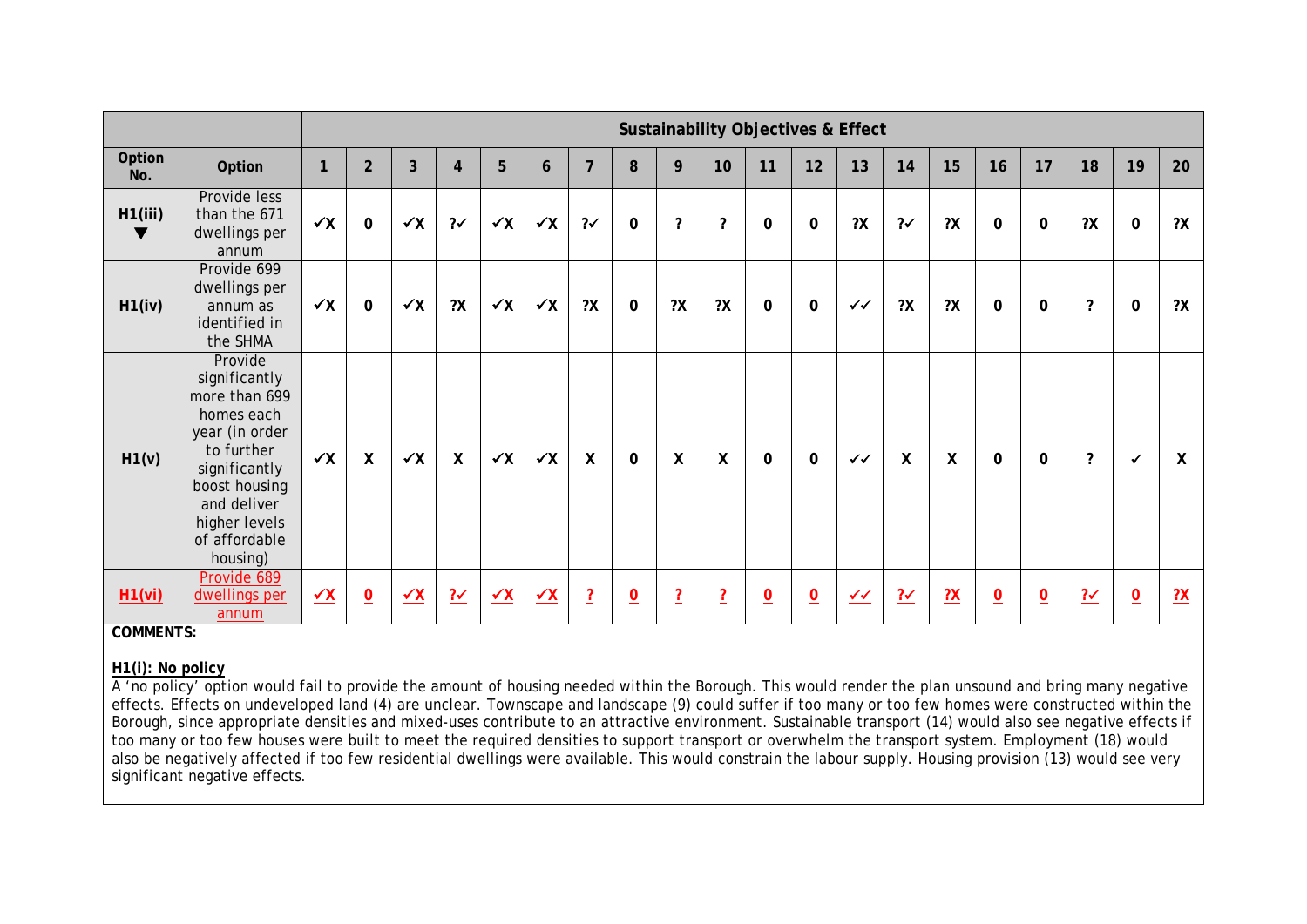|               |        |  |  |   |  |    |    |                     | Sustainability Objectives & Effect |    |                       |  |    |    |    |
|---------------|--------|--|--|---|--|----|----|---------------------|------------------------------------|----|-----------------------|--|----|----|----|
| Option<br>No. | Option |  |  | - |  | R. | 10 | $\sim$<br><u>12</u> | ่ 1 ว<br>l J                       | 14 | $\sim$ $\sim$<br>ּשׁו |  | 18 | 10 | 20 |

#### **H1(ii): Provide 671 dwellings per annum**

This option considers the objectively assessed housing need resulting from the SHMA along with available sites in Reading. It seeks to strike a balance between housing need and land availability. Providing 671 homes per annum would bring significant positive effects with regard to housing provision (13). This would prevent overuse of undeveloped land (4) bringing a tendency towards positive effects. Additionally, transport (14) and economic growth (18) would see a tendency for positive effects. This level of housing provision would enable the appropriate labour supply and take place in locations served by sustainable transport. Providing this many dwellings will place stress on health and education infrastructure (15, 20). All development carries negative environmental effects with regard to  $CO<sub>2</sub>$  emissions (1), natural resource use (3), waste (5) and pollution (6), but these can largely be mitigated through accordance with other policies. Development may also have impacts on townscape character (9) and the historic environment (10), although this is largely dependent on design.

#### **H1(iii): Provide less than the 671 dwellings per annum**

Providing less housing than recommended by the HELAA would remove pressures on undeveloped land (4), the natural environment (7) and transport (14) bringing a tendency towards positive effects, but it would fail to provide the needed housing (13) and support the local economy (18). The negative effects of this option outweigh the positive effects. This is because the negative effects of housing provision can largely be mitigated. Housing delivery is the major priority of the plan and this option fails to meet that need.

#### **H1(iv): Provide 699 dwellings per annum as identified in the SHMA**

This option aims to provide the number of dwellings recommended by the SHMA. Due to the constrained nature of land within the Borough, this would place strain on undeveloped land (4) and the natural environment (7), as well as services such as health (15) and education (20) and bring a tendency towards negative effects. If this policy pushed development out towards less well-connected areas of the borough, sustainable transport (14) would see a tendency towards negative effects, too. High density development in inappropriate locations would negatively affect townscape character (9). Effects to employment (18) are unclear, while housing provision (13) would see positive effects.

#### **H1 (v): Provide significantly more than 699 homes each year**

Providing more than 699 homes a year would significantly boost housing provision and deliver higher levels of affordable housing. This option would see many of the same effects as option (iv), but they would be more pronounced. Undeveloped land (4), the natural environment (7), character (9), health facilities (15), transport (14) and education spaces (20) would see even greater negative effects as a result of strain. Effects on employment (18) are unclear. Employment space may be lost to residential development. In turn, housing provision (13) would see significant positive effects. Increasing the housing supply would bring more affordable housing. This would bring positive effects to inequality and deprivation (19). This option would likely require constructing homes within areas of high flood risk and would bring negative impacts with regard to climate change adaptation (2).

#### **H1(vi): Provide 689 dwellings per annum**

The appraisal of this option is broadly the same as for the option for 671 dwellings per annum, as further work through the Local Plan examination process has demonstrated that these additional dwellings can be achieved without the additional negative impacts identified for option H1(v) on undeveloped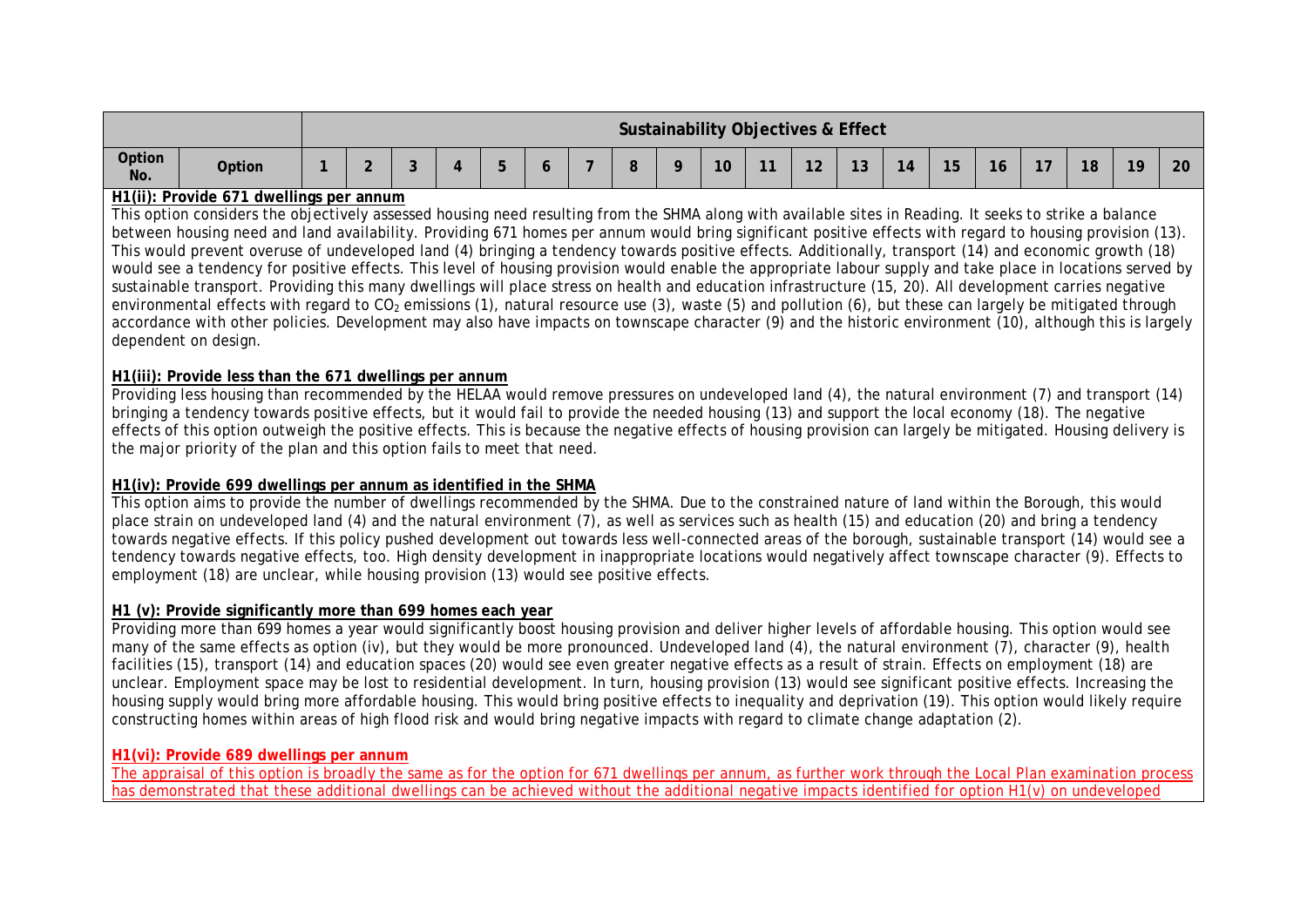|                        |                                                                                                                                                                                                                                                                                                                                                                                                                                                                                                                                              |                |   |   |   |   |   |    | <b>Sustainability Objectives &amp; Effect</b> |    |    |    |    |    |    |    |    |
|------------------------|----------------------------------------------------------------------------------------------------------------------------------------------------------------------------------------------------------------------------------------------------------------------------------------------------------------------------------------------------------------------------------------------------------------------------------------------------------------------------------------------------------------------------------------------|----------------|---|---|---|---|---|----|-----------------------------------------------|----|----|----|----|----|----|----|----|
| Option<br>No.          | Option                                                                                                                                                                                                                                                                                                                                                                                                                                                                                                                                       | $\overline{2}$ | 3 | 5 | 6 | 8 | 9 | 10 | 12                                            | 13 | 14 | 15 | 16 | 17 | 18 | 19 | 20 |
|                        | land (4), the natural environment (7), character (9) and heritage (10.                                                                                                                                                                                                                                                                                                                                                                                                                                                                       |                |   |   |   |   |   |    |                                               |    |    |    |    |    |    |    |    |
| Conclusion             | Option (iivi) is the preferred option because it brings particularly positive effects whilst making the most efficient use of land.<br><b>Habitat Regulations issues</b><br>There are not expected to be any differential effects on internationally-designated wildlife sites from any of the policy options.                                                                                                                                                                                                                               |                |   |   |   |   |   |    |                                               |    |    |    |    |    |    |    |    |
| <b>Equality issues</b> | There are not expected to be any differential effects on individuals or different groups from any of the policy options.                                                                                                                                                                                                                                                                                                                                                                                                                     |                |   |   |   |   |   |    |                                               |    |    |    |    |    |    |    |    |
|                        | MITIGATION: Negative effects as a result of housing must be carefully monitored and mitigated, particularly stress on healthcare and education<br>infrastructure. The environmental costs of construction, effects on amenity and the historic environment, and the natural environment can be mitigated<br>through accordance with other policies in the Local Plan. The Council will continue to work with neighbouring authorities within the Western Berkshire<br>Housing Market Area to ensure that needs are met over the plan period. |                |   |   |   |   |   |    |                                               |    |    |    |    |    |    |    |    |
|                        | MM18: Changes to H <sub>2</sub> , 4.4.6 and 4.4.14<br>These changes provide more detail regarding the approach to indicative development capacities in site allocations and include reference to                                                                                                                                                                                                                                                                                                                                             |                |   |   |   |   |   |    |                                               |    |    |    |    |    |    |    |    |

viability for self-build in order to improve clarity. The changes do not affect the overall meaning or operation of the policy, particularly because the references to development capacities were already reflected elsewhere in the plan, but simply provide further detail and clarity for applicants and allow greater flexibility where there are viability issues. Therefore, the changes do not require re-assessment in the Sustainability Appraisal.

#### **MM19: Additional wording added to H3: Affordable housing, 4.4.20 and 4.4.23**

The addition is intended to reflect the practical difficulties in achieving on-site provision on sites of 5-9 dwellings, to avoid placing significant burdens on developers of small sites and to provide interim guidance in advance of an SPD. This broadly reflects current practice in any case, as a financial contribution is almost always secured on sites of 5-9 dwellings rather than on-site provision.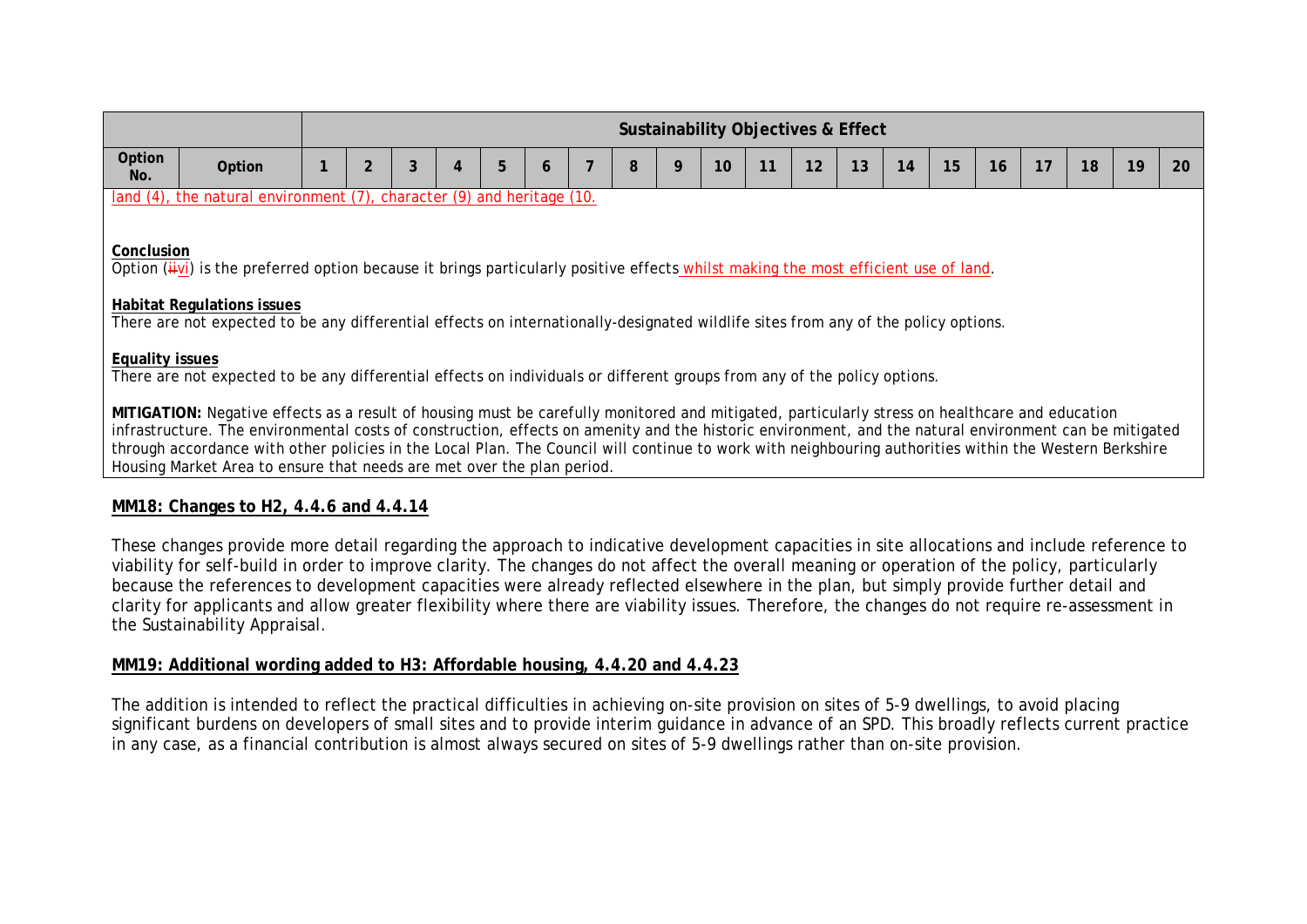This change also highlights the current needs in terms of tenure, albeit that it will need to be considered in more depth as part of an Affordable Housing SPD. This will enable planning decisions to better match new provision to tenure needs in the intervening period, and will have an effect on decisions on the ground, and will be relevant to objective 13 on access to high-quality housing. However, this is already identified as a significant positive change, so only the wording rather than the scoring would change as a result. The relevant amendments are below.

|                    |                                                                                                                                                                                                              |                          |                          |                |                         |                 |                  |                 |                 |                 |                          |                          |                         | <b>Sustainability Objectives &amp; Effect</b> |                         |                         |                |                 |                          |              |                |
|--------------------|--------------------------------------------------------------------------------------------------------------------------------------------------------------------------------------------------------------|--------------------------|--------------------------|----------------|-------------------------|-----------------|------------------|-----------------|-----------------|-----------------|--------------------------|--------------------------|-------------------------|-----------------------------------------------|-------------------------|-------------------------|----------------|-----------------|--------------------------|--------------|----------------|
| Option<br>No.      | Option                                                                                                                                                                                                       | $\mathbf{1}$             | $\overline{2}$           | $\overline{3}$ | $\overline{\mathbf{4}}$ | 5               | $\boldsymbol{6}$ | $\overline{7}$  | 8               | 9               | 10                       | 11                       | 12                      | 13                                            | 14                      | 15                      | 16             | 17              | 18                       | 19           | 20             |
| H3(iii)<br>v       | 30% of<br>affordable<br>housing on<br>sites of 10 or<br>more, 20% of<br>affordable on<br>sites 5-9 and<br>an equivalent<br>contribution of<br>10% on sites of<br>$1-4$ (with<br>viability<br>considerations) | $\Omega$                 | $\mathbf{0}$             | $\Omega$       | $\mathbf 0$             | $\mathbf 0$     | $\mathbf{0}$     | $\mathbf 0$     | $\Omega$        | $\mathbf{0}$    | $\mathbf 0$              | $\checkmark$             | $\mathbf 0$             | $\checkmark$                                  | $\mathbf 0$             | $\mathbf 0$             | $\mathbf 0$    | $\mathbf{0}$    | ✓                        | $\checkmark$ | $\Omega$       |
| $\frac{H3(iv)}{I}$ | 30% of<br>affordable<br>housing on<br>sites of 10 or<br>more, an<br>equivalent<br>contribution of<br>20% on sites 5-<br>9 and 10% on<br>sites of 1-4<br>(with viability<br>considerations)                   | $\underline{\mathbf{0}}$ | $\underline{\mathsf{O}}$ | $\overline{0}$ | $\underline{0}$         | $\underline{0}$ | $\underline{0}$  | $\underline{0}$ | $\underline{0}$ | $\underline{0}$ | $\underline{\mathsf{O}}$ | $\underline{\checkmark}$ | $\overline{\mathbf{0}}$ | $\sqrt{1}$                                    | $\overline{\mathbf{0}}$ | $\overline{\mathbf{0}}$ | $\overline{0}$ | $\underline{0}$ | $\overline{\mathscr{L}}$ | $\sqrt{4}$   | $\overline{0}$ |
| <b>COMMENTS:</b>   |                                                                                                                                                                                                              |                          |                          |                |                         |                 |                  |                 |                 |                 |                          |                          |                         |                                               |                         |                         |                |                 |                          |              |                |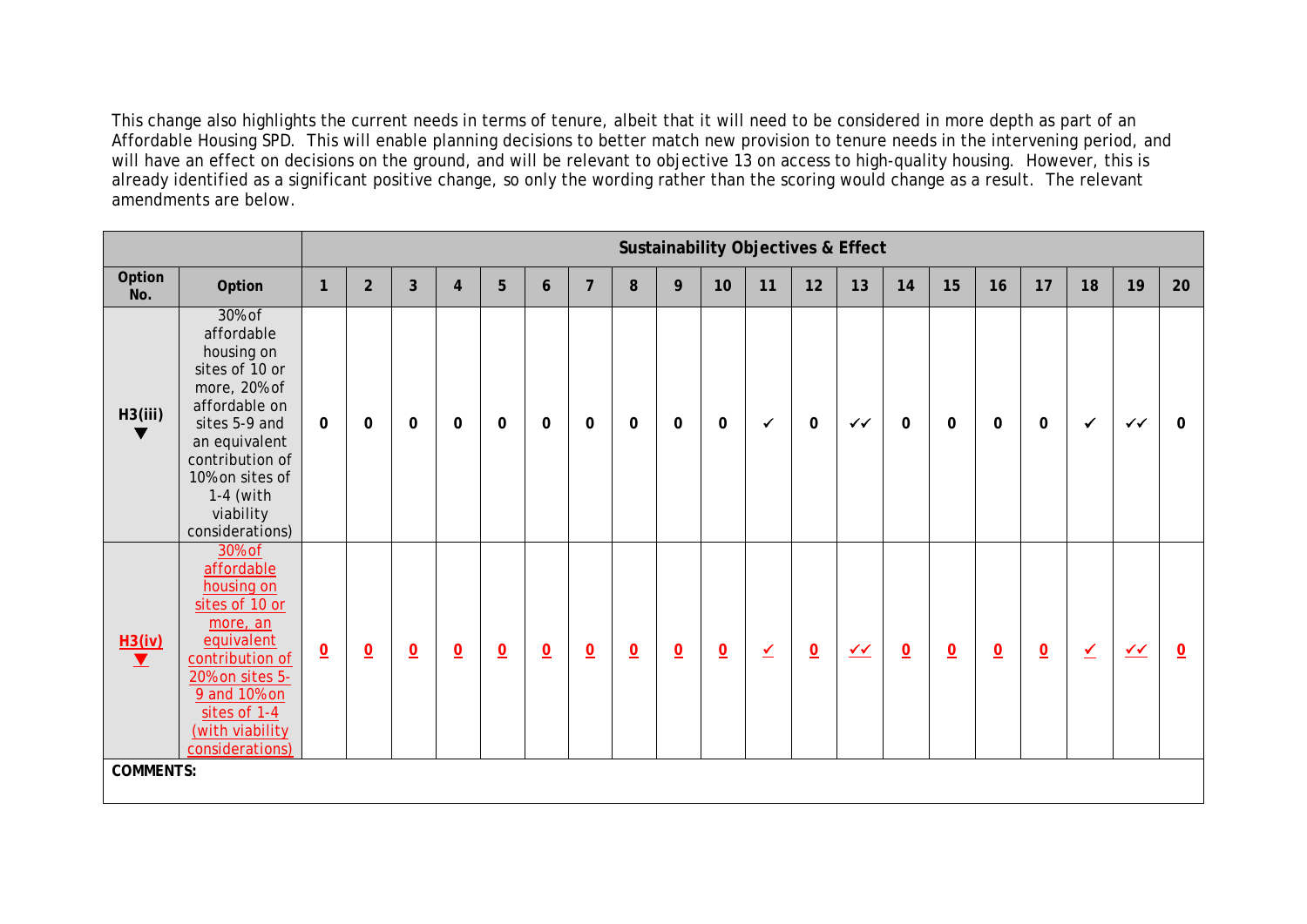|                                    |                                                                                                                                                                                                                                                                                                                                                                                                                                                                                                                                                                                                                                                                                                                                                                                                                                                                                                                                                                                                                                                                                                                                                    |                |   |   |   |   |   |   |    |    | <b>Sustainability Objectives &amp; Effect</b> |    |    |    |    |    |    |    |    |
|------------------------------------|----------------------------------------------------------------------------------------------------------------------------------------------------------------------------------------------------------------------------------------------------------------------------------------------------------------------------------------------------------------------------------------------------------------------------------------------------------------------------------------------------------------------------------------------------------------------------------------------------------------------------------------------------------------------------------------------------------------------------------------------------------------------------------------------------------------------------------------------------------------------------------------------------------------------------------------------------------------------------------------------------------------------------------------------------------------------------------------------------------------------------------------------------|----------------|---|---|---|---|---|---|----|----|-----------------------------------------------|----|----|----|----|----|----|----|----|
| Option<br>No.                      | Option                                                                                                                                                                                                                                                                                                                                                                                                                                                                                                                                                                                                                                                                                                                                                                                                                                                                                                                                                                                                                                                                                                                                             | $\overline{2}$ | 3 | 4 | 5 | 6 | 8 | 9 | 10 | 11 | 12                                            | 13 | 14 | 15 | 16 | 17 | 18 | 19 | 20 |
| growth $(18)$ .<br>considerations) | H3(iii): 30% of affordable housing on sites of 10 or more, 20% of affordable on sites 5-9 and an equivalent contribution of 10% on sites of 1-4 (with<br>viability considerations)<br>This option requires on-site provision or equivalent contribution of all new development with levels prescribed based on the number of dwellings, and<br>identifies current needs for different tenures. This would significantly increase the amount of affordable housing within the Borough and match it to<br>tenure needs. Any possible negative effects will be mitigated by viability considerations should this requirement result in undue strain on developers. This<br>option would bring significant positive effects with regard to housing provision (13) and inequality (19) with positive effects with regard to health (11).<br>This would bring positive effects with regard to economic activity, as lack of affordable housing is cited by local businesses as a barrier to economic<br>H3(iv): 30% of affordable housing on sites of 10 or more, an equivalent contribution of 20% on sites 5-9 and 10% on sites of 1-4 (with viability |                |   |   |   |   |   |   |    |    |                                               |    |    |    |    |    |    |    |    |
|                                    | Whilst this option differs in terms of policy wording from H3(iii) in seeking an financial contribution from sites of 5-9 dwellings, in practice this is what is<br>usually already happening in operating a policy equivalent to H3(iii), so the assessment scores are no different.                                                                                                                                                                                                                                                                                                                                                                                                                                                                                                                                                                                                                                                                                                                                                                                                                                                              |                |   |   |   |   |   |   |    |    |                                               |    |    |    |    |    |    |    |    |
| Conclusion                         | Options (iii) and (iv) are is the preferred options because they it brings particularly positive effects.                                                                                                                                                                                                                                                                                                                                                                                                                                                                                                                                                                                                                                                                                                                                                                                                                                                                                                                                                                                                                                          |                |   |   |   |   |   |   |    |    |                                               |    |    |    |    |    |    |    |    |
|                                    | <b>Habitat Regulations issues</b><br>There are not expected to be any differential effects on internationally-designated wildlife sites from any of the policy options.                                                                                                                                                                                                                                                                                                                                                                                                                                                                                                                                                                                                                                                                                                                                                                                                                                                                                                                                                                            |                |   |   |   |   |   |   |    |    |                                               |    |    |    |    |    |    |    |    |
| <b>Equality issues</b>             | There are not expected to be any differential effects on individuals or different groups from any of the policy options.                                                                                                                                                                                                                                                                                                                                                                                                                                                                                                                                                                                                                                                                                                                                                                                                                                                                                                                                                                                                                           |                |   |   |   |   |   |   |    |    |                                               |    |    |    |    |    |    |    |    |
|                                    | MITIGATION: No negative effects requiring mitigation have been identified.<br>MM20: Changes and additional wording added to H4: Build to rent schemes                                                                                                                                                                                                                                                                                                                                                                                                                                                                                                                                                                                                                                                                                                                                                                                                                                                                                                                                                                                              |                |   |   |   |   |   |   |    |    |                                               |    |    |    |    |    |    |    |    |

## This change allows for equivalents to the Rent with Confidence standards to be used and reduces the period for which schemes must remain as build-to-rent to 20 years, and does not fundamentally change the effects of the policy. Other changes aim to incorporate flexibility and provide more detail for applicants regarding tenure. It also refers to a forthcoming Affordable Housing SPD. As such, there is no change from the assessment in the Sustainability Appraisal of the Pre-Submission Draft Local Plan.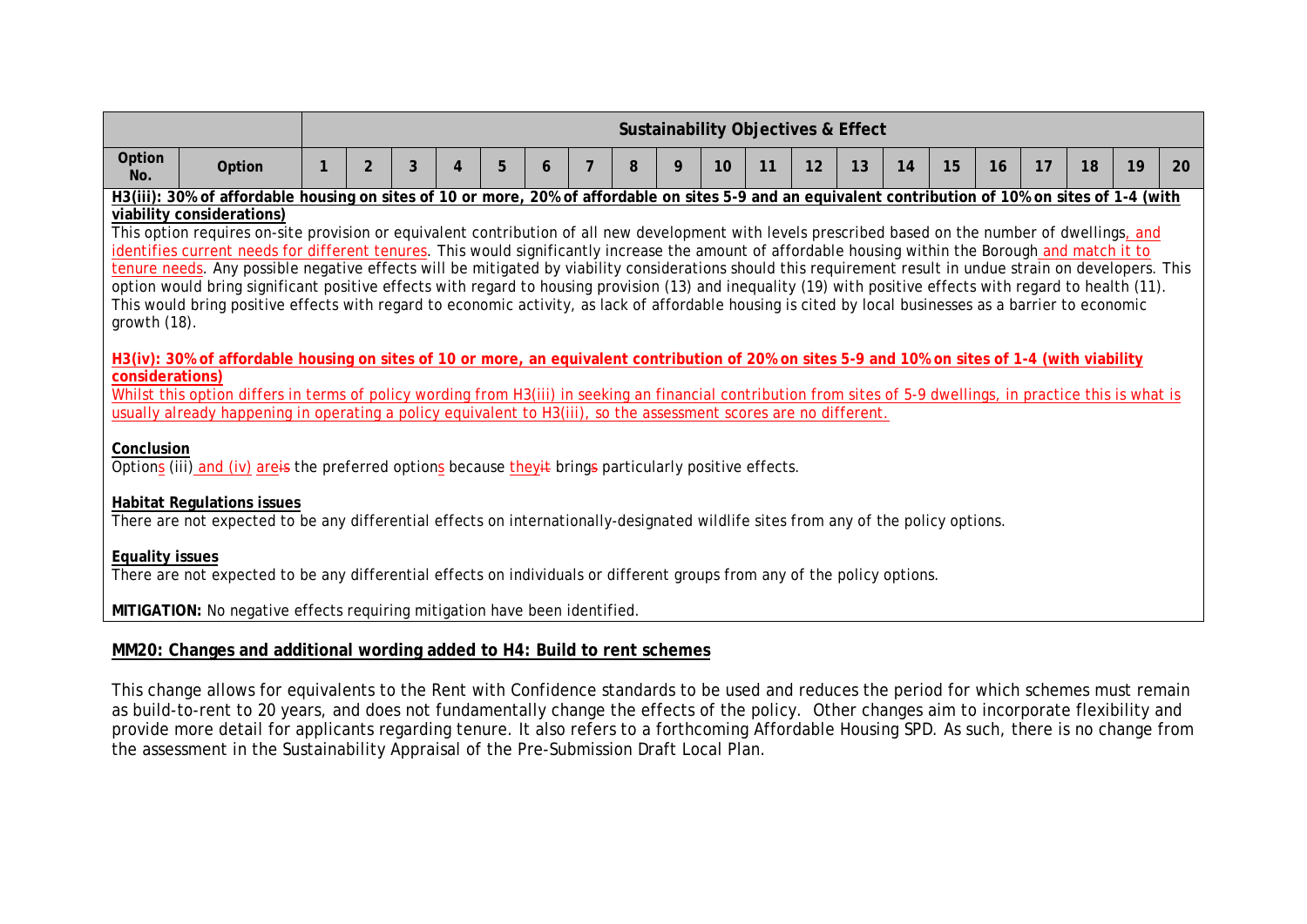# **MM21: Additional wording added to H5: Housing standards, 4.4.36, 4.4.44 and 4.4.45**

This change introduces an overall viability clause into policy H5. The evidence to support the Local Plan shows that these requirements will be viable in the vast majority of cases, so the insertion of this clause will not have any implications for the scoring of the policy. However, the text should reflect the insertion of the new clause. (Other changes seek to reflect regulations and provide greater clarity. These changes do not affect the operation of the policy.)

|                  |                                                                                                                                                                                                                                                         |   |                |   |          |   |          |          |          |   |    | <b>Sustainability Objectives &amp; Effect</b> |             |    |          |          |    |          |          |    |    |
|------------------|---------------------------------------------------------------------------------------------------------------------------------------------------------------------------------------------------------------------------------------------------------|---|----------------|---|----------|---|----------|----------|----------|---|----|-----------------------------------------------|-------------|----|----------|----------|----|----------|----------|----|----|
| Option<br>No.    | Option                                                                                                                                                                                                                                                  |   | $\overline{2}$ | 3 | 4        | 5 | 6        |          | 8        | 9 | 10 | 11                                            | 12          | 13 | 14       | 15       | 16 | 17       | 18       | 19 | 20 |
| H5(iii)          | All new build<br>achieve higher<br>water<br>efficiency<br>standard and<br>at least 19%<br>improvement<br>on building<br>regulations<br>TER; all new<br>build<br>accessible and<br>adaptable, 5%<br>of 20 or more<br>dwellings for<br>wheelchair<br>user | ✓ |                |   | $\Omega$ | 0 | $\Omega$ | $\Omega$ | $\Omega$ | 0 | 0  |                                               | $\mathbf 0$ | ✓✓ | $\Omega$ | $\Omega$ |    | $\Omega$ | $\Omega$ | O  | o  |
| <b>COMMENTS:</b> |                                                                                                                                                                                                                                                         |   |                |   |          |   |          |          |          |   |    |                                               |             |    |          |          |    |          |          |    |    |
|                  | H5(ii): All new build achieve higher water efficiency standard and at least 19% improvement on building regulations TER; all new build accessible                                                                                                       |   |                |   |          |   |          |          |          |   |    |                                               |             |    |          |          |    |          |          |    |    |
|                  | and adaptable, 5% of 20 or more dwellings for wheelchair users<br>This option aims to maximise water and energy efficiency within the context of recent government guidance. It also aims to provide sufficient levels of                               |   |                |   |          |   |          |          |          |   |    |                                               |             |    |          |          |    |          |          |    |    |
|                  | accessible and adaptable housing for disabled or older residents according to the building regulations. This would bring significant positive effects in                                                                                                |   |                |   |          |   |          |          |          |   |    |                                               |             |    |          |          |    |          |          |    |    |
|                  | delivering high quality housing of a type appropriate to the Borough (13) wherever it is viable, which will be in the majority of cases. Moderate positive                                                                                              |   |                |   |          |   |          |          |          |   |    |                                               |             |    |          |          |    |          |          |    |    |
|                  | effects would occur with regard to $CO2$ emissions (1), climate change (2), natural resource use (3), health (11), and equality (16).                                                                                                                   |   |                |   |          |   |          |          |          |   |    |                                               |             |    |          |          |    |          |          |    |    |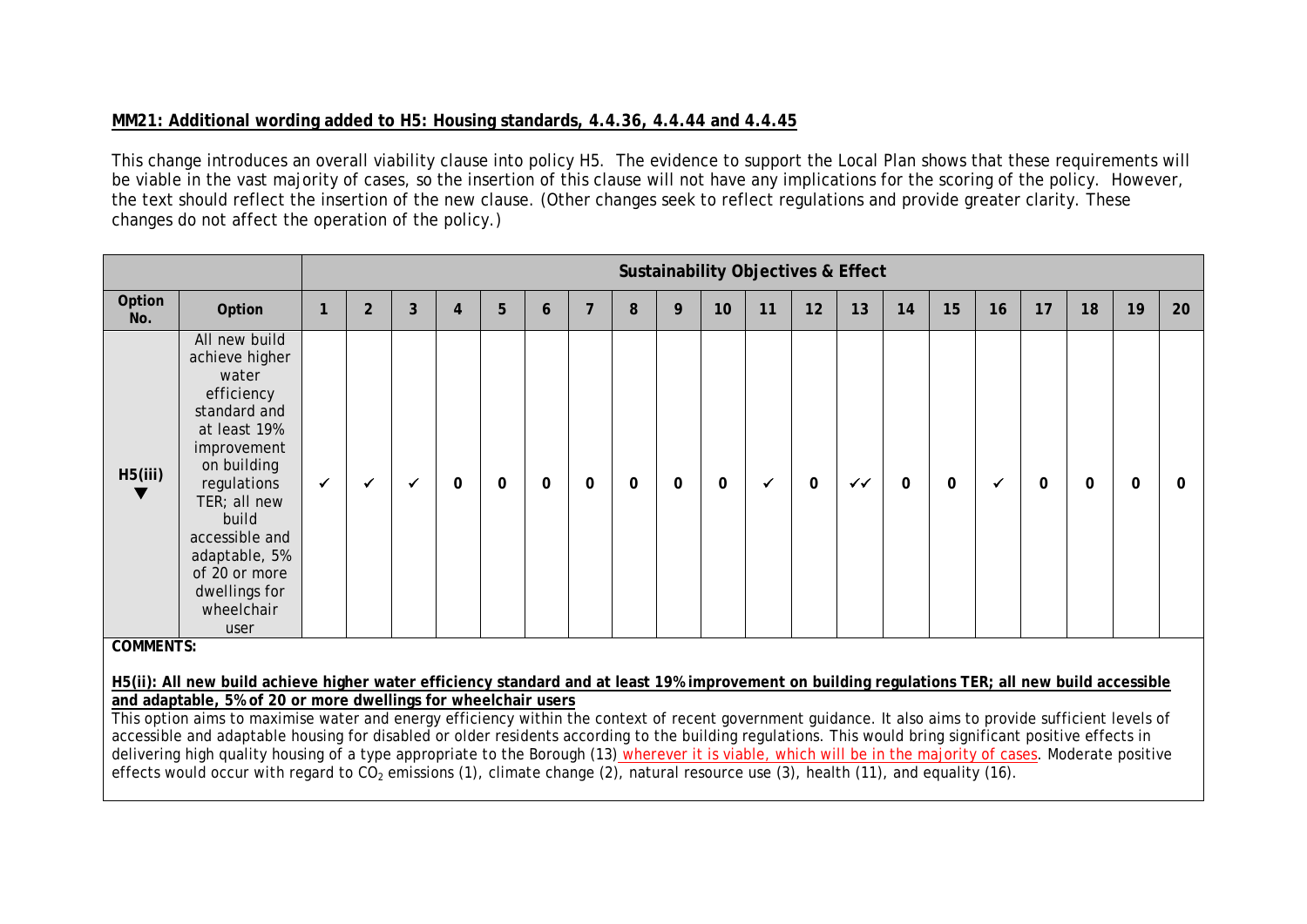|                        |                                                                                                                                                                                                                                                                                                                                                                                                                                        |  |                |   |   |   |          |  |   |   | Sustainability Objectives & Effect |    |    |    |    |    |    |    |    |    |    |
|------------------------|----------------------------------------------------------------------------------------------------------------------------------------------------------------------------------------------------------------------------------------------------------------------------------------------------------------------------------------------------------------------------------------------------------------------------------------|--|----------------|---|---|---|----------|--|---|---|------------------------------------|----|----|----|----|----|----|----|----|----|----|
| Option<br>No.          | Option                                                                                                                                                                                                                                                                                                                                                                                                                                 |  | $\overline{2}$ | 3 | 4 | 5 | $\sigma$ |  | 8 | 9 | 10                                 | 11 | 12 | 13 | 14 | 15 | 16 | 17 | 18 | 19 | 20 |
| Conclusion             |                                                                                                                                                                                                                                                                                                                                                                                                                                        |  |                |   |   |   |          |  |   |   |                                    |    |    |    |    |    |    |    |    |    |    |
|                        | Option (iii) is the preferred option because it brings particularly positive effects.<br><b>Habitat Regulations issues</b><br>There are not expected to be any differential effects on internationally-designated wildlife sites from any of the policy options.                                                                                                                                                                       |  |                |   |   |   |          |  |   |   |                                    |    |    |    |    |    |    |    |    |    |    |
| <b>Equality issues</b> | There are not expected to be any differential effects on individuals or different groups from the preferred option. Less ambitious requirements for<br>adaptability and accessibility may have significant detrimental effects on individuals with disabilities or older residents. The preferred option seeks to<br>mitigate these effects by providing more adaptable and accessible housing, as well as homes for wheelchair users. |  |                |   |   |   |          |  |   |   |                                    |    |    |    |    |    |    |    |    |    |    |
|                        | MITIGATION: It is expected that a Zero Carbon standard would not prohibit economic growth or housing provision. All development will be subject to<br>viability assessment in order to mitigate these effects, as recognised in the policy.                                                                                                                                                                                            |  |                |   |   |   |          |  |   |   |                                    |    |    |    |    |    |    |    |    |    |    |
|                        |                                                                                                                                                                                                                                                                                                                                                                                                                                        |  |                |   |   |   |          |  |   |   |                                    |    |    |    |    |    |    |    |    |    |    |

# **MM22: Additional wording added to Paragraphs 4.4.95 – 4.4.98**

These changes seek to be more precise about the existing need for student accommodation and to clarify why two allocations in the Local Plan do not comply with the location principle in H12. It does not change the intent or operation of the policy and therefore these specific wording alteration would not result in change from the assessment in the Sustainability Appraisal of the Pre-Submission Draft Local Plan.

However, an issue was raised during the Examination by the University of Reading in relation to the appraisal of this policy, highlighting that the option H12(iii) that appeared to be appraised was more in line with the UoR's (and others') proposed wording changes than the policy that actually appeared in the Pre-Submission Draft. The Council clarified that this was due to an error in how the option was titled in the Sustainability Appraisal rather than any error in the way that it was carried out. To clear this issue up, it is considered that changes need to be made to the description of option (iii) and a distinct option in line with the UoR's proposed approach added. The changes are set out below: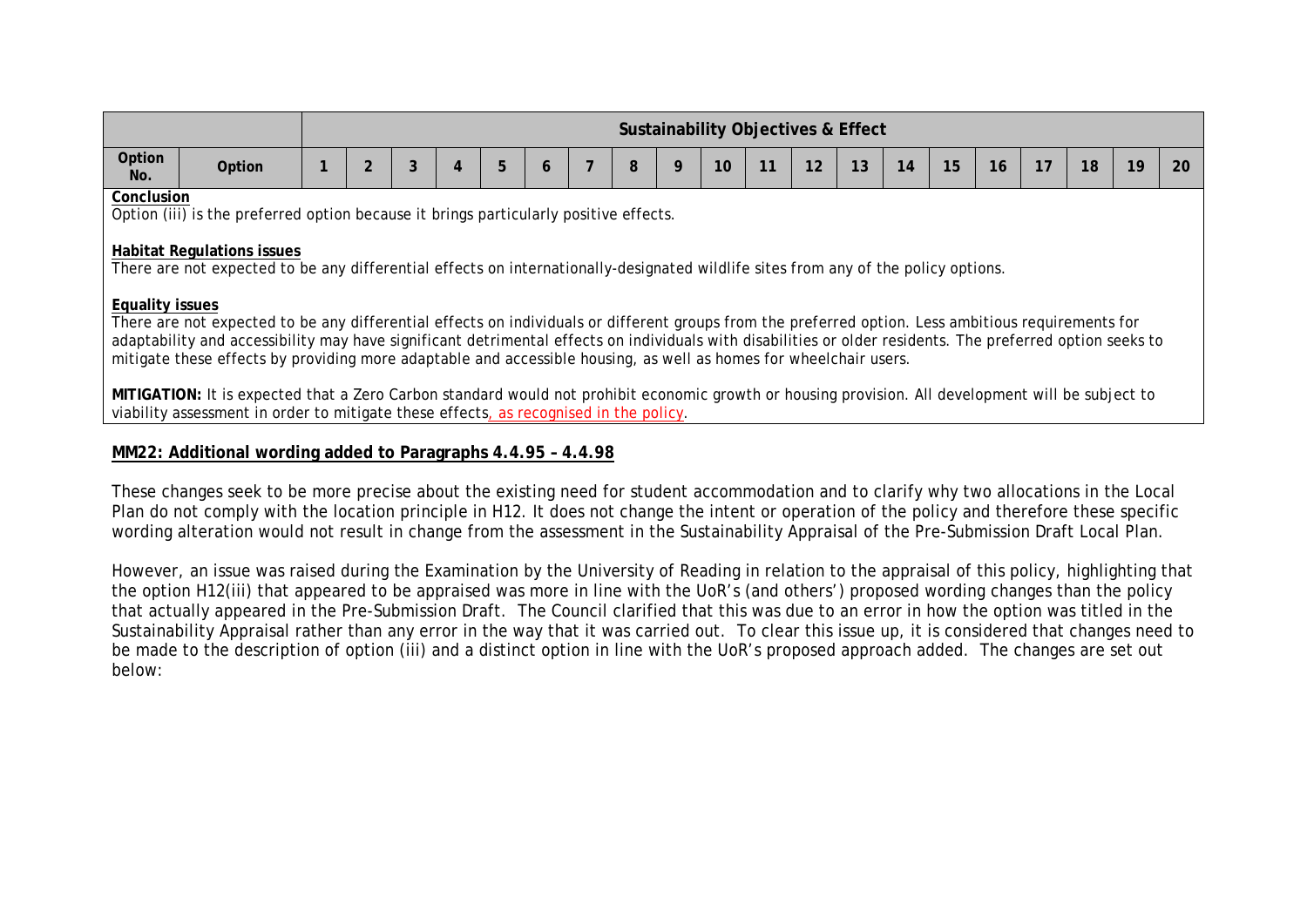|                  |                                                                                                                                                        |                |                 |                 |                          |                 |                 |                |                         |               |                 |                 | <b>Sustainability Objectives &amp; Effect</b> |                          |                         |                         |    |                         |                 |                 |                          |
|------------------|--------------------------------------------------------------------------------------------------------------------------------------------------------|----------------|-----------------|-----------------|--------------------------|-----------------|-----------------|----------------|-------------------------|---------------|-----------------|-----------------|-----------------------------------------------|--------------------------|-------------------------|-------------------------|----|-------------------------|-----------------|-----------------|--------------------------|
| Option<br>No.    | Option                                                                                                                                                 | $\mathbf{1}$   | $\overline{2}$  | 3               | 4                        | 5               | 6               | $\overline{7}$ | 8                       | 9             | 10              | 11              | 12                                            | 13                       | 14                      | 15                      | 16 | 17                      | 18              | 19              | 20                       |
| H12(i)<br>$\ast$ | No policy                                                                                                                                              | $\mathbf 0$    | $\mathbf 0$     | $\mathbf 0$     | ?X                       | $\mathbf 0$     | $\mathbf 0$     | $\mathbf 0$    | $\mathbf 0$             | 2X            | $\mathbf 0$     | $\mathbf 0$     | $\mathbf 0$                                   | $\pmb{\mathsf{X}}$       | $\mathbf 0$             | $\mathbf{0}$            | χ  | $\mathbf{0}$            | $\mathbf{0}$    | $\mathbf 0$     | $\mathsf{X}$             |
| H12(ii)          | Locate student<br>accommodation<br>throughout the<br>Borough                                                                                           | $\mathbf{0}$   | $\mathbf 0$     | $\mathbf 0$     | 2X                       | $\mathbf 0$     | $\mathbf 0$     | $\mathbf 0$    | $\mathbf 0$             | 2X            | $\mathbf 0$     | $\mathbf 0$     | $\mathbf 0$                                   | $\pmb{\mathsf{X}}$       | $\mathbf 0$             | $\mathbf{0}$            |    | 0                       | $\mathbf{0}$    | $\mathbf 0$     | $2\checkmark$            |
| H12(iii)         | Focus student<br>accommodation<br>close on or<br>adjacent to the<br>university and<br>on-campus and<br>existing<br>student<br>locations if<br>possible | $\mathbf 0$    | $\mathbf 0$     | 0               | $\checkmark$             | 0               | $\mathbf 0$     | 0              | 0                       | ✓             | 0               | $\mathbf{0}$    | $\mathbf 0$                                   | $\checkmark$             | 0                       | $\Omega$                |    | 0                       | $\mathbf{0}$    | $\mathbf 0$     |                          |
| H12(iv)          | Policy to direct<br>student<br>accommodation<br>to accessible<br>areas                                                                                 | $\overline{0}$ | $\underline{0}$ | $\underline{0}$ | $\frac{? \checkmark}{?}$ | $\underline{0}$ | $\underline{0}$ | $\overline{0}$ | $\overline{\mathbf{0}}$ | $\frac{2}{1}$ | $\underline{0}$ | $\underline{0}$ | $\underline{0}$                               | $\underline{\mathsf{X}}$ | $\overline{\mathbf{Y}}$ | $\overline{\mathbf{0}}$ | ✔  | $\overline{\mathbf{0}}$ | $\underline{0}$ | $\underline{0}$ | $\frac{? \checkmark}{?}$ |

# **H12: STUDENT ACCOMODATION**

**COMMENTS:**

#### **H12(i): No policy**

This option would fail to provide guidance for student accommodation. This could lead to excessive student accommodation within the town centre. This would limit the number of sites available to meet general housing needs (13). It may also drive development outside the town centre on undeveloped land (4). Overprovision of student accommodation may negatively affect townscape character (9) by failing to provide an appropriate residential mix. Although overprovision of student accommodation in the town centre may cause negative effects, the Council acknowledges the need for some student housing in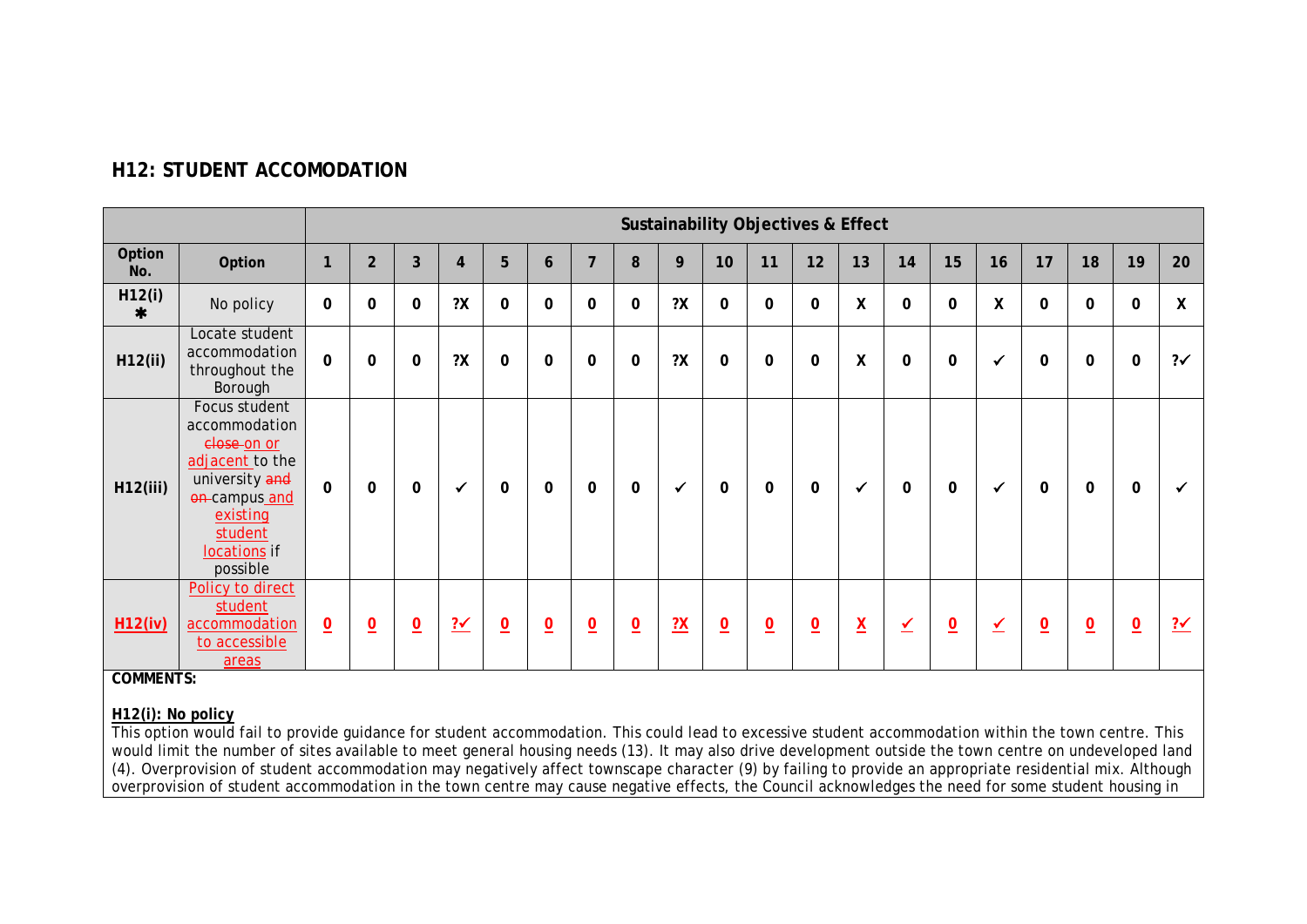|                        |                                                                                                                                                                                                                                                                                                                                                                                                                                                                                                                                                                                                                                                                                                                  |                |   |   |   |   |   |   |   |    |    | <b>Sustainability Objectives &amp; Effect</b> |    |    |    |    |    |    |    |    |
|------------------------|------------------------------------------------------------------------------------------------------------------------------------------------------------------------------------------------------------------------------------------------------------------------------------------------------------------------------------------------------------------------------------------------------------------------------------------------------------------------------------------------------------------------------------------------------------------------------------------------------------------------------------------------------------------------------------------------------------------|----------------|---|---|---|---|---|---|---|----|----|-----------------------------------------------|----|----|----|----|----|----|----|----|
| Option<br>No.          | Option                                                                                                                                                                                                                                                                                                                                                                                                                                                                                                                                                                                                                                                                                                           | $\overline{2}$ | 3 | 4 | 5 | 6 | 7 | 8 | 9 | 10 | 11 | 12                                            | 13 | 14 | 15 | 16 | 17 | 18 | 19 | 20 |
| are young adults.      | order to maximise access to education (20). Thus, this option would bring negative effects with regard to housing (13) and education (20) and a tendency<br>towards negative effects in relation to undeveloped land use (4) and townscape character (9). Failing to address student accommodation may have<br>disproportionate effects on individuals based on age (16), since student accommodation provides affordable and flexible housing for students, many who                                                                                                                                                                                                                                            |                |   |   |   |   |   |   |   |    |    |                                               |    |    |    |    |    |    |    |    |
|                        | H12(ii): Locate student accommodation throughout the Borough<br>This option brings many of the same effects as a 'no policy' option, but does recognise the need for student accommodation. This brings a tendency<br>towards positive effects with regard to education (20). Nevertheless, an overprovision of student accommodation may occur in areas where sites are<br>better suited for general housing needs. This would bring negative effects with regard to housing (13) and a tendency towards negative effects in relation<br>to undeveloped land (4) and townscape character (9).                                                                                                                   |                |   |   |   |   |   |   |   |    |    |                                               |    |    |    |    |    |    |    |    |
|                        | H12(iii): Focus student accommodation close-on or adjacent to the university and en-campus and existing student locations if possible<br>This option strikes a balance between the need for student accommodation and the more pressing need for general housing. By acknowledging the need<br>for some new provision of student accommodation and focussing this development on or adjacent to the campus or as close to the university existing<br>student locations as where possible, more sites in the town centre are made available for general housing needs. This would bring positive impacts with<br>regard to use of undeveloped land (4), townscape character (9), housing (13) and education (20). |                |   |   |   |   |   |   |   |    |    |                                               |    |    |    |    |    |    |    |    |
|                        | H12(iv): Policy to direct student accommodation to accessible areas<br>Under this option, a policy would state that student accommodation would be on campus or existing student locations, or in other accessible areas.<br>Realistically, there would be likely to be very few differences from a Borough-wide approach in option (ii), because the nature of Reading is that most of<br>the Borough is highly accessible by public transport, so this would continue to lead to conflicts with general housing needs (13). However, an approach<br>linked to accessibility would help to reduce the need to travel (14) and would be more likely to involve previously developed sites.                       |                |   |   |   |   |   |   |   |    |    |                                               |    |    |    |    |    |    |    |    |
| Conclusion             | Option (iii) is the preferred option because it brings particularly positive effects.                                                                                                                                                                                                                                                                                                                                                                                                                                                                                                                                                                                                                            |                |   |   |   |   |   |   |   |    |    |                                               |    |    |    |    |    |    |    |    |
|                        | <b>Habitat Regulations issues</b><br>There are not expected to be any differential effects on internationally-designated wildlife sites from any of the policy options.                                                                                                                                                                                                                                                                                                                                                                                                                                                                                                                                          |                |   |   |   |   |   |   |   |    |    |                                               |    |    |    |    |    |    |    |    |
| <b>Equality issues</b> | A negative effect based on age has been identified, but these effects can be mitigated.                                                                                                                                                                                                                                                                                                                                                                                                                                                                                                                                                                                                                          |                |   |   |   |   |   |   |   |    |    |                                               |    |    |    |    |    |    |    |    |
|                        | MITIGATION: No negative effects requiring mitigation have been identified.                                                                                                                                                                                                                                                                                                                                                                                                                                                                                                                                                                                                                                       |                |   |   |   |   |   |   |   |    |    |                                               |    |    |    |    |    |    |    |    |
|                        |                                                                                                                                                                                                                                                                                                                                                                                                                                                                                                                                                                                                                                                                                                                  |                |   |   |   |   |   |   |   |    |    |                                               |    |    |    |    |    |    |    |    |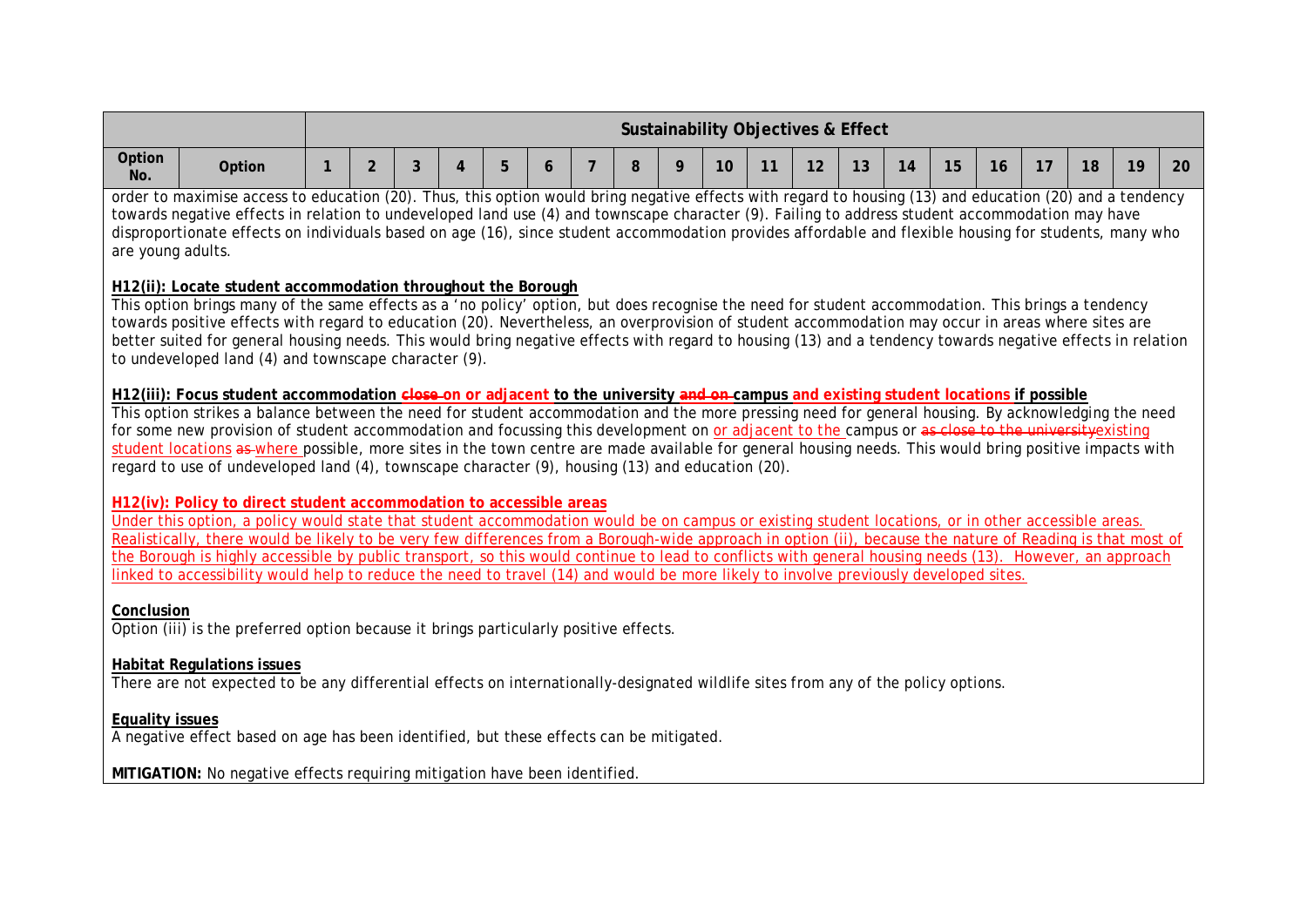# **MM23: Deletion of wording in H13: Provision for gypsies and travellers and MM24: Edits to 4.4.100**

These two changes in themselves do not make a fundamental difference to the Local Plan policy approach. Deletion of the requirement to identify need is ostensibly significant, but since the Council's own evidence has already established a level of need, it would have been unlikely to be a particular issue in any case. However, what is of potential significance to the appraisal of H13 is the fact that the only identified gypsy and traveller site in the plan, WR4 at Cow Lane, for transit use, is proposed to be removed. Whilst this does not mean that no sites will be delivered, it does make it less likely, and affects the positivity of the appraisal of H13, as shown below.

|                  |                                                           |  |   |   |   |               |    |    |                   | <b>Sustainability Objectives &amp; Effect</b> |           |    |                           |               |    |    |                     |    |
|------------------|-----------------------------------------------------------|--|---|---|---|---------------|----|----|-------------------|-----------------------------------------------|-----------|----|---------------------------|---------------|----|----|---------------------|----|
| Option<br>No.    | Option                                                    |  | 4 | b | o |               |    | 10 | 11                | 12                                            | 13        | 14 | 15 <sub>2</sub>           | 16            | 17 | 18 | 19 <sup>°</sup>     | 20 |
| H13(i)<br>$\ast$ | No policy                                                 |  |   |   |   |               | Λ  |    | Λ                 | ⋀                                             | $\lambda$ |    | $\mathbf{v}$<br>$\lambda$ | $\lambda$     | 0  |    | $\mathbf{v}$<br>Λ   |    |
| H13(ii)          | Existing policy<br>providing<br>criteria for<br>new sites |  |   |   | 0 | $2\checkmark$ | ?√ | 0  | $? \check{}$<br>- | $? \checkmark$                                | $? \cdot$ | 0  | $? \checkmark$            | $\frac{2}{3}$ |    |    | $? \checkmark$<br>- | 24 |

**COMMENTS:**

#### **H13(i): No policy**

A 'no policy' option would fail to provide sites for gypsies and travellers (13). This may result in an increase in unauthorised encampments (7, 9) and place individuals at further risk of poor health (11), harm community cohesion (12), decrease facility access (15), increase deprivation (19) and limit education access (20). Failing to provide accommodation for Gypsies and Travellers would disproportionately affect individuals based on race or ethnicity (16).

#### **H13(ii): Existing policy providing criteria for new sites**

Allowing for authorised pitches and sites would improve the living environment for gypsy and traveller families, potentially reversing all of the negative effects in option (i). However, this would be entirely dependent on whether a site could be found, meaning that these effects are uncertain at this stage. The natural environment (7) and townscape/landscape character (9) may see positive effects, but this will be largely dependent on design.

#### **Conclusion**

Option (ii) is the preferred option because it brings particularly positive effects.

# **Habitat Regulations issues**

There are not expected to be any differential effects on internationally-designated wildlife sites from any of the policy options.

#### **Equality issues**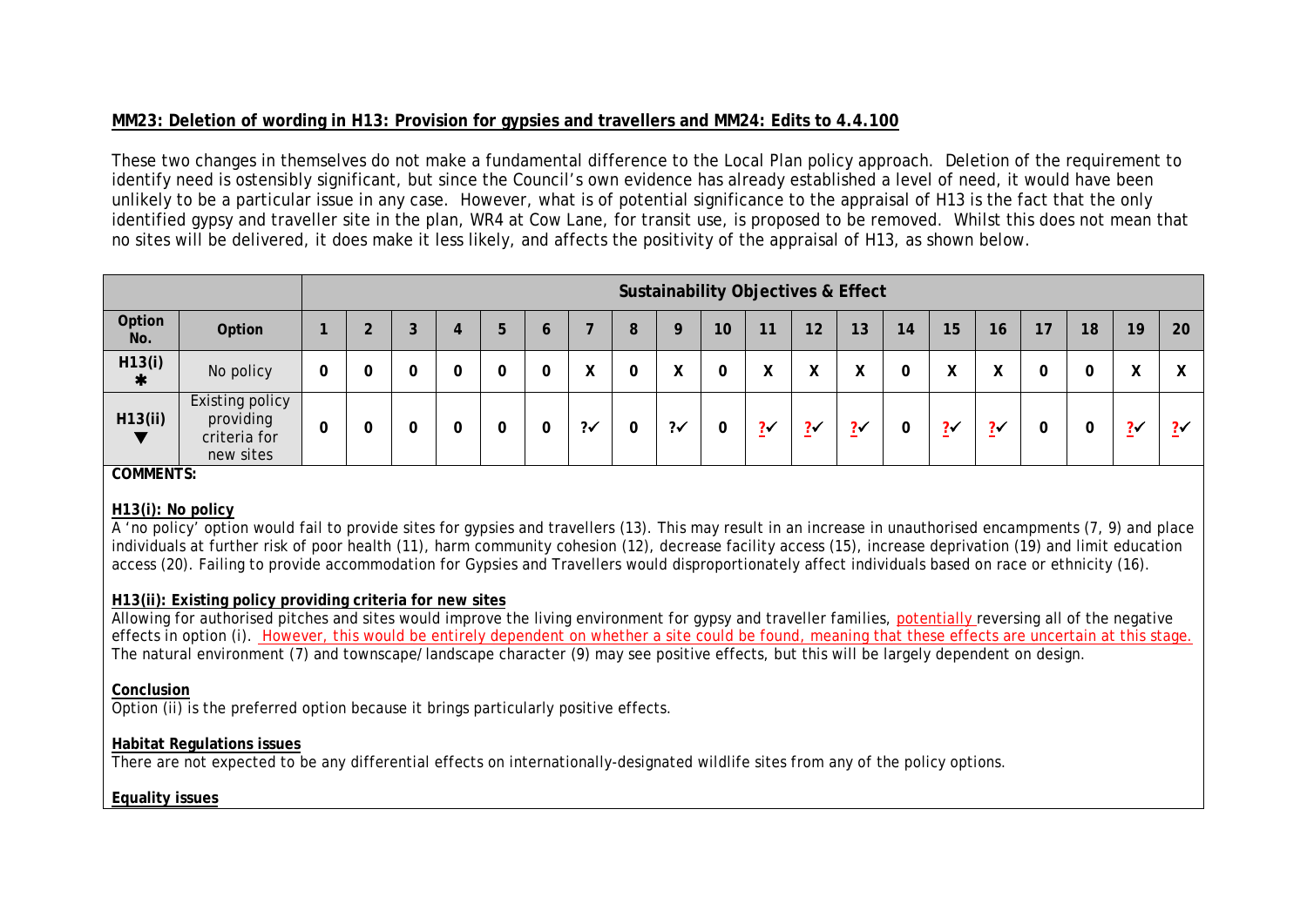|               |                                                                                                                                                                                                                                                                                                                                                                                                                        |  |  |  |  |  |  |  |  |  |  | <b>Sustainability Objectives &amp; Effect</b> |  |  |    |                 |  |  |  |
|---------------|------------------------------------------------------------------------------------------------------------------------------------------------------------------------------------------------------------------------------------------------------------------------------------------------------------------------------------------------------------------------------------------------------------------------|--|--|--|--|--|--|--|--|--|--|-----------------------------------------------|--|--|----|-----------------|--|--|--|
| Option<br>No. | Option                                                                                                                                                                                                                                                                                                                                                                                                                 |  |  |  |  |  |  |  |  |  |  |                                               |  |  | 14 | 15 <sup>1</sup> |  |  |  |
|               | A negative effect based on race/ethnicity has been identified, but not within the preferred option.<br>MITIGATION: No negative effects requiring mitigation have been identified. The only way to mitigate potential negative effects would be through<br>identification of a site within or without Reading's boundaries. The Council are continuing to seek to identify sites within Reading, and to liaise with its |  |  |  |  |  |  |  |  |  |  |                                               |  |  |    |                 |  |  |  |
|               | neighbours on potentially meeting needs outside the Borough.                                                                                                                                                                                                                                                                                                                                                           |  |  |  |  |  |  |  |  |  |  |                                               |  |  |    |                 |  |  |  |

## **MM25: Additional wording added to paragraph 4.5.3**

This makes clear which developments are 'major' and which will therefore make a particular contribution to achieving policy TR1. Since it would only affect developments of exactly 10 dwellings or 1,000 sq m, it will only be of relevance to a very small minority of cases and will not have any implications for the overall effects of the policy. As such, there is no change from the assessment in the Sustainability Appraisal of the Pre-Submission Draft Local Plan.

## **MM26: Additional wording added to TR2: Major transport projects**

This wording merely identifies that not all projects will require safeguarding of land, which was the case anyway. As such, there is no change from the assessment in the Sustainability Appraisal of the Pre-Submission Draft Local Plan.

#### **MM27: Additional wording added to Paragraph 4.5.8**

The proposed references are generally factual and will not therefore affect the application of the policy. As such, there is no change from the assessment in the Sustainability Appraisal of the Pre-Submission Draft Local Plan.

#### **MM28: Additional wording added to RL2: Scale and location of retail, leisure and culture development**

The change to the policy reflects the way that the national sequential test operates in any case, so will not have a significant effect on policy approach. As such, there is no change from the assessment in the Sustainability Appraisal of the Pre-Submission Draft Local Plan.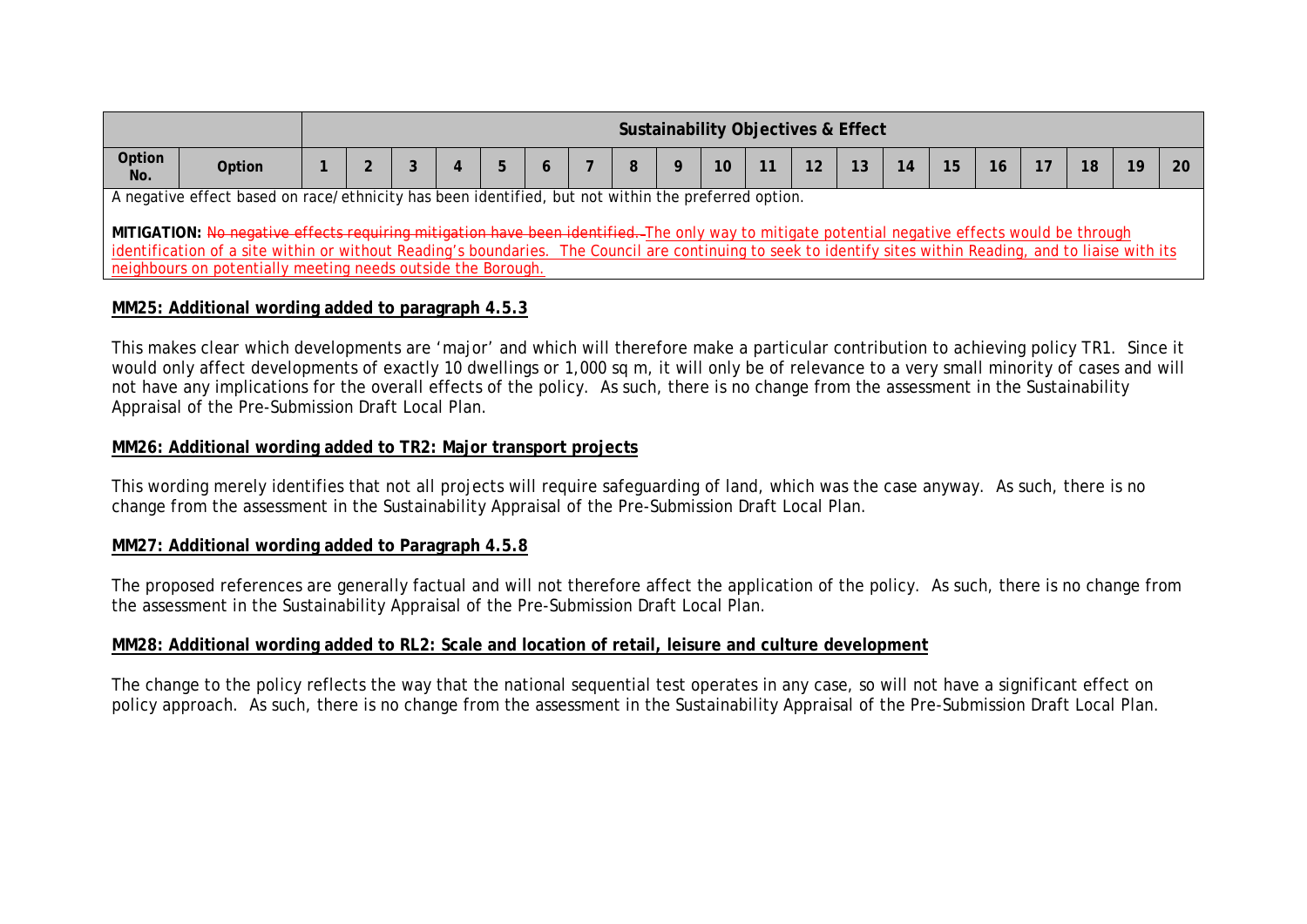# **MM29: Insertion of new criterion in RL3: Vitality and viability of smaller centres, changes to 4.6.18 and 4.6.21**

The new policy paragraph d) and change to 4.6.21 do not alter what the policy is trying to achieve, but establish a mechanism for achieving it in cases where there is a significant redevelopment of frontages. They do not therefore affect the policy effects as appraised, but increase the chances of achieving them in a few limited circumstances. As such, there is no change from the assessment in the Sustainability Appraisal of the Pre-Submission Draft Local Plan.

The additional wording added to 4.8.18 is intended to ensure that applicants would not have to demonstrate that a facility had already been vacant for 5 years. This was always the intention and was assumed at the time of the appraisal. As such, there is no change from the assessment in the Sustainability Appraisal of the Pre-Submission Draft Local Plan.

## **MM30: Edits to and additional wording added to OU1: New and existing community facilities and changes to 4.7.9**

These take account of instances where new development would not materially affect the amount of students, and where there is therefore no effect on the housing market to control. As such, there is no change from the assessment in the Sustainability Appraisal of the Pre-Submission Draft Local Plan.

#### **MM31: Additional wording added to OU3: Telecommunications development**

The additional wording relates to the impact on the historic environment. As the score in terms of effects on the historic environment (objective 10) was already significantly positive, the scoring would not be affected, but the wording should reflect the change.

|                  |                                           |  |   |   |   |        |      |    |    | <b>Sustainability Objectives &amp; Effect</b> |    |    |    |    |   |    |    |    |
|------------------|-------------------------------------------|--|---|---|---|--------|------|----|----|-----------------------------------------------|----|----|----|----|---|----|----|----|
| Option<br>No.    | Option                                    |  |   | G | O | О<br>o |      | 10 | 11 | 12                                            | 13 | 14 | 15 | 16 |   | 18 | 19 | 20 |
| OU3(ii)          | Continue<br>current policy<br>(SDPD DM21) |  | υ |   | υ |        | - 11 |    |    |                                               |    |    | C  |    | 0 |    | ີ  |    |
| <b>COMMENTS:</b> |                                           |  |   |   |   |        |      |    |    |                                               |    |    |    |    |   |    |    |    |

#### **OU3(ii): Continue current policy (SDPD DM21)**

This option would have the most significant positive impacts on landscape or townscape character (9) and the historic environment (10) since it encourages the use of concealment options and ensures no negative impact on the historic environment. Provided that proposals meet existing international guidelines for public exposure, neither option should be associated with impacts on human health (11). Both options score positively in relation to supporting economic growth and employment (18) because both enable further communications development that would assist and grow local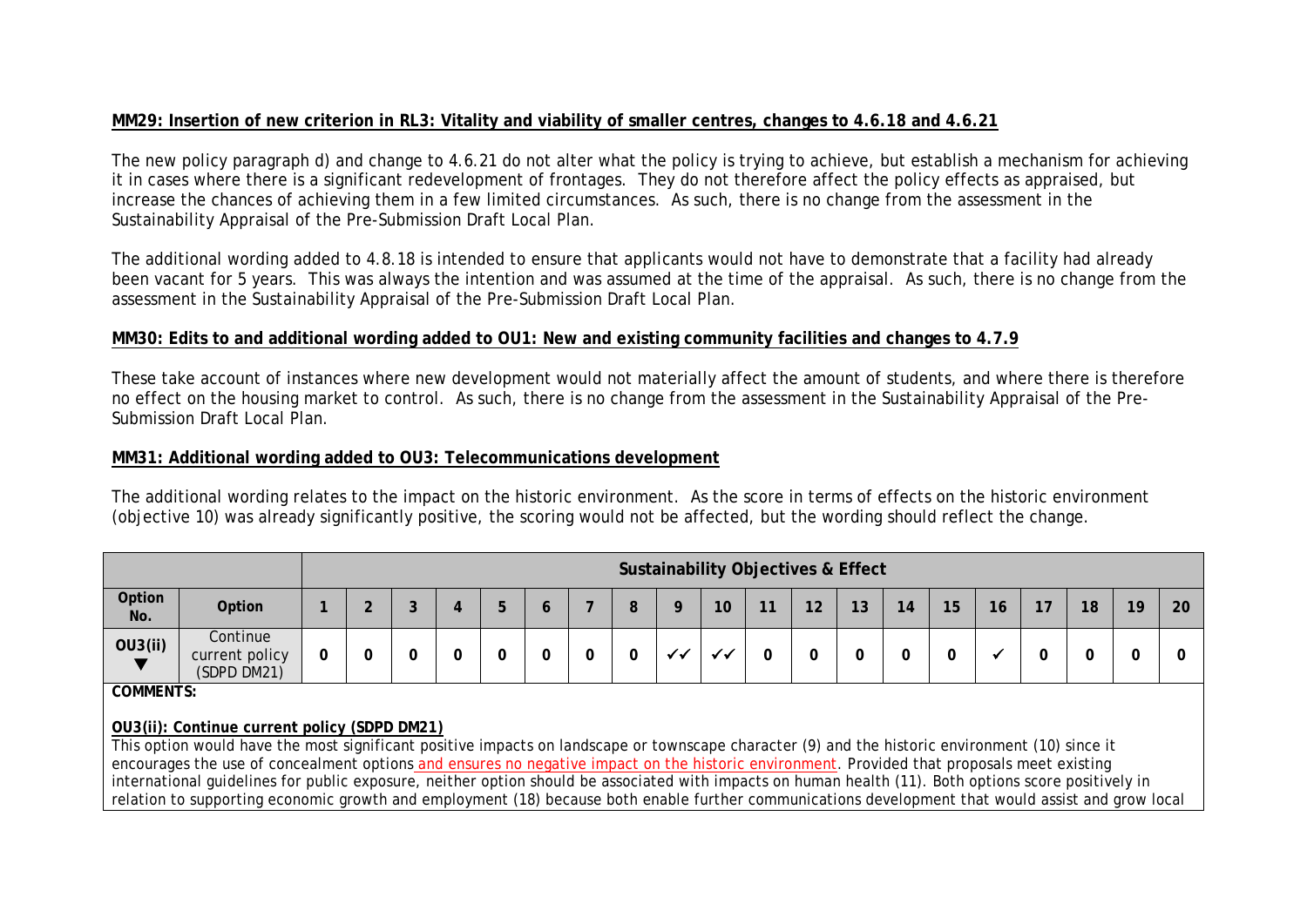|                        |                                                                                                                                                                                                                                                   |  |                |   |   |   |   |  |   |   |    | Sustainability Objectives & Effect |    |    |    |    |    |    |    |    |    |
|------------------------|---------------------------------------------------------------------------------------------------------------------------------------------------------------------------------------------------------------------------------------------------|--|----------------|---|---|---|---|--|---|---|----|------------------------------------|----|----|----|----|----|----|----|----|----|
| Option<br>No.          | Option                                                                                                                                                                                                                                            |  | $\overline{2}$ | 3 | 4 | 5 | 6 |  | 8 | 9 | 10 | 11                                 | 12 | 13 | 14 | 15 | 16 | 17 | 18 | 19 | 20 |
| businesses.            |                                                                                                                                                                                                                                                   |  |                |   |   |   |   |  |   |   |    |                                    |    |    |    |    |    |    |    |    |    |
|                        | Conclusion                                                                                                                                                                                                                                        |  |                |   |   |   |   |  |   |   |    |                                    |    |    |    |    |    |    |    |    |    |
|                        | Option (ii) is considered to be the best option because it brings the most positive sustainability effects.<br><b>Habitat Regulations issues</b><br>The proposed option should not have any effects on internationally designated wildlife sites. |  |                |   |   |   |   |  |   |   |    |                                    |    |    |    |    |    |    |    |    |    |
| <b>Equality issues</b> | There are not expected to be any differential effects on individuals or different groups from the proposed option.                                                                                                                                |  |                |   |   |   |   |  |   |   |    |                                    |    |    |    |    |    |    |    |    |    |
|                        | MITIGATION: No negative effects requiring mitigation have been identified for the proposed approach.                                                                                                                                              |  |                |   |   |   |   |  |   |   |    |                                    |    |    |    |    |    |    |    |    |    |

# **MM32: Deletion of wording and edits to Paragraph 4.7.26**

Although the changes to the text are quite extensive, they relate to examples of how the policy could be applied, rather than setting policy in themselves. As such, there is no change from the assessment in the Sustainability Appraisal of the Pre-Submission Draft Local Plan.

#### **MM33: Edits to CR1: Definition of Central Reading**

This change simply serves to clarify how the policy will be applied, rather than changing the policy in itself. As such, there is no change from the assessment in the Sustainability Appraisal of the Pre-Submission Draft Local Plan.

# **MM34: Additional wording added to CR3: Public realm in Central Reading**

This change brings the wording on the historic environment into line with that in the NPPF, but does not substantially change the policy's meaning. As such, there is no change from the assessment in the Sustainability Appraisal of the Pre-Submission Draft Local Plan.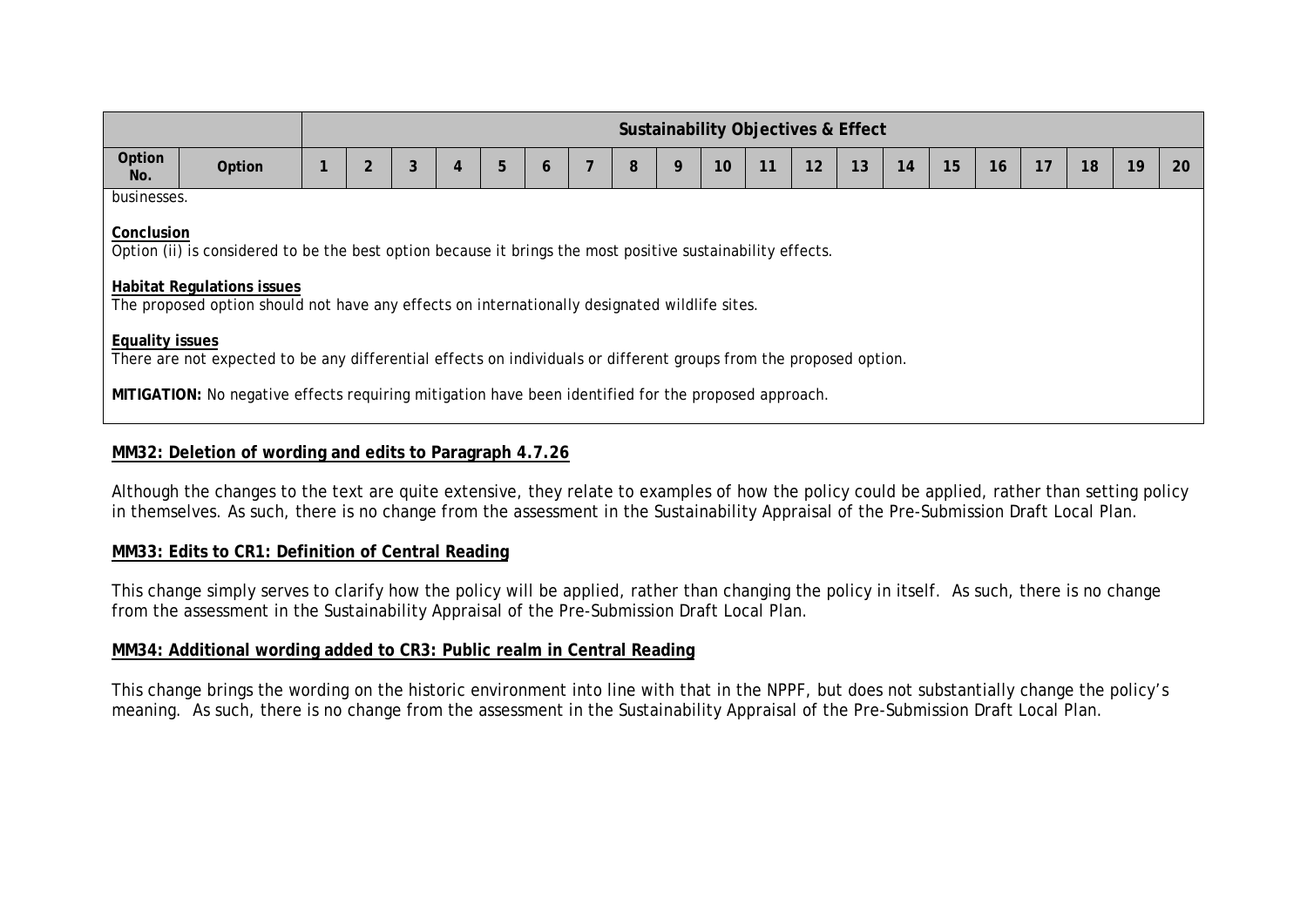# **MM35: Deletion of wording in CR4: Leisure, culture and tourism in Central Reading**

This change removes wording related to the now-revoked South East Plan. It does not change the meaning or operation of the policy and as such, there is no change from the assessment in the Sustainability Appraisal of the Pre-Submission Draft Local Plan.

#### **MM36: Edit to CR10: Tall buildings**

This change brings the wording on the historic environment into line with that in the NPPF, but does not substantially change the policy's meaning. As such, there is no change from the assessment in the Sustainability Appraisal of the Pre-Submission Draft Local Plan.

#### **MM37: Edits to CR11a, Friar Street & Station Road**

This change simply rewords the amount of development expected on each site, and makes no change to it. As such, there is no change from the assessment in the Sustainability Appraisal of the Pre-Submission Draft Local Plan.

#### **MM38: Edits to CR11b, Greyfriars Road Corner**

This change simply rewords the amount of development expected on each site, and makes no change to it. As such, there is no change from the assessment in the Sustainability Appraisal of the Pre-Submission Draft Local Plan.

#### **MM39: Edits to CR11c, Station Hill & Friars Walk**

This change simply rewords the amount of development expected on each site, and makes no change to it. As such, there is no change from the assessment in the Sustainability Appraisal of the Pre-Submission Draft Local Plan.

#### **MM40: Additional wording added to CR11g, Riverside**

This change refers to the top of the bank of the river rather than the river itself and aims to be more specific about the relationship between leisure and office development. Whilst this may affect the development that can take place, it would be an extremely minor change and not one that would be reflected in sustainability appraisal. Additionally, it draws attention to the need for mitigation as a result of the Flood Risk Assessment. As such, there is no change from the assessment in the Sustainability Appraisal of the Pre-Submission Draft Local Plan.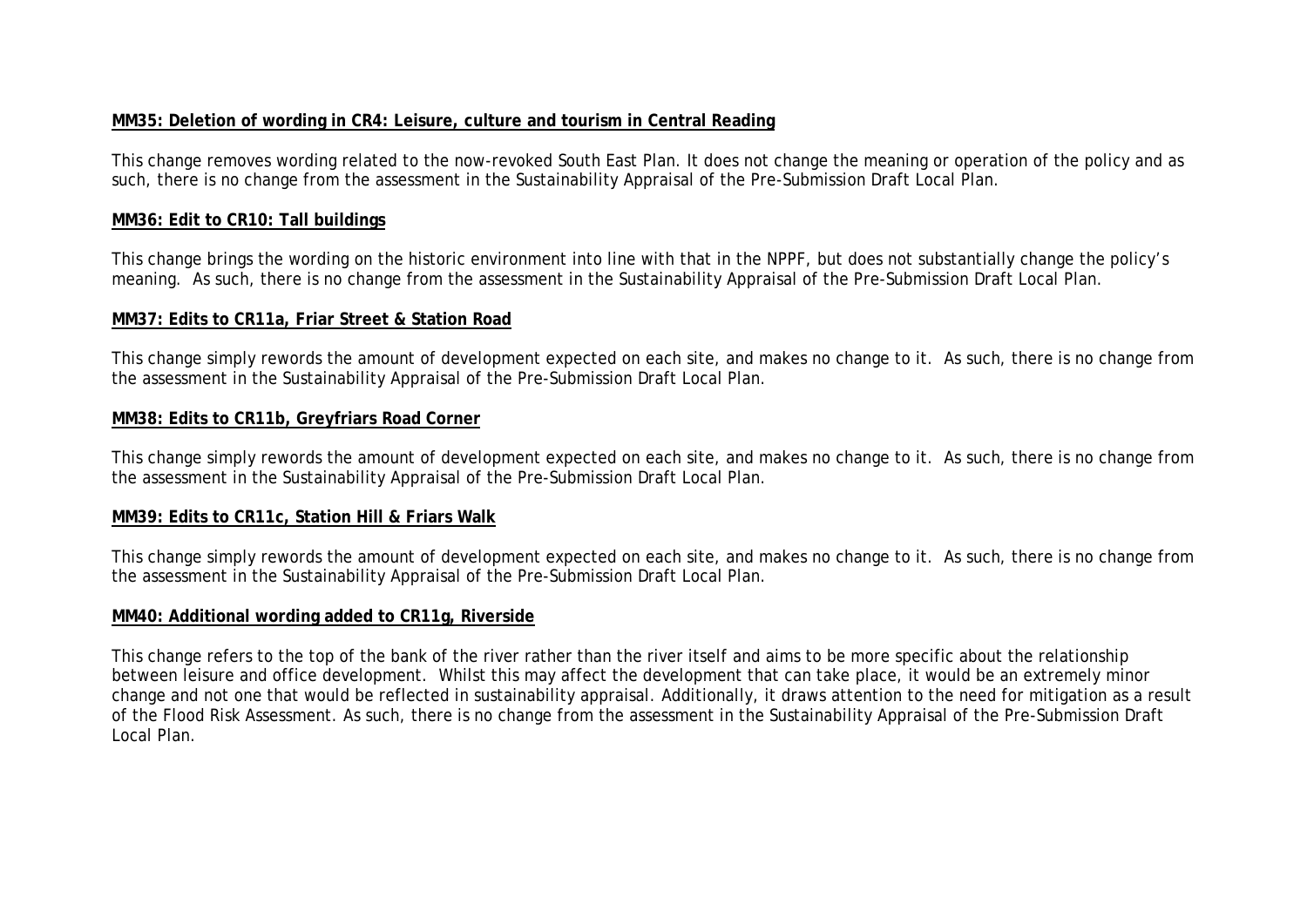## **MM41: Additional wording added to Paragraph 5.4.12**

The change simply adds additional clarity to reflect national policy guidance on flood risk and does not affect meaning. As such, there is no change to the assessment in the Sustainability Appraisal of the Pre-Submission Draft.

#### **MM42: Edits to CR12a, Cattle Market**

This change simply rewords a sentence to make it clearer as to how a decision-maker should respond. It does not change the meaning and as such, there is no change to the assessment in the Sustainability Appraisal of the Pre-Submission Draft.

#### **MM43: Edits and additional wording added to CR12b, Great Knollys Street and Weldale Street and edit dwelling range**

Part of this modification rewords a sentence to make it clearer as to how a decision-maker should respond. Whilst this may affect the development, it would be an extremely minor change and not one that would be reflected in the sustainability Appraisal. As such, there is no change to the assessment in the Sustainability Appraisal of the Pre-Submission Draft.

This change to the dwelling range increases the upper range of the amount of development expected on the site, in order to align the policy with a recent planning permission. This is a minor change to the site's indicative potential, but does not affect the realities of the site. The policy as changed would still fall within the primarily residential development option in the Sustainability Appraisal and would not result in tall buildings (thus bringing it within a different option). As such there is no change from the assessment in the Sustainability Appraisal of the Pre-Submission Draft Local Plan.

#### **MM44: Additional wording added to CR12e, Hosier Street and 5.4.17**

This change simply rewords the sentence to provide clarity and to bring the policy and supporting text into line with one another. As such, there is no change from the assessment in the Sustainability Appraisal of the Pre-Submission Draft.

#### **MM45: Additional wording added to CR13a, Reading Prison and 5.4.28**

This change simply re-iterates that any use of the listed building be compatible with its heritage. It does not change the meaning of the policy and as such, there is no change from the assessment in Sustainability Appraisal of the Pre-Submission Draft.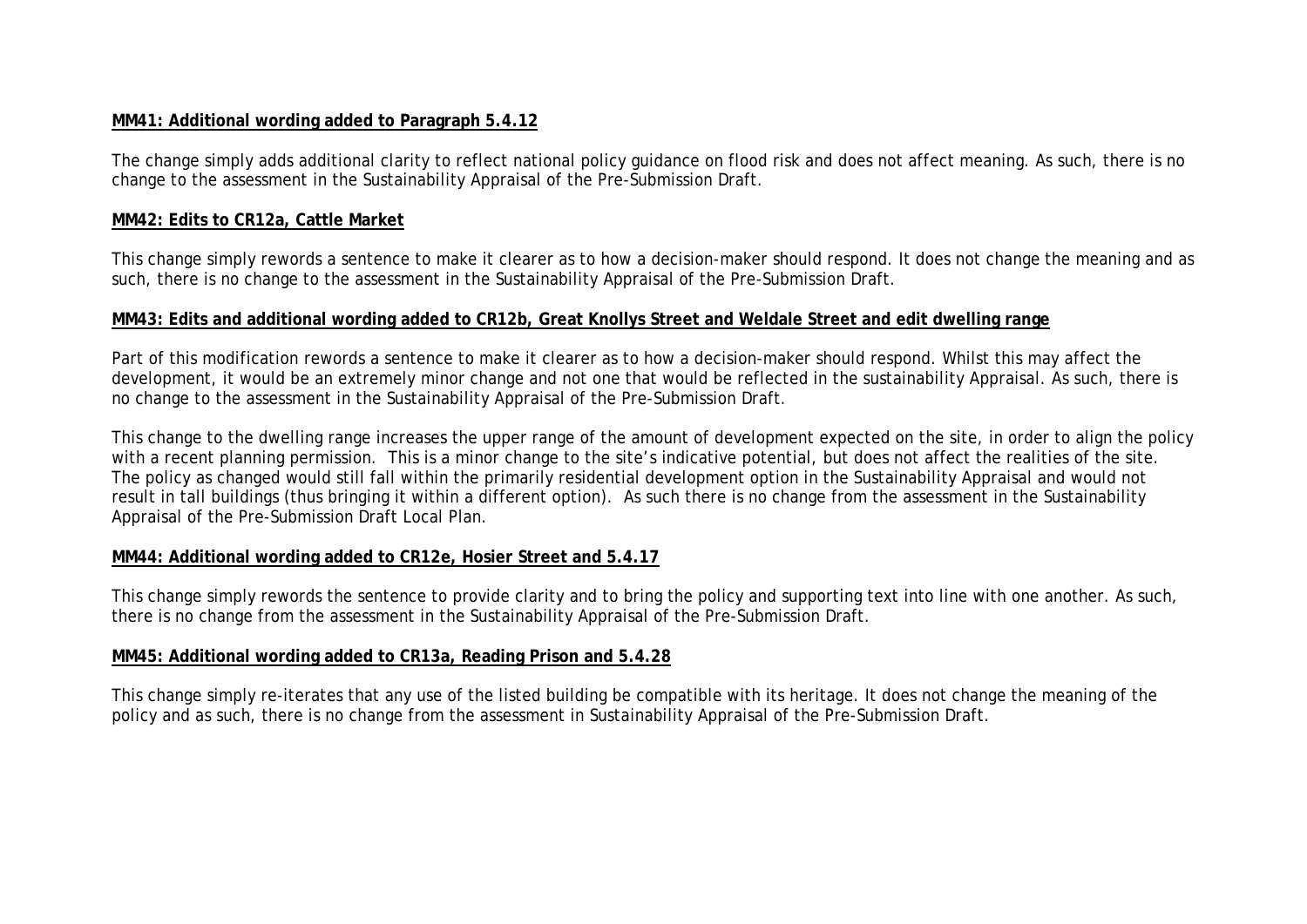# **MM46: Additional wording added to CR13b, Forbury Retail Park**

This change refers to the top of the bank of the canal rather than the canal itself. Whilst this may affect the development that can take place, it would be an extremely minor change and not one that would be reflected in sustainability appraisal. As such, there is no change from the assessment in the Sustainability Appraisal of the Pre-Submission Draft Local Plan.

### **MM47: Edited dwelling range for CR13c, Kenavon Drive & Forbury Business Park**

The changes to the dwelling range are significant enough to justify appraising as a separate option, as follows:

# **CR13c: KENAVON DR AND FORBURY BUSINESS PARK**

|                  |                                                                            |              |                          |              |                        |                      |              |                         |                          |                |                |                      |                         | <b>Sustainability Objectives &amp; Effect</b> |              |                          |                |               |                |                          |                          |
|------------------|----------------------------------------------------------------------------|--------------|--------------------------|--------------|------------------------|----------------------|--------------|-------------------------|--------------------------|----------------|----------------|----------------------|-------------------------|-----------------------------------------------|--------------|--------------------------|----------------|---------------|----------------|--------------------------|--------------------------|
| Option<br>No.    | Option                                                                     | n            | $\overline{2}$           | 3            | $\overline{4}$         | 5                    | 6            | $\overline{7}$          | 8                        | 9              | 10             | 11                   | 12                      | 13                                            | 14           | 15                       | 16             | 17            | 18             | 19                       | 20                       |
| CR13c(i)<br>∗    | Do not<br>allocate                                                         | $\checkmark$ | $\mathbf{0}$             | $\checkmark$ | X                      | $\checkmark$         | $\checkmark$ | $\mathbf 0$             | $\mathbf 0$              | 2X             | $\mathbf 0$    | $\mathbf 0$          | $\pmb{0}$               | $\boldsymbol{X}$                              | 0            | $\mathbf 0$              | $\mathbf{0}$   | $\mathbf 0$   | $\mathbf 0$    | 0                        | 0                        |
| CR13c(ii)        | Mainly<br>residential<br>development<br>(130-190<br>dwellings)             | $\checkmark$ | X                        | $\checkmark$ | $\checkmark\checkmark$ | $\checkmark$         | $\checkmark$ | $\mathbf 0$             | $\mathbf 0$              | $? \checkmark$ | 2X             | $\checkmark$         | $\mathbf 0$             | $\checkmark$                                  | $\checkmark$ | $\boldsymbol{X}$         | 2X             | $2\checkmark$ | 2X             | 0                        | X                        |
| CR13c(iii)       | Commercial<br>development                                                  | $\checkmark$ | X                        | $\checkmark$ | $\checkmark\checkmark$ | $\checkmark$         | $\checkmark$ | $\mathbf 0$             | $\mathbf 0$              | $2\checkmark$  | 2X             | $\mathbf 0$          | $\mathbf 0$             | $\mathsf{X}$                                  | $\checkmark$ | $\Omega$                 | $\mathbf 0$    | $\mathbf 0$   | $\checkmark$   | $\mathbf 0$              | $\mathbf 0$              |
| CR13c(iv)        | Mixed-use                                                                  | $\checkmark$ | X                        | $\checkmark$ | $\checkmark$           | $\checkmark$         | $\checkmark$ | $\Omega$                | 0                        | $2\checkmark$  | ?X             | $\checkmark$         | $\mathbf 0$             | $\checkmark$                                  | $\checkmark$ | Χ                        | 2X             | $2\checkmark$ |                | 0                        | $\pmb{\mathsf{X}}$       |
| CR13c(v)         | <b>Mainly</b><br>residential<br>development<br>$(190 - 285)$<br>dwellings) | $\sqrt{X}$   | $\underline{\mathsf{X}}$ | $\sqrt{X}$   | $\sqrt{2}$             | $\frac{\sqrt{X}}{X}$ | $\sqrt{X}$   | $\overline{\mathbf{0}}$ | $\underline{\mathbf{0}}$ | $\frac{?'}{?}$ | $\frac{2X}{2}$ | $\frac{\sqrt{X}}{X}$ | $\overline{\mathbf{0}}$ | $\sqrt{4}$                                    | $\sqrt{2}$   | $\underline{\mathsf{X}}$ | $\frac{2X}{2}$ | $\frac{?}{'}$ | $\frac{2X}{2}$ | $\underline{\mathsf{O}}$ | $\underline{\mathsf{X}}$ |
| <b>COMMENTS:</b> |                                                                            |              |                          |              |                        |                      |              |                         |                          |                |                |                      |                         |                                               |              |                          |                |               |                |                          |                          |
|                  | CR13c(i): Do not allocate                                                  |              |                          |              |                        |                      |              |                         |                          |                |                |                      |                         |                                               |              |                          |                |               |                |                          |                          |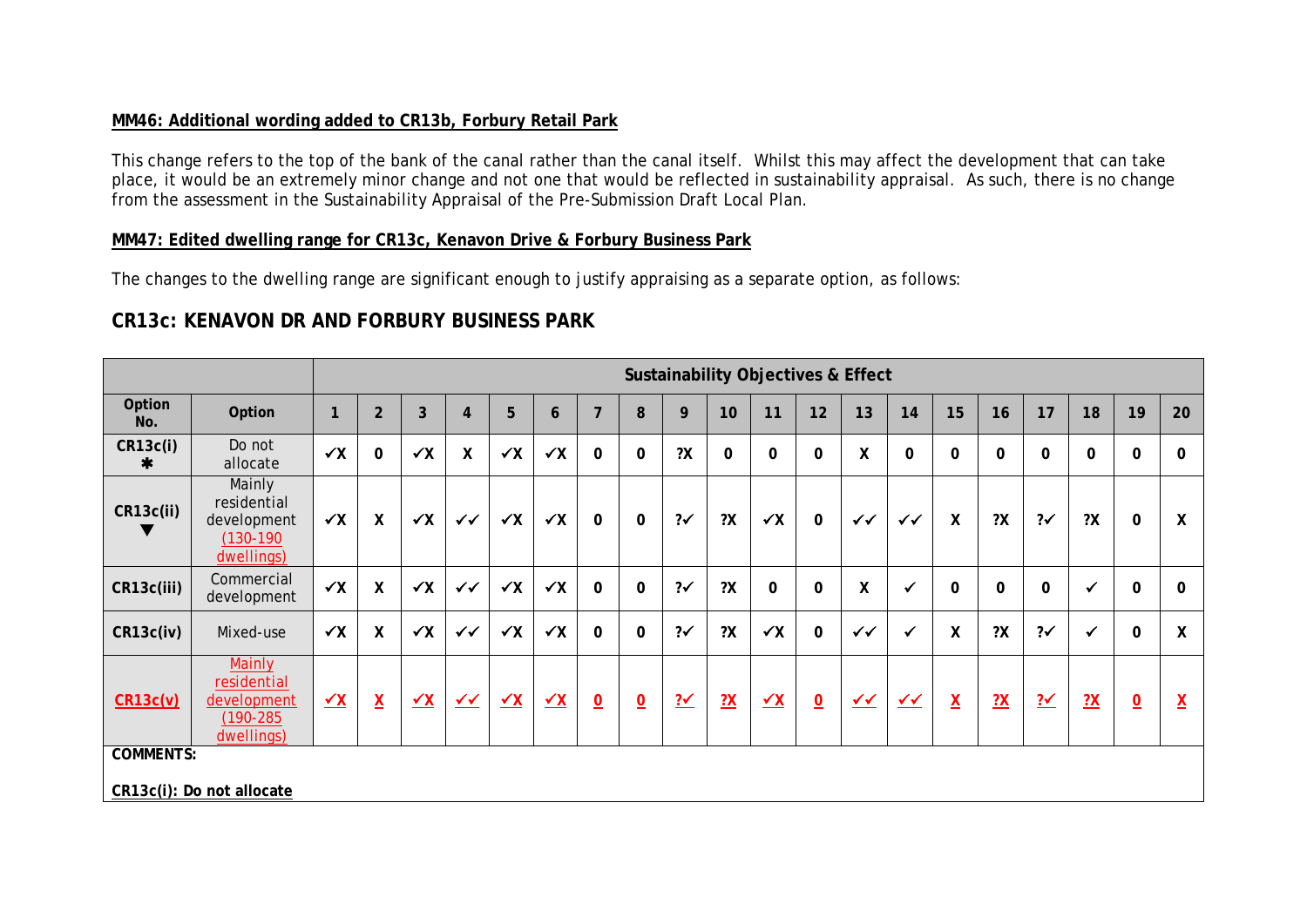|               |        |  |  |  |         |    | Sustainability Objectives & Effect |                              |                    |    |                |    |    |    |
|---------------|--------|--|--|--|---------|----|------------------------------------|------------------------------|--------------------|----|----------------|----|----|----|
| Option<br>No. | Option |  |  |  | $\circ$ | 10 | $\overline{A}$                     | $\mathbf{A}$<br>$\mathsf{L}$ | $\mathbf{A}$<br>ื้ | 15 | $\overline{1}$ | 18 | 19 | 20 |

The effects on environmental objectives would be positive in the short term through retaining buildings, although the performance of the individual building to be retained may not be optimal in the long term. An accessible brownfield site would not be used for housing (4, 13, 14), and the area would continue to detract from local character (9).

#### **CR13c(ii): Mainly residential development (130-190 dwellings)**

There would be the same environment costs and benefits as for all types of redevelopment on  $CO<sub>2</sub>$  (1), energy use (3), waste (5) and pollution (6), with short-term costs offset by long-term benefits. Development of this vital site in line with the allocation would have a significant positive effect on previously developed land (4) and on provision of housing (13). Major development in this accessible location will significantly reduce the need to travel (14). This site makes no positive contribution to the townscape in its current state, so development is likely to have a positive effect (9). It is close to a listed building, including the prison, and within an area of archaeological potential, so development could have effects on those assets that require mitigation (10). More residents in the centre would place additional pressure on healthcare (15) and education (20) infrastructure. The site is within an Air Quality Management Area and the floodplain, meaning there is a potentially significant negative effect on health of any residents (11) that would require mitigation, although the site would have good access to Kings Meadow for informal recreation (11, 17) There is also a potential negative impact on flooding (2) of development in the floodplain. There would be a loss of employment floorspace (18). Failing to address flooding issues would have negative effects with regard to equality (16). Locating residents with in areas of flood risk may disproportionately affect individuals with disabilities and older residents.

#### **CR13c(iii): Commercial development**

Some of the effects would be similar to residential, but a commercial development in this fringe location might be less likely to reduce the need to travel by car (14). The effects associated with new residents (11, 15, 17, 20) would be absent from this option.

#### **CR13c(iv): Mixed-use**

This option brings many of the same effects as residential development, but like option (iii) may be less likely to reduce the need to travel by car (14). Depending on the amount of floorspace allocated for non-residential uses, this option could reduce the amount of housing provided (13). Effects associated with new residents would remain (11, 15, 17, 20).

#### **CR13c(v): Mainly residential development (190-285 dwellings)**

This option would involve a higher density of development than option (ii), but assessment has demonstrated that this can be accommodated without any additional effects on matters such as townscape (9) and the historic environment (10). As a result, the appraisal carries the same scores as for option (ii). The effects on provision of housing (13) and undeveloped land (4) will in reality be even more positive than for option (iii) due to the more efficient use of land, but since these options are already significantly positive in (ii), this is not reflected in the scoring.

#### **Conclusion**

Option  $(iiv)$  is the preferred option because it brings particularly positive effects and would result in the most efficient use of land.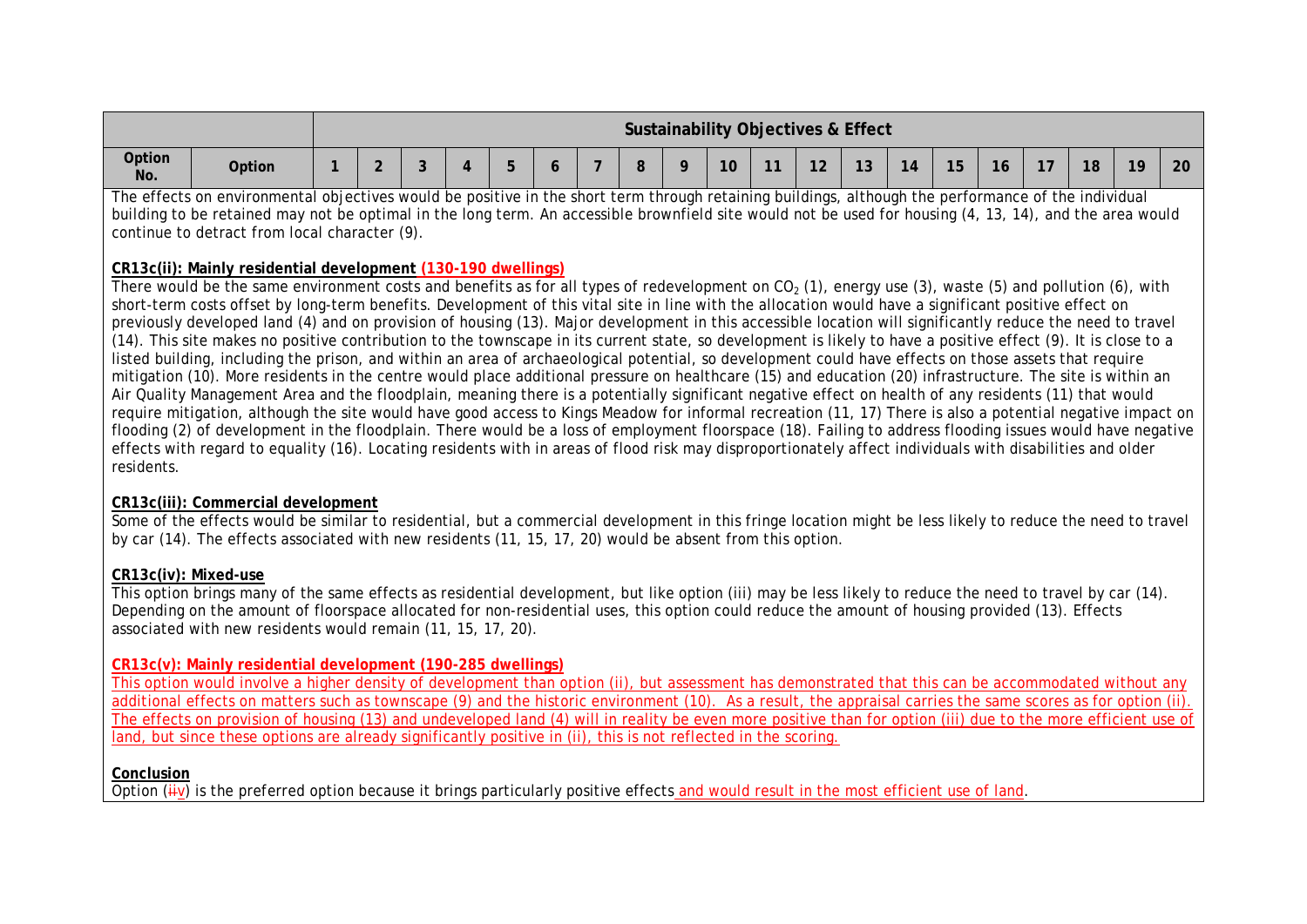|               |        |  |  |  |  |                 |                | Sustainability Objectives & Effect |               |        |               |               |    |    |    |
|---------------|--------|--|--|--|--|-----------------|----------------|------------------------------------|---------------|--------|---------------|---------------|----|----|----|
| Option<br>No. | Option |  |  |  |  | 10 <sup>°</sup> | $\overline{A}$ | $\sim$                             | $\sim$<br>. ט | $\sim$ | $\sim$ $\sim$ | $\rightarrow$ | 18 | 19 | 20 |

#### **Habitat Regulations issues**

The proposed option should not have any effects on internationally designated wildlife sites.

#### **Equality issues**

A negative effect based on age and disability has been identified if residents are located within an area of flood risk, but these effects can be mitigated.

**MITIGATION:** Increasing the scope for residential development in this area will place additional stress on school places in the town centre. School capacity must be carefully monitored and increased if necessary in order to mitigate these effects. Any loss of employment floorspace should be made up elsewhere. The environmental effects of redevelopment can be mitigated through sustainable design and construction practices.

# **MM48: Edits of wording in CR13d, Gas Holder**

This change simply rewords the policy to refer to the Kennet generally, rather than the Kennet Mouth, and also clarifies that development should be set back 10m from the top of the river bank. Whilst this may affect the development that can take place, it would be an extremely minor change and not one that would be reflected in sustainability appraisal. As such, there is no change from the assessment in the Sustainability Appraisal of the Pre-Submission Draft Local Plan.

# **MM49: Edits to CR14m, Caversham Lock Island and Caversham Weir, Thames side**

This change simply rewords the sentence to provide clarity for a decision-maker. It does not change the meaning of the policy. As such, there is no change from the assessment in the Sustainability Appraisal of the Pre-Submission Draft.

# **MM50: Additional wording added to Paragraph 5.3.34**

This change points applicants to other policies in the Local Plan that provide further guidance but would apply in any case. It does not change the meaning or application of the policies and as such, there is no change from the assessment in the Sustainability Appraisal of the Pre-Submission Draft.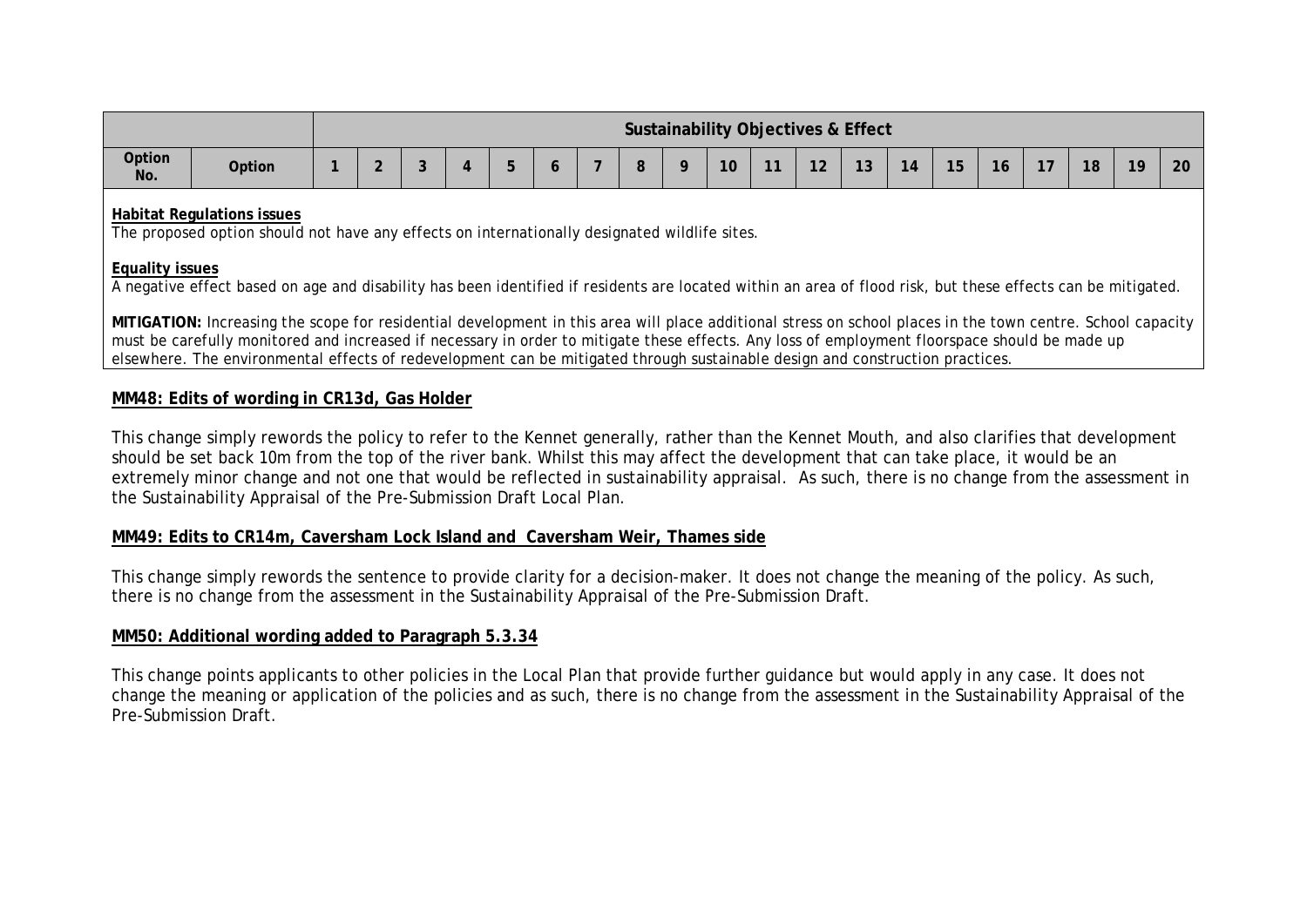# **MM51: Edits to CR16: Area to the north of Friar Street and East of Station Road**

These changes make the policy clearer, but do not change its overall intent. As such, there is no change from the assessment in the Sustainability Appraisal of the Pre-Submission Draft.

## **MM52: Additional wording added to SR1a, Former Landfill, Island Road**

This change refers to the top of the bank of the river rather than the river itself and clarifies access requirements. Whilst this may affect the development that can take place, it would be an extremely minor change and not one that would be reflected in sustainability appraisal. As such, there is no change from the assessment in the Sustainability Appraisal of the Pre-Submission Draft Local Plan.

## **MM53: Additional wording added to SR4e, Part of Former Berkshire Brewery Site and SR4f, Land south west of Junction 11 of the M4**

This change refers to the top of the bank of the river rather than the river itself. Whilst this may affect the development that can take place, it would be an extremely minor change and not one that would be reflected in sustainability appraisal. As such, there is no change from the assessment in the Sustainability Appraisal of the Pre-Submission Draft Local Plan.

#### **MM54: Additional wording added to Paragraphs 6.3.15, 7.3.14, 8.3.3 and 9.3.3**

This change points applicants to other policies in the Local Plan that provide further guidance but would apply in any case. It does not change the meaning or application of the policies and as such, there is no change from the assessment in the Sustainability Appraisal of the Pre-Submission Draft.

#### **MM55: Additional wording added to SR5: Leisure and recreation use of the Kennetside areas**

This change does not change the meaning of the policy, but draws attention to a specific nearby operation and draws attention to the need for Thames Water to be contacted at the earliest possible opportunity. As such, there is no change from the assessment in the Sustainability Appraisal of the Pre-Submission Draft.

# **MM56: Additional wording added to WR2: Park Lane Primary School, The Laurels and Downing Road**

This change does not change the meaning of the policy, but draws further attention to the need for replacement early years provision. As such, there is no change from the assessment in the Sustainability Appraisal of the Pre-Submission Draft.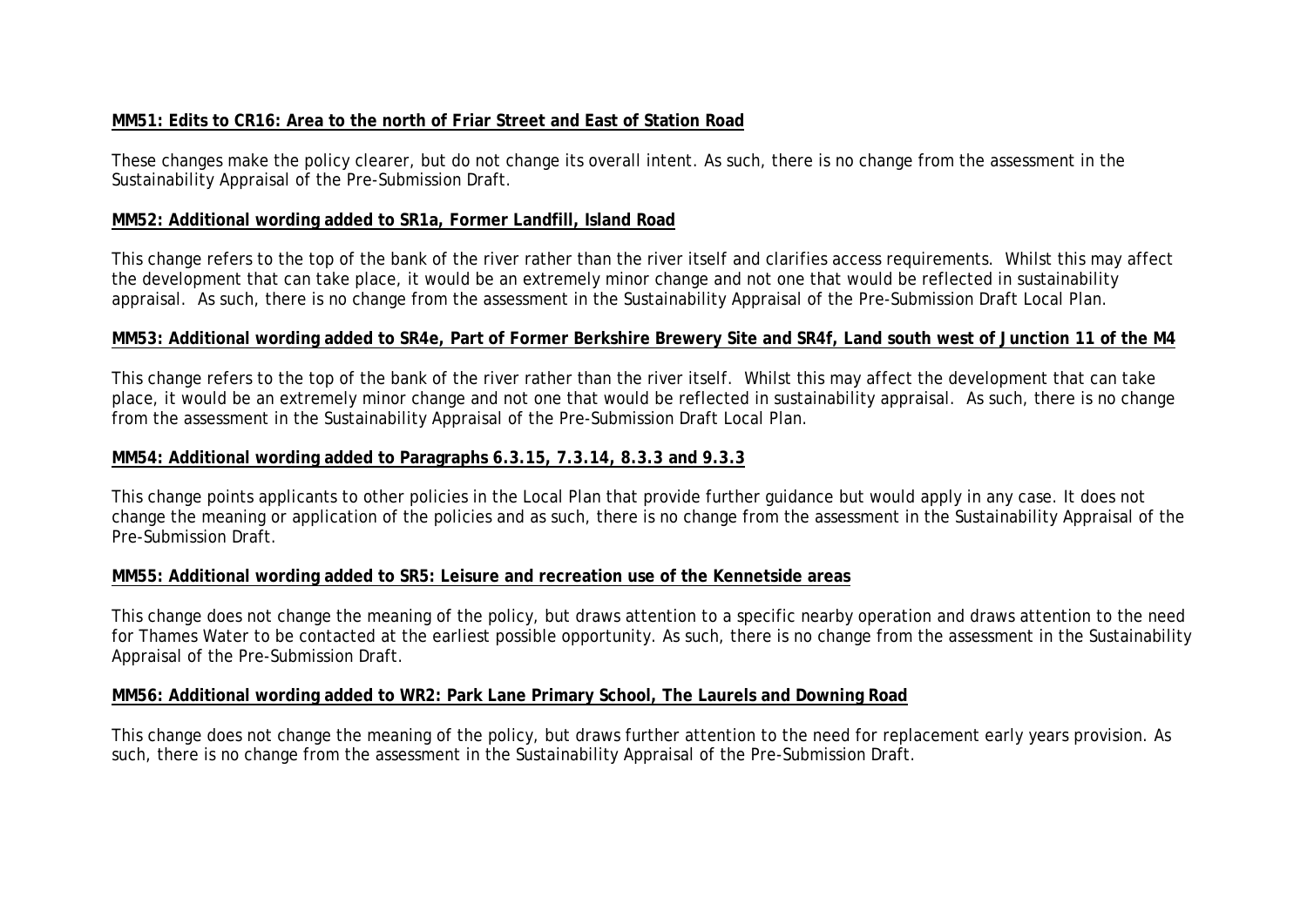# **MM57: Deletion of Policy WR4: Potential Traveller Transit Site at Cow Lane**

The Sustainability Appraisal for this policy will be deleted entirely, to reflect that the Council is no longer proposing this development.

# **WR4: POTENTIAL TRAVELLER TRANSIT SITE AT COW LANE**

|                                              |                               |                   |     |        |                           |                                          |                           |                                |                           |                 |                           |                                       |                           | <b>Sustainability Objectives &amp; Effect</b> |                           |               |                 |                           |                           |                            |                   |
|----------------------------------------------|-------------------------------|-------------------|-----|--------|---------------------------|------------------------------------------|---------------------------|--------------------------------|---------------------------|-----------------|---------------------------|---------------------------------------|---------------------------|-----------------------------------------------|---------------------------|---------------|-----------------|---------------------------|---------------------------|----------------------------|-------------------|
| <b>Option</b><br>No.                         | <b>Option</b>                 | a se              | . . | الم ب  |                           | 5                                        | ⊖                         |                                | .                         | $\Omega$        | 40                        | $+1$                                  | 12<br>---                 | 4 <sup>3</sup>                                | 11<br>--                  | 45            | $\overline{46}$ | 17<br>---                 | 48                        | 49                         | $20 -$            |
| <b>WR4(i)</b><br>$\ast$ $\blacktriangledown$ | No policy                     | $\mathbf{\Theta}$ | ÷   | ÷      | $\boldsymbol{\mathsf{o}}$ | $\boldsymbol{\mathsf{o}}$                | $\boldsymbol{\mathsf{o}}$ | U                              | ∩<br>$\sim$               | $\overline{xx}$ | $\boldsymbol{\mathsf{o}}$ | <b>YY</b><br>$\overline{\phantom{a}}$ | $\overline{\mathbf{xx}}$  | 2X                                            | $\boldsymbol{\mathsf{o}}$ | ٥             | υ               | $\boldsymbol{\mathsf{o}}$ | $\boldsymbol{\mathsf{o}}$ | $\boldsymbol{\theta}$      | $\mathbf{\Theta}$ |
| <b>WR4(ii)</b>                               | <b>Traveller transit site</b> | 2x                | 2X  | X      | 2x                        | $\checkmark$<br>$\overline{\phantom{a}}$ | ¥                         | 2Y<br>$\overline{\phantom{a}}$ | $\Omega$<br>÷             | $\sqrt{2}$      | $\boldsymbol{\mathsf{o}}$ | 2X                                    | $2\leftarrow$             | $\overline{\mathbf{+}}$                       | ✔                         | $2\leftarrow$ | ⊀¥              | $\overline{a}$            | $\boldsymbol{\mathsf{Q}}$ | $\boldsymbol{\mathcal{H}}$ | $2\star$          |
| WR4(iii)                                     | <b>Residential</b>            | 2X                | 2X  | X      | 2x                        | $\checkmark$<br>$\overline{\phantom{a}}$ | ¥                         | 2x                             | $\boldsymbol{\mathsf{o}}$ | $\sqrt{2}$      | $\boldsymbol{\mathsf{o}}$ | 2x                                    | $\boldsymbol{\mathsf{o}}$ | ≁                                             | ≁                         | 2X            | ٥               | $\overline{a}$            | $\boldsymbol{\mathsf{o}}$ | $\boldsymbol{\mathsf{Q}}$  | 2x                |
| WR4(iv)                                      | Offices/Leisure/Retail        | 2X                | 2X  | v<br>₳ | 2X                        | $\mathbf{v}$<br>≁                        | X                         | 2X                             | Q                         | ◠               | ٥                         | $\Omega$                              | n<br>ь.                   | $\mathbf{v}$<br>₳                             | ✔                         | $2\star$      | ۳               | $\sqrt{2}$                | $\leftarrow$              | $\boldsymbol{\mathsf Q}$   | $2\leftarrow$     |

**COMMENTS:**

#### **WR4(i): No policy**

Not allocating the site will have largely neutral and negative effects. It would fail to provide housing (13), but would retain the site which currently contributes to landscape character near the Thames Path and Rivermead Leisure Centre. There would be significant negative effects with regard to character (9), health (11) and community (12) since failing to allocate a site would allow unauthorised encampments to continue occurring throughout the Borough.

#### **WR4(ii): Traveller transit site**

aravans would provide housing for a marginalise to housing (13) and inequality/deprivation (19). Environmental effects would be negative, since the site is currently vacant and any redevelopmen<br>use resources, produce waste, emit carbon, etc. (1-6). A transit site may ne use resources, produce waste, emit carbon, etc. (1-6). A transit site may negatively impact wildlife and the natural environment, but the site does not exhibit any particular biodiversity value (7). It is uncertain if the site would contribute to or detract from local character (9). This is largely dependent on management. Residents would be exposed to poor air quality (11). Provision of a traveller transit site would reduce crime (12) by allowing the police to take action against unauthorised encampments in other parts of the Borough. The site is in a fairly accessible location (14) and families would have access to healthcare and education (15, 20). Impacts on the nearby leisure centre are uncertain (17). Equality impacts are mixed (16). Because the site is adjacent to Flood Zone 3, the allocation may place a vulnerable community at risk, although it is possible to mitigate these effects by ensuring all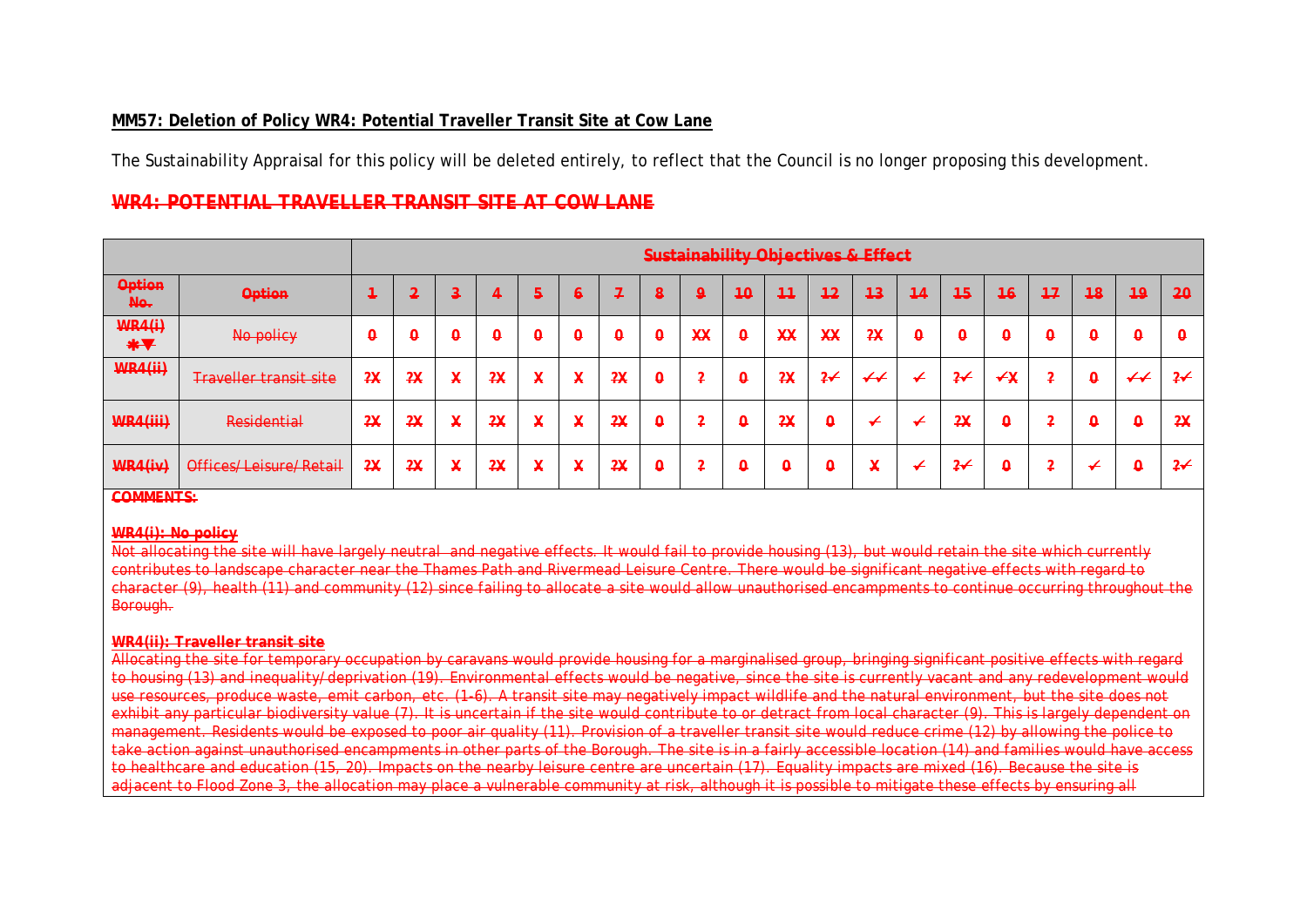|                        |                                                                                                                                                                                                                                                                                                                                                                                                                                                                                                                                                 |   |   |                         |  |    |   |   |  |   |           |    |    | <b>Sustainability Objectives &amp; Effect</b> |    |    |    |      |    |    |    |
|------------------------|-------------------------------------------------------------------------------------------------------------------------------------------------------------------------------------------------------------------------------------------------------------------------------------------------------------------------------------------------------------------------------------------------------------------------------------------------------------------------------------------------------------------------------------------------|---|---|-------------------------|--|----|---|---|--|---|-----------|----|----|-----------------------------------------------|----|----|----|------|----|----|----|
| <b>Option</b><br>No.   | <b>Option</b>                                                                                                                                                                                                                                                                                                                                                                                                                                                                                                                                   | 1 | 2 | $\overline{\mathbf{a}}$ |  | 5. | 6 | ı |  | a | <u>1Ω</u> | 11 | 12 | 4 <sup>3</sup>                                | 14 | 45 | 16 | $+7$ | 48 | 49 | 20 |
|                        | caravans are situated in Flood Zone 2. Positive equality effects would occur through providing accommodation for a group that often suffers<br>discrimination on the basis of race.                                                                                                                                                                                                                                                                                                                                                             |   |   |                         |  |    |   |   |  |   |           |    |    |                                               |    |    |    |      |    |    |    |
|                        | <b>MRA(iv)</b> : Residential                                                                                                                                                                                                                                                                                                                                                                                                                                                                                                                    |   |   |                         |  |    |   |   |  |   |           |    |    |                                               |    |    |    |      |    |    |    |
|                        | The environmental effects of this option are similar to option (ii). This site is unlikely to be suitable for residential development because of flood risk,<br>noise, air quality and the fact that it could not accommodate very many dwellings due to its size and flood constraints. This option would have a neutral                                                                                                                                                                                                                       |   |   |                         |  |    |   |   |  |   |           |    |    |                                               |    |    |    |      |    |    |    |
|                        | effect on crime (12) and residents may stress on existing health and education infrastructure (15, 20).                                                                                                                                                                                                                                                                                                                                                                                                                                         |   |   |                         |  |    |   |   |  |   |           |    |    |                                               |    |    |    |      |    |    |    |
|                        | WR4(v): Offices/Leisure/Retail<br>This option is similar to option (iii), but would not place residents in an area of poor air quality (11) or cause stress on existing healthcare and education<br>infrastructure (15, 20). This option would bring positive effects with regard to economic growth and employment (18).                                                                                                                                                                                                                       |   |   |                         |  |    |   |   |  |   |           |    |    |                                               |    |    |    |      |    |    |    |
|                        | <b>Conclusion</b><br>Option (ii) is the preferred option because it provides much needed housing for a marginalised group and will reduce unauthorised encampments within<br>the Borough.                                                                                                                                                                                                                                                                                                                                                       |   |   |                         |  |    |   |   |  |   |           |    |    |                                               |    |    |    |      |    |    |    |
|                        | <b>Habitat Regulations issues</b><br>There are not expected to be any differential effects on internationally designated wildlife sites from any of the policy options.                                                                                                                                                                                                                                                                                                                                                                         |   |   |                         |  |    |   |   |  |   |           |    |    |                                               |    |    |    |      |    |    |    |
| <b>Equality issues</b> | A negative effect based on race has been identified if residents are located within an area of flood risk, but these effects can be mitigated. A positive<br>effect based on race has been identified by providing housing for a marginalised group.                                                                                                                                                                                                                                                                                            |   |   |                         |  |    |   |   |  |   |           |    |    |                                               |    |    |    |      |    |    |    |
|                        | MITIGATION: Development should avoid negative impacts on existing vehicular routes or public rights of way or the operation of Reading Festival. Any<br>adverse effects in terms of amenity and safety should be monitored and mitigated. Development should take account of mitigation required as a result of<br>a Flood Risk Assessment. Design can help to mitigate the effects of noise and poor air quality. A strong landscaped buffer should be provided to protect<br>open spaces, commercial sites and the Richfield Avenue frontage. |   |   |                         |  |    |   |   |  |   |           |    |    |                                               |    |    |    |      |    |    |    |
|                        |                                                                                                                                                                                                                                                                                                                                                                                                                                                                                                                                                 |   |   |                         |  |    |   |   |  |   |           |    |    |                                               |    |    |    |      |    |    |    |
|                        |                                                                                                                                                                                                                                                                                                                                                                                                                                                                                                                                                 |   |   |                         |  |    |   |   |  |   |           |    |    |                                               |    |    |    |      |    |    |    |
|                        |                                                                                                                                                                                                                                                                                                                                                                                                                                                                                                                                                 |   |   |                         |  |    |   |   |  |   |           |    |    |                                               |    |    |    |      |    |    |    |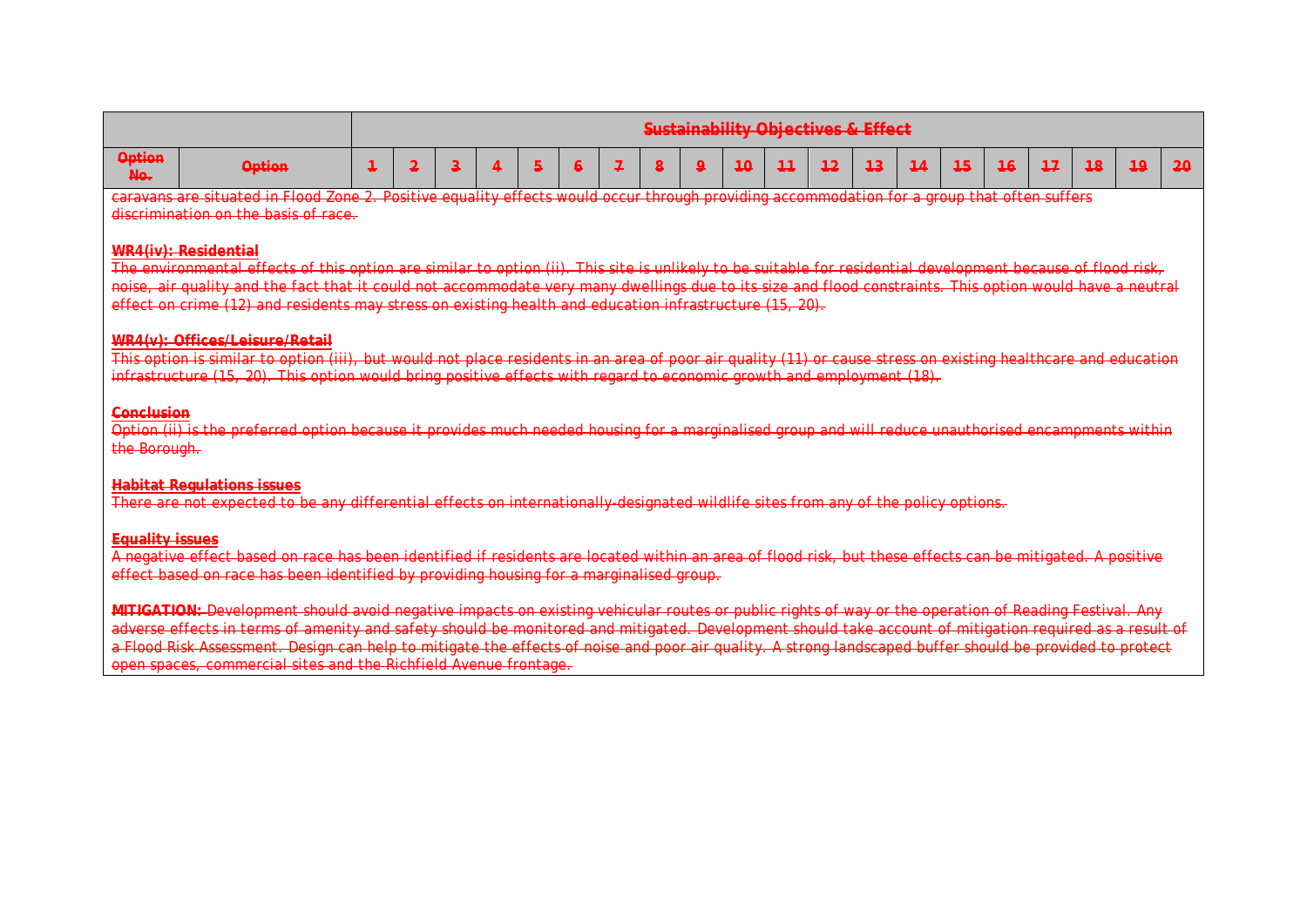# **MM58: Additional wording added to CA1a, Reading University Boat Club, Thames Promenade**

The potential for retention of the boat club should be reflected in the appraisal as follows:

# **CA1a: READING UNIVERSITY BOAT CLUB, THAMES PROMENADE**

|                                     |                    |              |   |            |                           |            |            |        |                 | <b>Sustainability Objectives &amp; Effect</b> |    |                   |    |    |    |               |    |    |    |
|-------------------------------------|--------------------|--------------|---|------------|---------------------------|------------|------------|--------|-----------------|-----------------------------------------------|----|-------------------|----|----|----|---------------|----|----|----|
| Option<br>No.                       | Option             |              |   |            |                           | ь          |            | О<br>О | 10 <sup>°</sup> | 11                                            | 12 | 13                | 14 | 15 | 16 | 17            | 18 | 19 | 20 |
| CA1a(i)<br>$*$ $\blacktriangledown$ | Do not<br>allocate | $\checkmark$ | ັ | ⁄ \ /<br>Λ | $\mathbf{v}$<br>$\lambda$ | $\sqrt{v}$ | $\sqrt{v}$ | ັ      | ັ               | クン                                            | ◡  | $\mathbf{v}$<br>" |    | u  | U  | $2\checkmark$ | ິ  |    |    |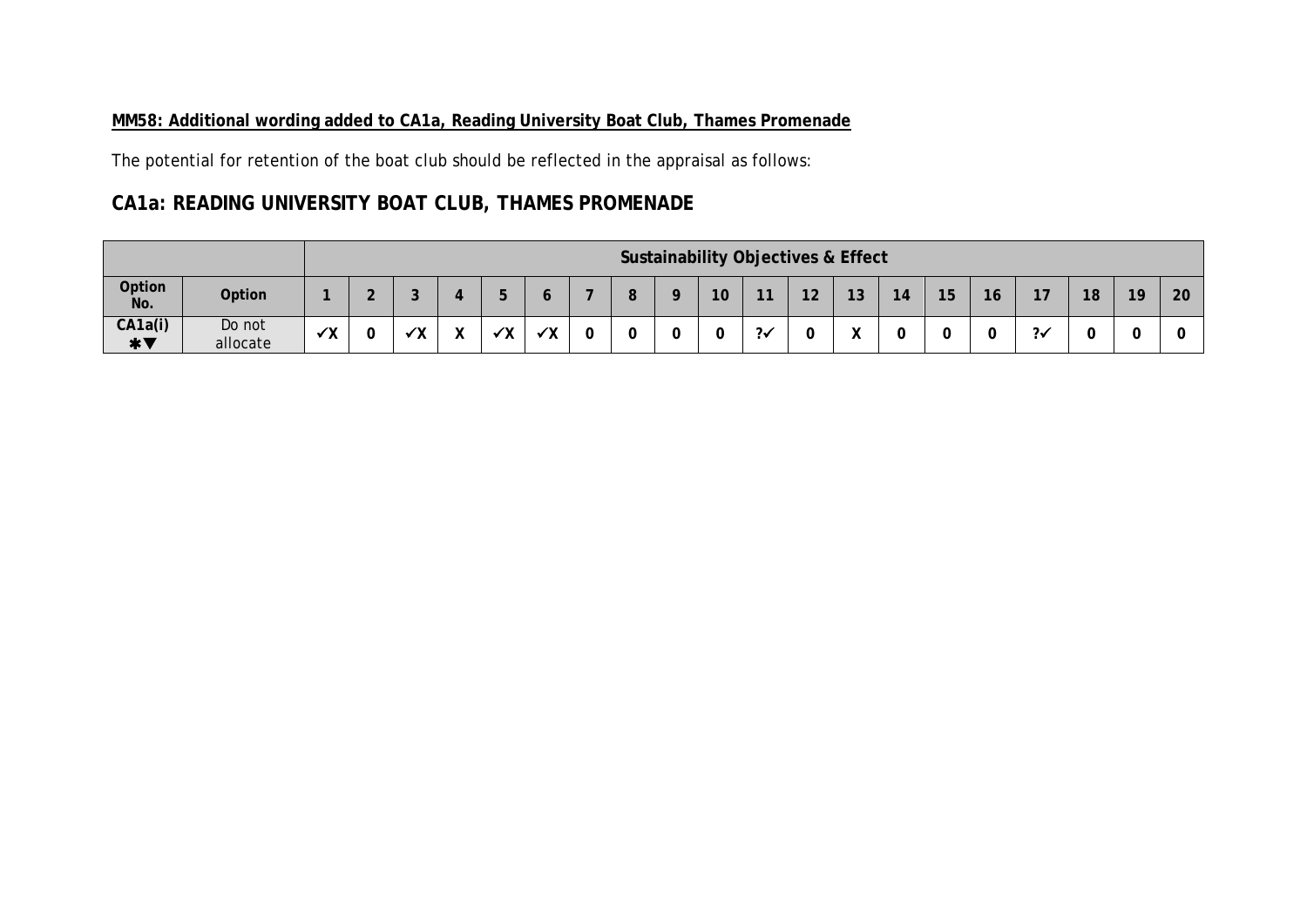| CA1a(ii)  | Residential<br>development<br>only in Flood<br>Zone 2 (16-25<br>dwellings)<br>with boat<br>house<br>retained,<br>reprovided or<br>loss justified | $\checkmark$ | 2X | $\checkmark$ | $\checkmark$ | $\checkmark$ | $\checkmark$ X | 0            | $\mathbf 0$ | 2X | $\mathbf 0$ | $? \checkmark$ | $2\checkmark$ | ✓            | $\checkmark$ | $\checkmark$ | 2X                 | $\sqrt{0}$   | 0 | $\mathbf 0$ | 2X |
|-----------|--------------------------------------------------------------------------------------------------------------------------------------------------|--------------|----|--------------|--------------|--------------|----------------|--------------|-------------|----|-------------|----------------|---------------|--------------|--------------|--------------|--------------------|--------------|---|-------------|----|
| CA1a(iii) | Higher density<br>residential<br>(over 40<br>dwellings)<br>with boat<br>house<br>retained,<br>reprovided or<br>loss justified                    | $\checkmark$ | XX | $\checkmark$ | $\checkmark$ | $\checkmark$ | $\checkmark$ X | $\mathbf 0$  | 0           | 2X | 0           | $2\checkmark$  | $2\checkmark$ | $\checkmark$ | $\checkmark$ | $\checkmark$ | $\pmb{\mathsf{X}}$ | $\sqrt{0}$   | 0 | $\mathbf 0$ | 2X |
| CA1a(iv)  | Leisure uses<br>associated<br>with meadows<br>with boat<br>house<br>retained,<br>reprovided or<br>loss justified                                 | $\checkmark$ | 2X | $\checkmark$ | $\checkmark$ | $\checkmark$ | $\checkmark$ X | $\mathbf{0}$ | 0           | 2X | $\mathbf 0$ | ✓              | 0             | χ            | $\mathbf 0$  | $\mathbf 0$  | 0                  | $\checkmark$ | 0 | $\mathbf 0$ | 0  |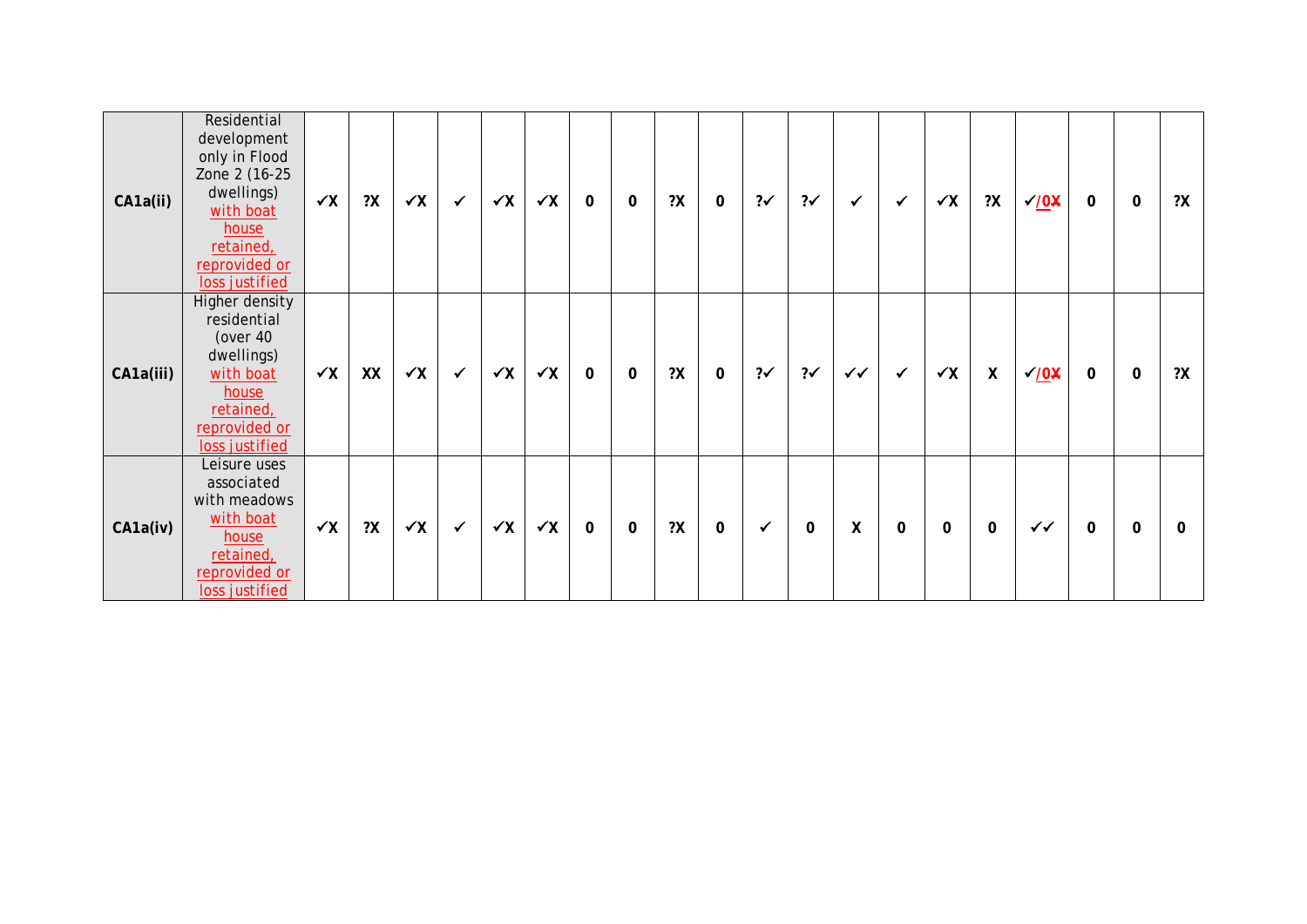#### **COMMENTS:**

#### **CA1a(i): Do not allocate**

Not allocating the site for development would mean no environmental costs through construction, although the performance of the existing building is not likely to be optimal. A previously developed site would be left undeveloped (4) and an opportunity to provide housing would be lost (13). A leisure facility would be retained, although it is not clear that there is a future for the current use (17, 11).

#### **CA1a(ii): Residential development only in Flood Zone 2 (16-25 dwellings)**

As for all development options there are potential environmental costs in terms of CO<sub>2</sub> emissions (1), energy use (3), waste generation (5) and pollution (6), but these may be offset by future improved performance. A negative effect on flood risk has been identified (2) due to the location in the floodplain. The development would make good use of a previously developed site (4). The location adjacent to a major landscape feature means that development risks a negative impact (9). The development would provide housing (13) in an area with good access to services and facilities (14, 15) and areas of informal recreation (17), and residential use adjacent to the meadows could enhance natural surveillance (12). Development will have an impact on health and education infrastructure (15, 20). It would also result in the relocation of a leisure facility ensure that the facility is either retain, reprovided off site or its loss justified, bringing positive or neutral effects with regard to leisure (17). Failing to address flooding issues would have significant negative effects with regard to equality (16). Locating residents with in areas of flood risk may disproportionately affect individuals with disabilities and older residents.

#### **CA1a(iii): Higher density residential (over 40 dwellings)**

The effects would largely be the same as for option (ii), although it is considered that the effect on housing provision would be significant (13). An increase in the number of dwellings would place residents in areas of the site at higher risk of flooding, bringing significant negative effects (2).

#### **CA1a(iv): Leisure uses associated with meadows**

Although some of the effects would be the same as for other development options, there would be a significant positive effect on access to leisure (17), with knock-on effects on human health (11).

#### **Conclusion**

Option (ii) is the preferred option because it brings particularly positive effects.

#### **Habitat Regulations issues**

The proposed option should not have any effects on internationally designated wildlife sites.

#### **Equality issues**

A negative effect based on age and disability has been identified if residents are located within an area of flood risk, but these effects can be mitigated.

**MITIGATION:** Environmental impacts can be mitigated to some extent through sustainable design and construction measures. Effects on infrastructure, particularly health and education could be mitigated either by on-site provision or off-site contribution. Due to the risk of flooding, development should only be located in Flood Zone 2 along Abbotsmead Road. Development must avoid detrimental visual effects on the Thames Valley major landscape feature, provide a green link connecting to Christchurch Meadow and take account of possible archaeological significance. In order to prevent loss of a leisure facility, redevelopment for residential is subject to relocation of the club.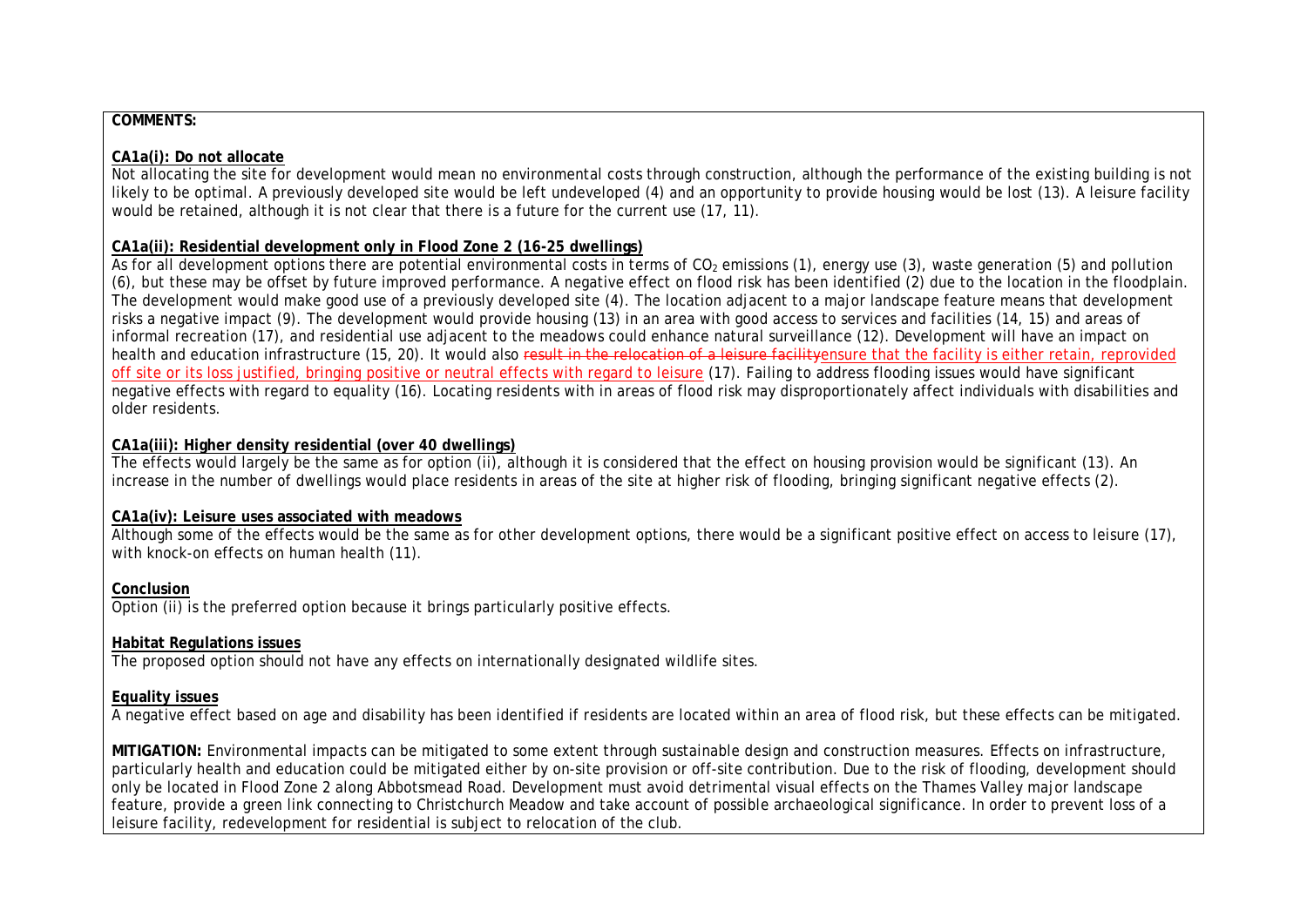# **MM59: Edits to CA1b, Part of Reading Golf Course, Kidmore End Road**

Whilst there are extensive changes to the wording of the policy on Reading Golf Club, these generally introduce some flexibility for different models of golf operation and are clearer about how the policy will operate and what requirements will be applied, and the intent of the policy remains largely the same. As such, there is no change from the assessment in the Sustainability Appraisal of the Pre-Submission Draft.

## **MM60: Edits to CA1d, Rear of 200-214 Henley Road, 12-24 All Hallows Road & 4, 7 & 8 Copse Avenue**

This change seeks to avoid being overly prescriptive, but does not change the overall meaning of the policy. As such, there is no change from the assessment in the Sustainability Appraisal of the Pre-Submission Draft.

#### **MM61: Additional wording added to CA1f, Rear of 1 & 3 Woodcote Road and 21 St Peter's Hill**

This change provides additional detail to emphasise the role of archaeological significance, but does not change the meaning of the policy. As such, there is no change from the assessment in the Sustainability Appraisal of the Pre-Submission Draft.

#### **MM62: Additional wording added to CA2: Caversham Park**

This change adds flexibility for an applicant in order to account for uncertainty about the existence of past historic footpaths and their suitability. It also aims to bring criteria into line with the wording of EN1, EN12, EN13 and EN14. These changes do not change the policy's meaning. As such, there is no change from the assessment in the Sustainability Appraisal of the Pre-Submission Draft.

# **MM63: Additional wording and edits to Paragraph 9.2.7**

The change simply aligns the supporting text in the East Reading section to reflect the intent of H12. As such, there is no change from the assessment in the Sustainability Appraisal of the Pre-Submission Draft.

#### **MM64: Additional wording added to ER1c, Land rear of 8-26 Redlands Road**

The potential for inclusion of student accommodation should be reflected in the appraisal as follows: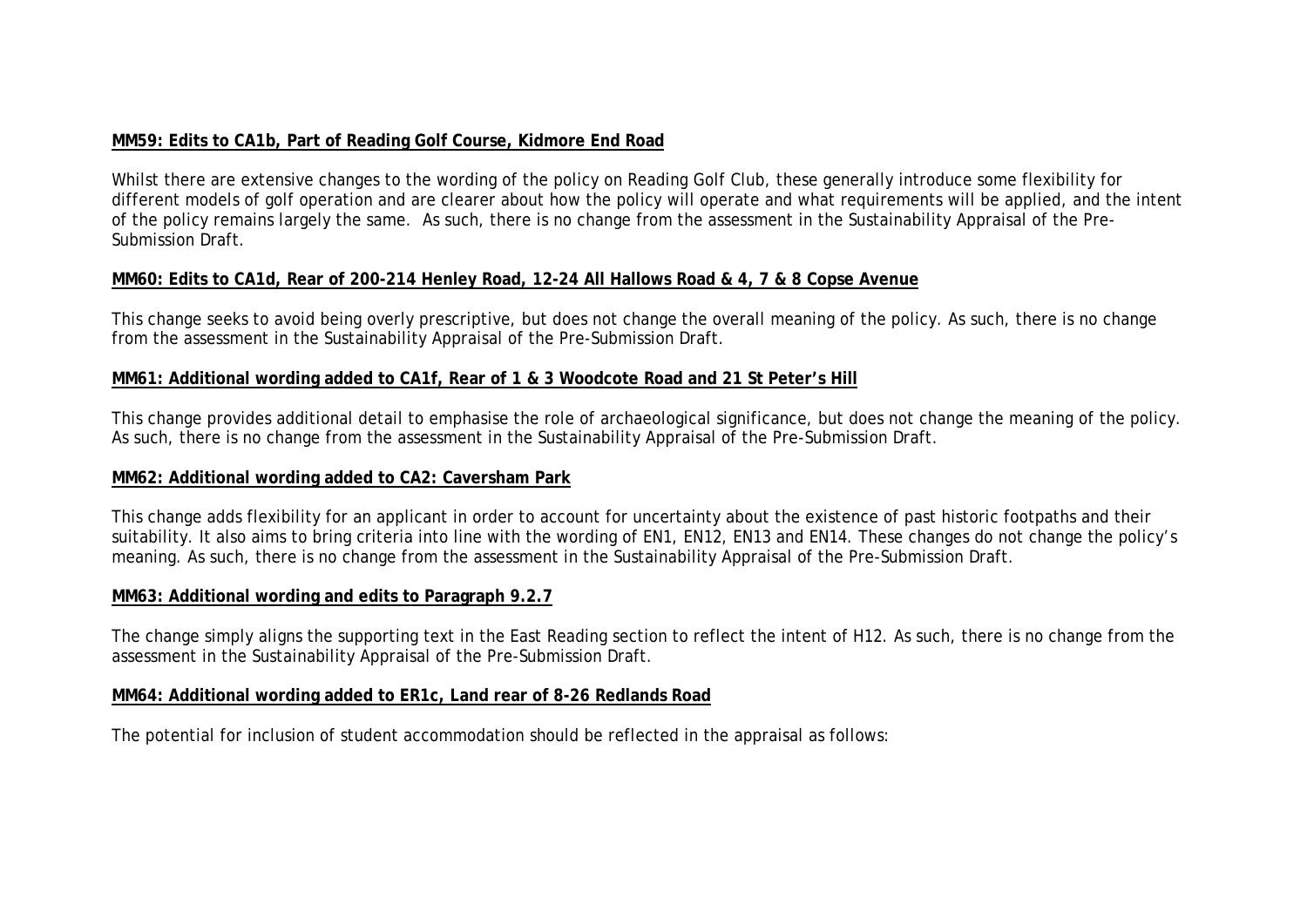# **ER1c: LAND REAR OF 8-26 REDLANDS RD**

|                                     |                                                                                                                                                                             |              |                |             |                  |    |             |                |             |    |                  | <b>Sustainability Objectives &amp; Effect</b> |              |              |                |              |              |             |             |             |                     |
|-------------------------------------|-----------------------------------------------------------------------------------------------------------------------------------------------------------------------------|--------------|----------------|-------------|------------------|----|-------------|----------------|-------------|----|------------------|-----------------------------------------------|--------------|--------------|----------------|--------------|--------------|-------------|-------------|-------------|---------------------|
| Option<br>No.                       | Option                                                                                                                                                                      | $\mathbf{1}$ | $\overline{2}$ | 3           | $\overline{4}$   | 5  | 6           | $\overline{7}$ | 8           | 9  | 10               | 11                                            | 12           | 13           | 14             | 15           | 16           | 17          | 18          | 19          | 20                  |
| ER1c(i)<br>$*$ $\blacktriangledown$ | Do not allocate                                                                                                                                                             | $\mathbf{0}$ | $\mathbf 0$    | $\mathbf 0$ | ✓                | 0  | $\mathbf 0$ | $\mathbf{0}$   | $\mathbf 0$ | 0  | $\mathbf 0$      | 0                                             | 0            | 2X           | $\mathbf 0$    | $\mathbf{0}$ | 0            | 0           | 0           | $\mathbf 0$ | 0                   |
| ER1c(ii)                            | Residential<br>development<br>$(12-18)$<br>dwellings) with<br>potential for<br>student<br>accommodation<br>or university<br>uses                                            | 2X           | 2X             | 2X          | X                | 2X | 2X          | $\checkmark$   | $\Omega$    | 2X | $\boldsymbol{X}$ | 2X                                            | $\mathbf{0}$ | $\checkmark$ | $2\checkmark$  | $\Omega$     | $\mathbf{0}$ | $\mathbf 0$ | $\mathbf 0$ | $\mathbf 0$ | $0$ /? $\checkmark$ |
| ER1c(iii)                           | Higher density<br>residential<br>development<br>(over 30<br>dwellings) with<br>potential for<br>student<br>accommodation<br>or university<br>uses                           | 2X           | 2X             | 2X          | $\boldsymbol{X}$ | 2X | 2X          | 2X             | 0           | XX | XX               | 2X                                            | 0            | $\checkmark$ | $? \checkmark$ | 2X           | $\mathbf{0}$ | $\mathbf 0$ | $\mathbf 0$ | $\mathbf 0$ | $?X/\checkmark$     |
| ER1c(iv)                            | Redevelop the<br>entire site for<br>residential                                                                                                                             | 2X           | 2X             | 2X          | Χ                | 2X | 2X          | XX             | 0           | XX | XX               | 2X                                            | 0            | ✔            | $2\checkmark$  | 2X           | 0            | 0           | 0           | $\Omega$    | 2X                  |
| <b>COMMENTS:</b>                    |                                                                                                                                                                             |              |                |             |                  |    |             |                |             |    |                  |                                               |              |              |                |              |              |             |             |             |                     |
|                                     | ER1c(i): Do not allocate<br>As there would be no development, undeveloped land would be preserved (4), but potential provision of housing would be adversely impacted (13). |              |                |             |                  |    |             |                |             |    |                  |                                               |              |              |                |              |              |             |             |             |                     |
|                                     | ER1c(ii): Residential development (12-18 dwellings) with potential for student accommodation or university uses                                                             |              |                |             |                  |    |             |                |             |    |                  |                                               |              |              |                |              |              |             |             |             |                     |

As for any development, there would be a number of potential adverse effects in terms of CO<sub>2</sub> (1), energy use (3), waste (5) and pollution (6). In addition,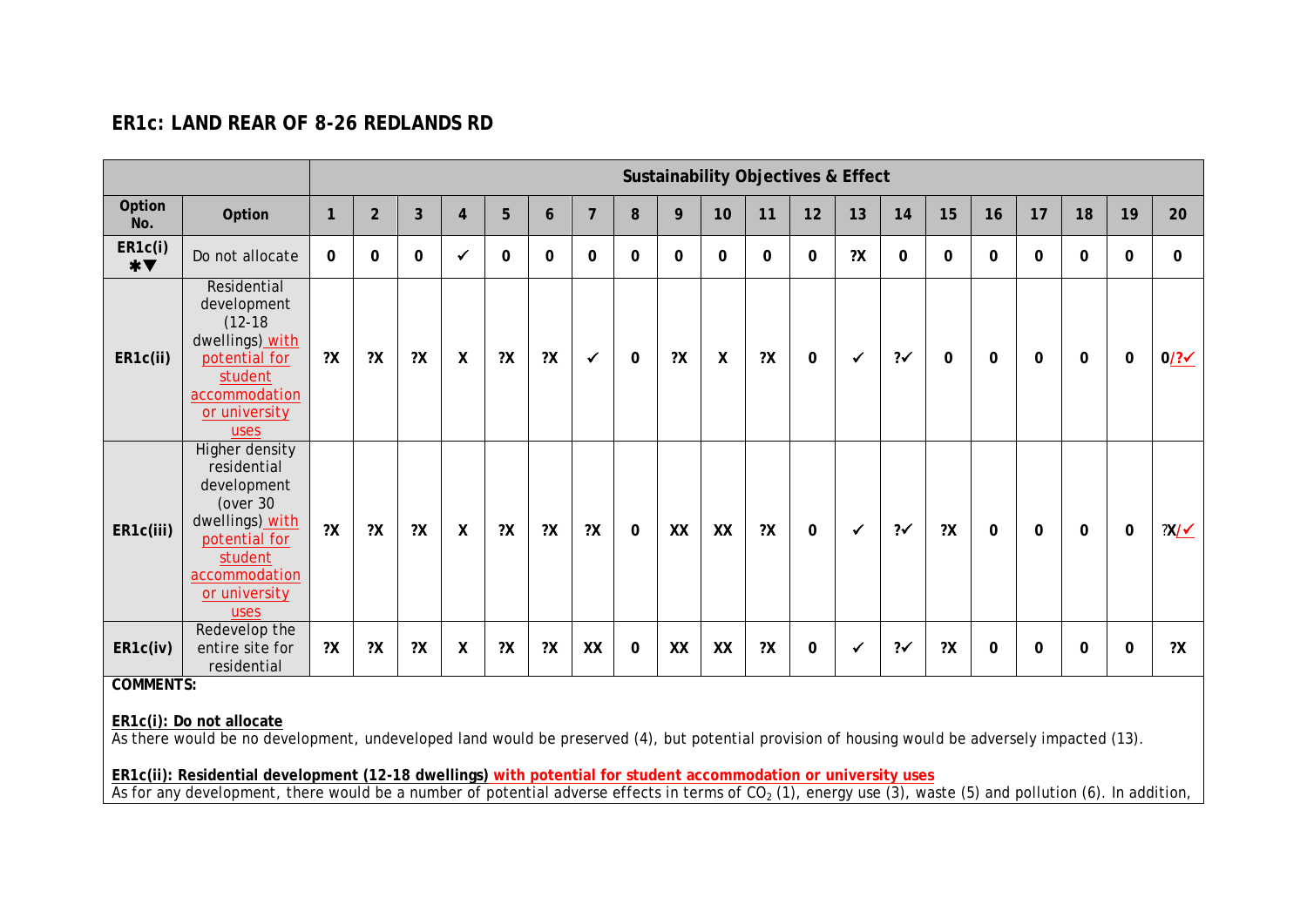|                        |                                                                                                                                                                                                                                                                                                                                                                                                                                                                                                                                                                                                                                                                                                                                                                                                                                                                                                                 |  |                |   |   |   |   |                | <b>Sustainability Objectives &amp; Effect</b> |    |    |    |    |    |    |    |    |    |    |    |
|------------------------|-----------------------------------------------------------------------------------------------------------------------------------------------------------------------------------------------------------------------------------------------------------------------------------------------------------------------------------------------------------------------------------------------------------------------------------------------------------------------------------------------------------------------------------------------------------------------------------------------------------------------------------------------------------------------------------------------------------------------------------------------------------------------------------------------------------------------------------------------------------------------------------------------------------------|--|----------------|---|---|---|---|----------------|-----------------------------------------------|----|----|----|----|----|----|----|----|----|----|----|
| Option<br>No.          | Option                                                                                                                                                                                                                                                                                                                                                                                                                                                                                                                                                                                                                                                                                                                                                                                                                                                                                                          |  | $\overline{2}$ | 3 | 4 | 5 | 6 | $\overline{7}$ | 9<br>8                                        | 10 | 11 | 12 | 13 | 14 | 15 | 16 | 17 | 18 | 19 | 20 |
|                        | development would use undeveloped land (4). The site is partially within the Air Quality Management Area, which could potentially affect health (11).<br>The site is within a conservation area and adjacent to listed buildings (10), and, whilst development could potentially have a positive effect, this needs to<br>be highlighted as a potential issue at this stage. There are also concerns that a scheme could adversely affect the character of the local area (9). There<br>would be a positive effect on housing provision (13), and more intense development would reduce the need to travel (14). Because the policy stipulates<br>retention of mature green trees and establishment of a green link, positive effects will occur with regard to the natural environment and wildlife (7).<br>Student accommodation or university uses may bring positive effects with regard to education (20). |  |                |   |   |   |   |                |                                               |    |    |    |    |    |    |    |    |    |    |    |
|                        | ER1c(iii): Higher density residential development (over 30 dwellings) with potential for student accommodation or university uses<br>The effects of this option are largely similar to option (ii), but higher density residential development is much more likely to adversely impact local<br>character (9). Additionally, an increase in residents may place stress on education and healthcare infrastructure (15, 20). Student accommodation or<br>university uses may bring positive effects with regard to education (20).<br>ER1c(iv): Redevelop the entire site for residential<br>This option is similar to option (iii), but would bring significant negative effects with regard to the natural environment (7) since there are many<br>significant trees on site.                                                                                                                                  |  |                |   |   |   |   |                |                                               |    |    |    |    |    |    |    |    |    |    |    |
| Conclusion             | Option (ii) is the preferred option because it brings particularly positive effects.                                                                                                                                                                                                                                                                                                                                                                                                                                                                                                                                                                                                                                                                                                                                                                                                                            |  |                |   |   |   |   |                |                                               |    |    |    |    |    |    |    |    |    |    |    |
|                        | <b>Habitat Regulations issues</b><br>The proposed option should not have any effects on internationally designated wildlife sites.                                                                                                                                                                                                                                                                                                                                                                                                                                                                                                                                                                                                                                                                                                                                                                              |  |                |   |   |   |   |                |                                               |    |    |    |    |    |    |    |    |    |    |    |
| <b>Equality issues</b> | There are not expected to be any differential effects on individuals or different groups from the proposed option.                                                                                                                                                                                                                                                                                                                                                                                                                                                                                                                                                                                                                                                                                                                                                                                              |  |                |   |   |   |   |                |                                               |    |    |    |    |    |    |    |    |    |    |    |
|                        | MITIGATION: Any negative environmental effects occurring during redevelopment would need to be carefully mitigated. Development should make a<br>positive contribution to the conservation area and adjacent listed building and take account of any potential archaeological significance. Development<br>should retain mature trees and create a green link, as well as retain the wall fronting Morgan Rd. Air quality effects on residents must be mitigated.                                                                                                                                                                                                                                                                                                                                                                                                                                               |  |                |   |   |   |   |                |                                               |    |    |    |    |    |    |    |    |    |    |    |
|                        | MM65: Edits and additional wording added to ER2: Whiteknights Campus, University of Reading and 9.3.10                                                                                                                                                                                                                                                                                                                                                                                                                                                                                                                                                                                                                                                                                                                                                                                                          |  |                |   |   |   |   |                |                                               |    |    |    |    |    |    |    |    |    |    |    |

This change rewords the policy to make it clearly align with OU1 and H12. It does not change the meaning of the policy. As such, there is no change from the assessment in the Sustainability Appraisal of the Pre-Submission Draft.